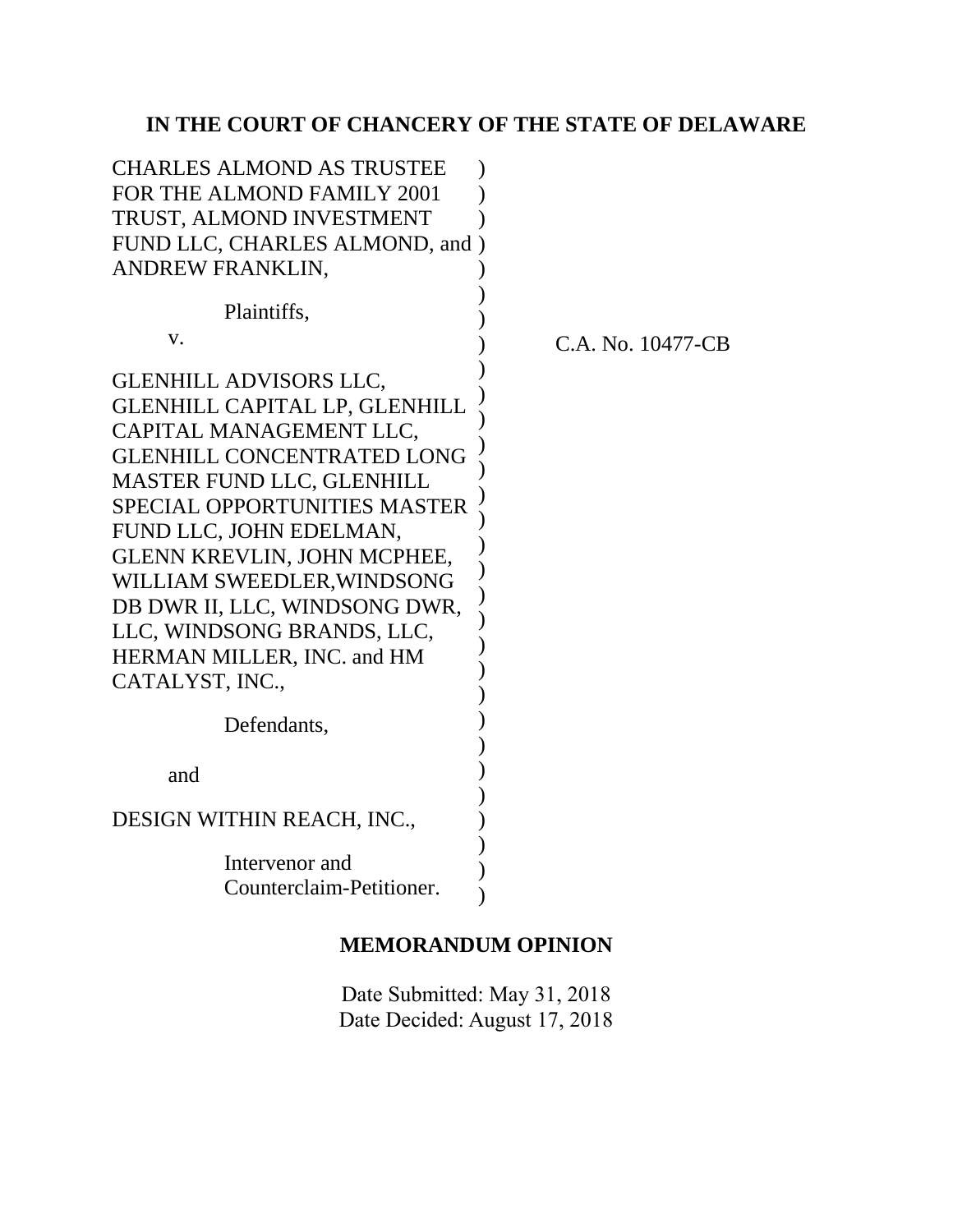Peter B. Ladig of BAYARD, P.A., Wilmington, Delaware; David H. Wollmuth and Michael C. Ledley of WOLLMUTH MAHER & DEUTSCH LLP, New York, New York. *Attorneys for Plaintiffs Charles Almond as Trustee for the Almond Family 2001 Trust, Almond Investment Fund LLC, and Charles Almond.*

Norman M. Monhait and P. Bradford deLeeuw of ROSENTHAL MONHAIT & GODDESS, P.A., Wilmington, Delaware; Scott J. Watnik of WILK AUSLANDER LLP, New York, New York; Thomas A. Brown of MOREA SCHWARTZ BRADHAM FRIEDMAN & BROWN LLP, New York, New York. *Attorneys for Plaintiff Andrew Franklin.*

Andrew D. Cordo and F. Troupe Mickler IV of ASHBY & GEDDES, Wilmington, Delaware; Adrienne M. Ward and Brian Katz of OLSHAN FROME WOLOSKY LLP, New York, New York; John B. Horgan of ELLENOFF GROSSMAN & SCHOLE LLP, New York, New York. *Attorneys for Glenhill Advisors LLC, Glenhill Capital LP, Glenhill Capital Management LLC, Glenhill Concentrated Long Master Fund LLC, Glenhill Special Opportunities Master Fund LLC, Glenn Krevlin, William Sweedler, Windsong DB DWR II, LLC, and Windsong DWR LLC.*

Douglas D. Herrmann of PEPPER HAMILTON LLP, Wilmington, Delaware; Paul B. Carberry, Joshua Weedman, and Erin Smith of WHITE & CASE LLP, New York, New York. *Attorneys for John Edelman and John McPhee.* 

Frederick B. Rosner, Scott J. Leonhardt, and Jason A. Gibson of THE ROSNER LAW GROUP LLC, Wilmington, Delaware; S. Preston Ricardo of Golenbock Eiseman Assor Bell & Peskoe LLP, New York, New York. *Attorneys for Windsong Brands, LLC.* 

John D. Hendershot, Susan M. Hannigan, and Brian F. Morris of RICHARDS, LAYTON & FINGER, P.A., Wilmington, Delaware; Bryan B. House of FOLEY & LARDNER LLP, Milwaukee, Wisconsin. *Attorneys for Defendants, Counterclaim Petitioners Herman Miller Inc. and HM Catalyst, and Intervenor and Counterclaim Petitioner Design Within Reach, Inc.*

# **BOUCHARD, C.**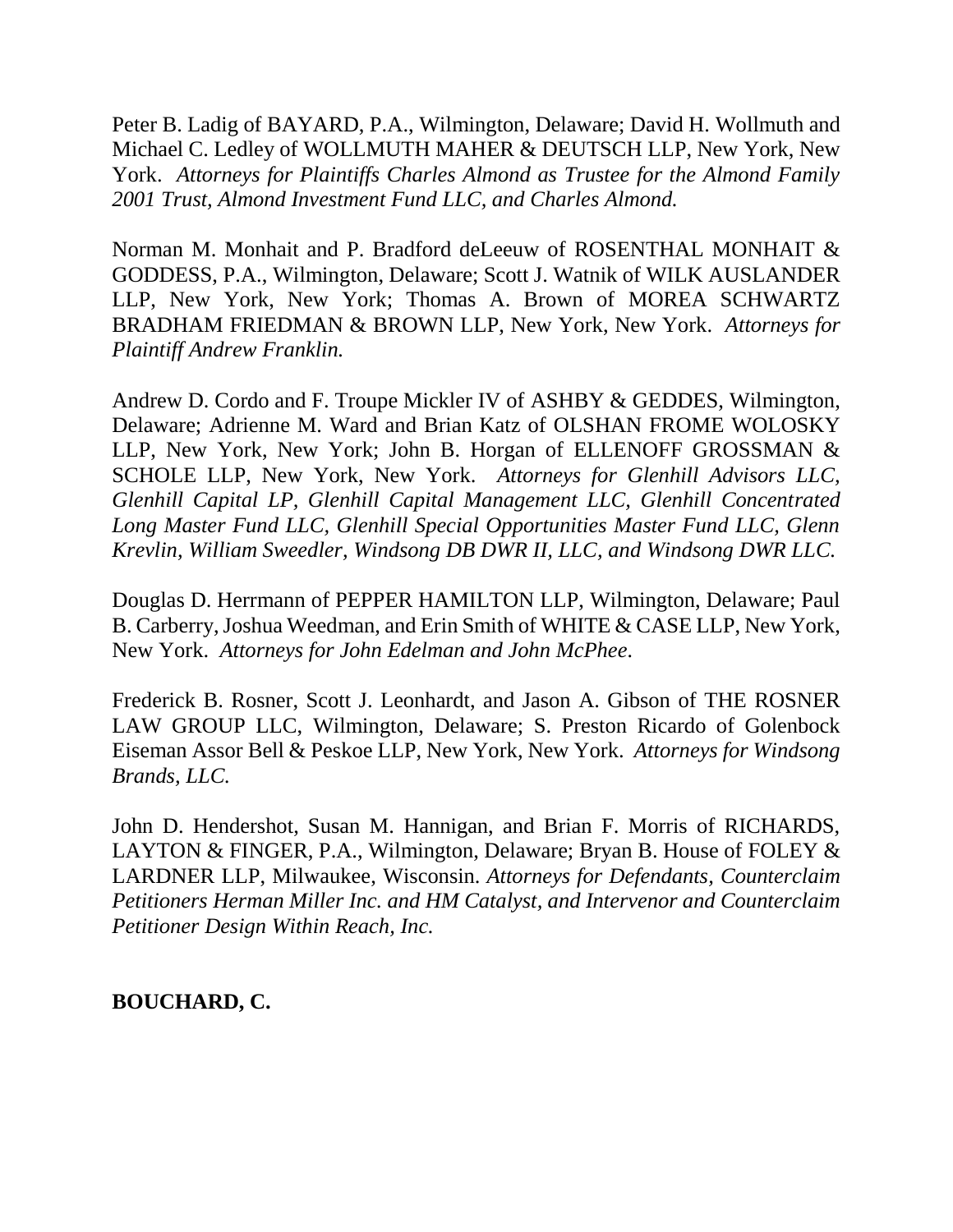In July 2014, Herman Miller, Inc. acquired Design Within Reach, Inc. ("DWR" or the "Company"), a retailer of modern furniture, for approximately \$170 million in a third-party merger transaction. The merger was the culmination of a dramatic turnaround of the Company that began in August 2009, when a group of funds known as Glenhill invested \$15 million in the Company and became its controlling stockholder, holding a 92.8% equity interest. A new management team was put in place later that year, and the Company's fortunes improved steadily over the next few years.

After the merger closed, two former stockholders filed suit against Glenhill and the Company's directors who oversaw its turnaround. Plaintiffs have never challenged the fairness of the merger consideration, which by all accounts was an outstanding result. Instead, plaintiffs' core strategy has been to secure a larger portion of the merger consideration for themselves by challenging transactions that occurred before the merger.

In this post-trial decision, the court enters judgment in defendants' favor on all of plaintiffs' twelve claims for relief. Two rulings concerning two different categories of claims largely drive this result.

The first category consists of claims relating to a 50-to-1 reverse stock split that the Company implemented in 2010 on both its common stock and its Series A preferred stock, which Glenhill had purchased in 2009. Unknown to anyone at the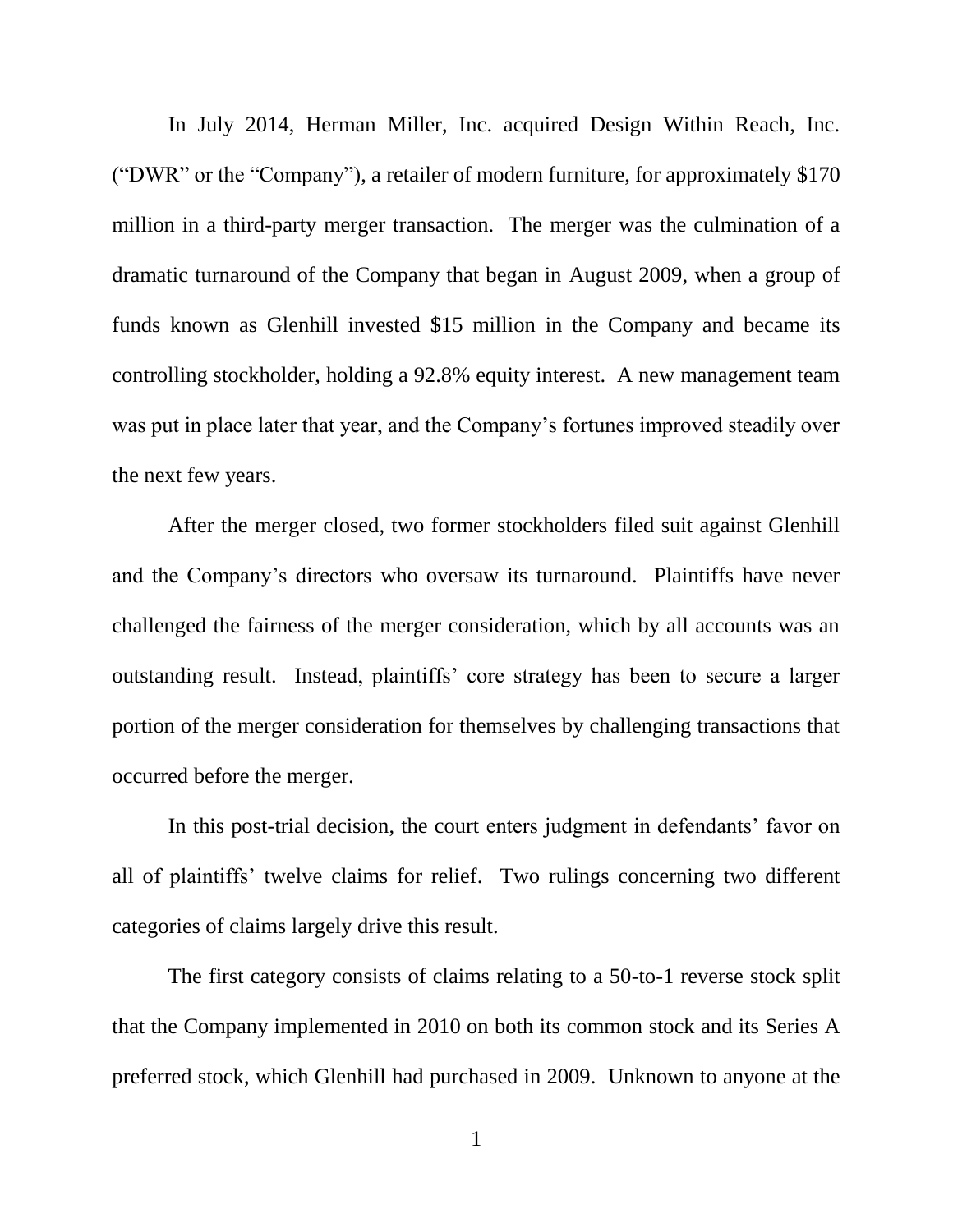time, the reverse stock splits were implemented in a defective manner that had the effect of diluting the number of shares of common stock into which the Series A preferred stock could be converted by a factor of 2500-to-1, instead of the intended result of a 50-to-1 adjustment. This defect remained unknown in 2013, when the Series A preferred stock was converted into common stock, and in 2014, when the merger occurred.

Over one year after the merger closed, plaintiffs amended their complaint after discovering the defect, adding Herman Miller as a party and asserting that the merger was void. This action prompted Herman Miller to ratify certain defective corporate acts under 8 *Del. C.* § 204 relating to the implementation of the reverse stock splits and the subsequent conversion of the Series A preferred stock, and to file a counterclaim asking the court to validate those acts under 8 *Del. C.* § 205. For the reasons explained below, all of the equitable considerations identified in Section 205 overwhelmingly favor judicial validation, which the court grants.

The second category consists of claims challenging various transactions through which some or all of the Company's board members or their affiliates received additional equity in the Company before the merger. All of these claims are concededly derivative in nature and, thus, a threshold issue is whether plaintiffs' standing to maintain these claims was extinguished as a result of the merger.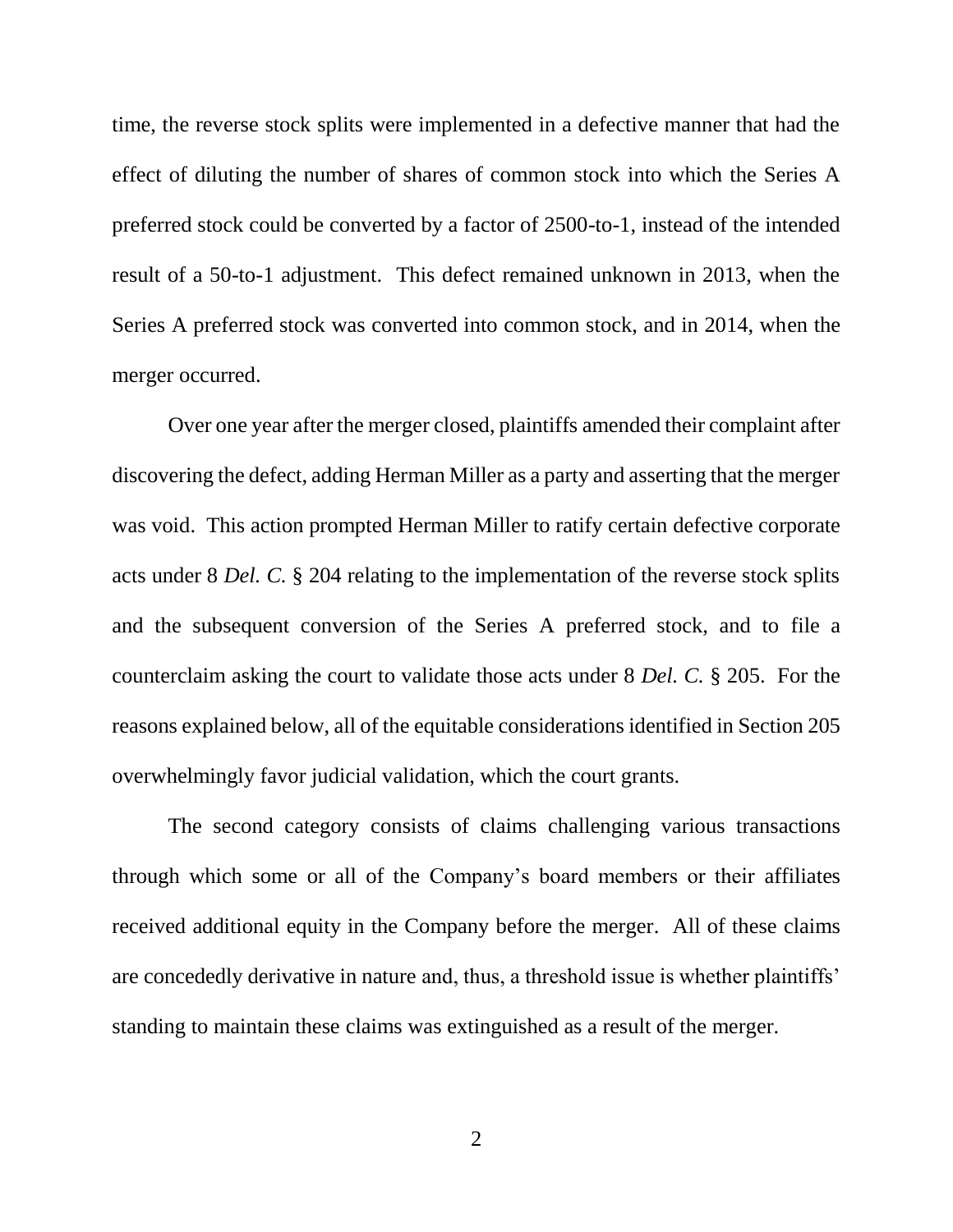Plaintiffs advance a novel "control group" argument in an effort to fit these claims into the transactional paradigm our Supreme Court recognized in *Gentile v. Rosette* for "a species of corporate overpayment claim" that can be both derivative and direct when a transaction results in an improper transfer of economic value and voting power from the minority stockholders to the controlling stockholder.<sup>1</sup> That argument fails, however, because it is clear from the record that Glenhill was DWR's controlling stockholder by itself (and not as part of the group plaintiffs suggest) at all relevant times and that each of the challenged transactions did not increase—but actually reduced—its economic stake and voting power in the Company.

Based on these two rulings, and for other reasons explained below with respect to plaintiffs' remaining claims, judgment will be entered in defendants' favor and against plaintiffs on all claims.

### **I. BACKGROUND**

The facts recited in this opinion are my findings based on the testimony and documentary evidence submitted during a five-day trial held in November 2017. The record includes stipulations of fact in the Pre-Trial Stipulation and Order ("PTO"), over 500 trial exhibits, nine depositions, and the live testimony of eight fact and two expert witnesses.

<sup>1</sup> 906 A.2d 91, 99 (Del. 2006).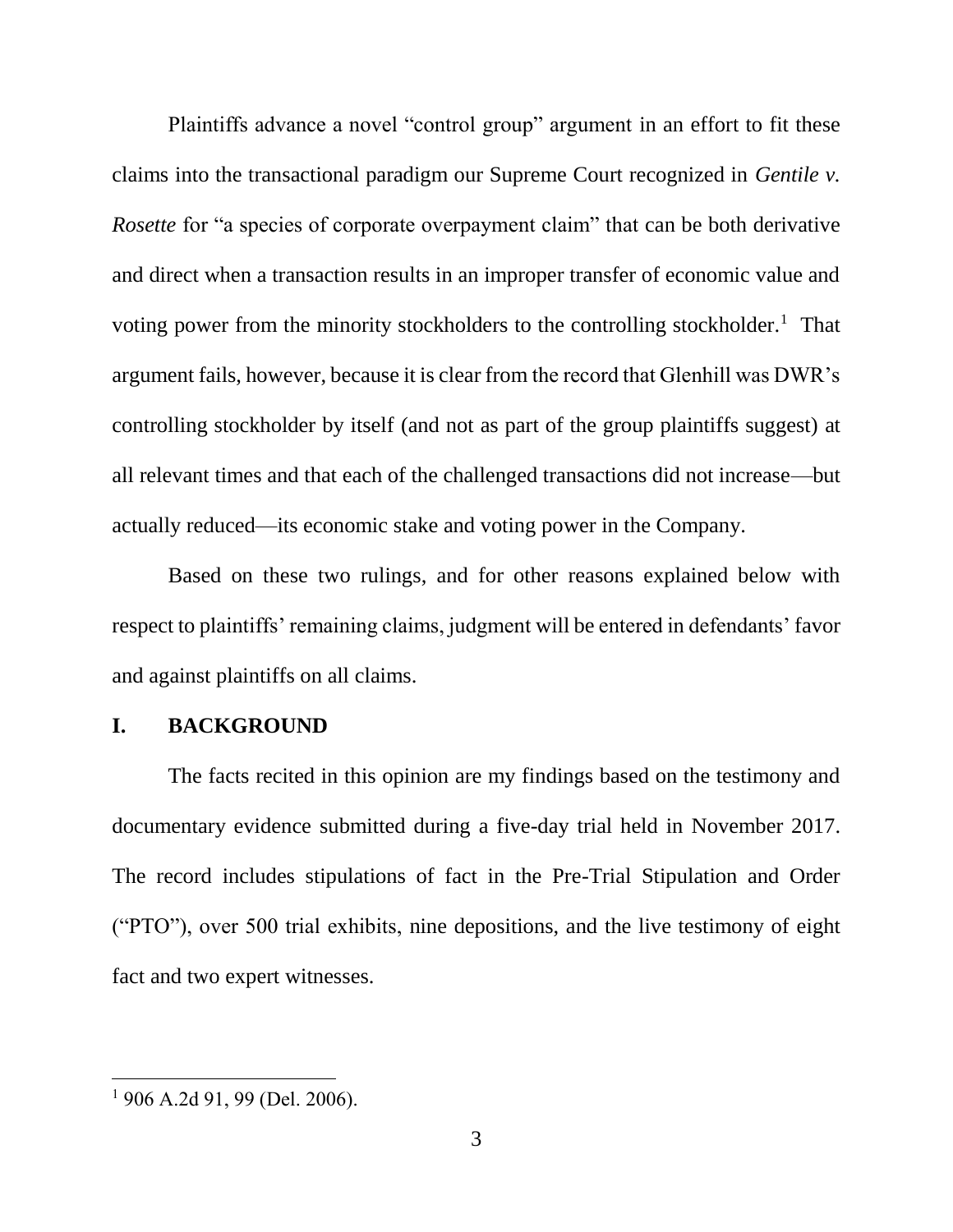#### **A. The Parties and Relevant Non-Parties**

Design Within Reach, Inc. is a Delaware corporation with its principal place of business in Stamford, Connecticut. It is in the business of selling modern design furnishings and accessories.<sup>2</sup> DWR was the surviving corporation of a merger with defendant HM Catalyst, Inc., a wholly-owned indirect subsidiary of defendant Herman Miller, Inc., that closed on July 28, 2014 (the "Merger").<sup>3</sup> Herman Miller is a Delaware corporation with its principal place of business in Zeeland, Michigan that produces office furniture, equipment, and home furnishings. 4

Plaintiffs were stockholders of DWR at the time of the Merger. Plaintiff Charles Almond, individually or through the Almond Investment Fund, LLC and the Almond Family 2001 Trust, owned approximately 9.6% of DWR common stock in August 2009, and continued to acquire additional DWR shares until July 2014.<sup>5</sup> The Almond plaintiffs tendered their shares for the Merger consideration on August 21, 2014.<sup>6</sup> Plaintiff Andrew Franklin owned DWR common stock in 2009 and sold

- $4$  PTO ¶ 2.
- <sup>5</sup> PTO ¶ 11.
- <sup>6</sup> PTO ¶ 11.

 $2$  PTO ¶ 1.

<sup>3</sup> PTO ¶¶ 3, 63.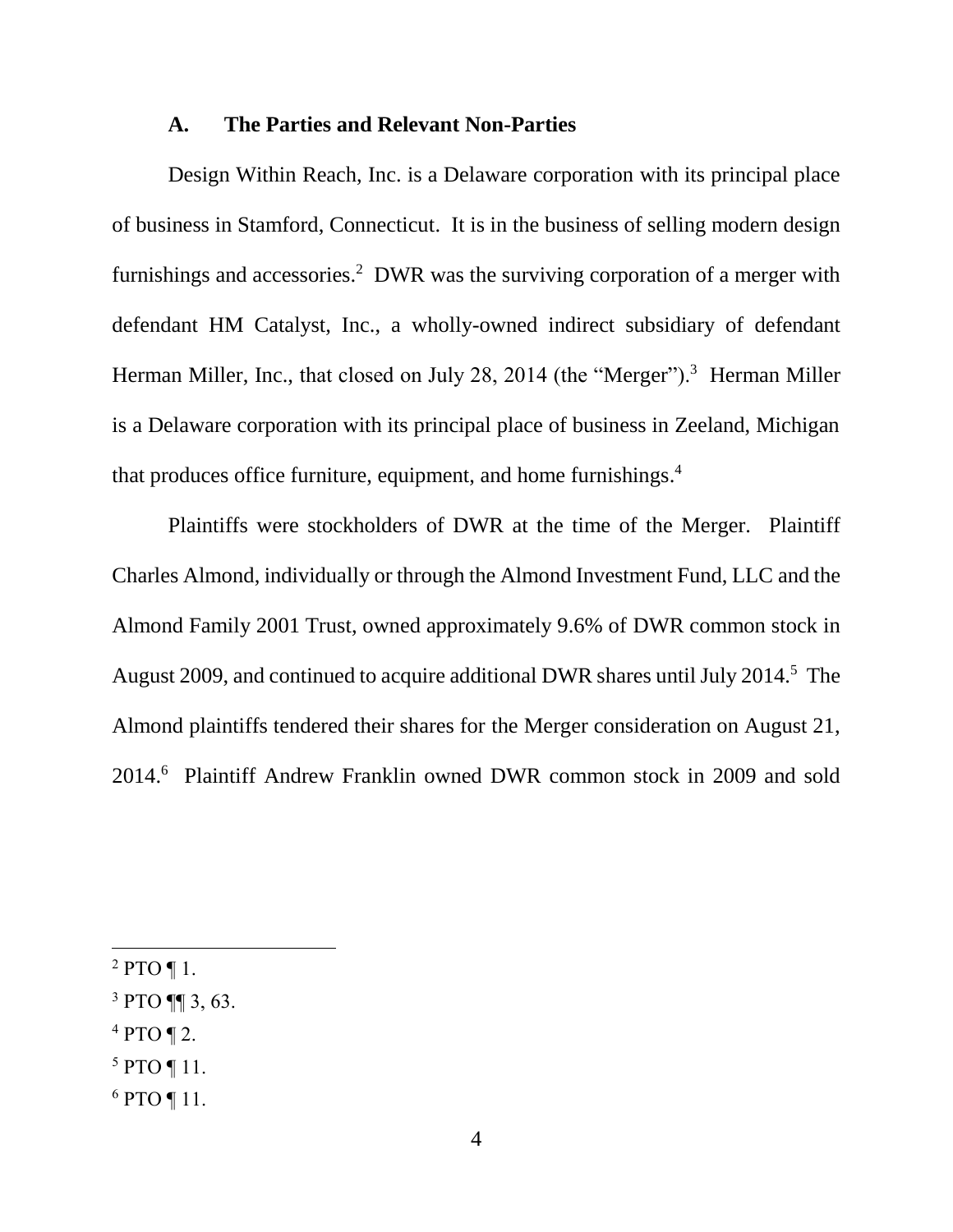approximately 25% of his shares after the Merger was consummated.<sup>7</sup> On August 25, 2014, Franklin tendered his remaining shares for the Merger consideration.<sup>8</sup>

Defendants Glenhill Advisors, LLC, Glenhill Capital, L.P., Glenhill Capital Management, LLC, Glenhill Concentrated Long Master Fund, LLC (the "Glenhill Long Fund"), and Glenhill Special Opportunities Master Fund LLC (collectively, the "Glenhill Defendants") are part of a fund complex managed by defendant Glenn Krevlin. 9 Non-party Glenhill Capital Overseas Master Fund, L.P. (the "Glenhill Overseas Fund") is a limited partnership that primarily invests in equity markets and has an investor base of institutional investors, pension plans, foundations, individuals, and family offices.<sup>10</sup> The Glenhill Defendants and the Glenhill Overseas Fund are referred to collectively as "Glenhill."

At all relevant times, Krevlin had sole investment and voting power over all DWR shares held by Glenhill.<sup>11</sup> Krevlin also was the largest investor in and the sole portfolio decision maker at all relevant times for the Glenhill Long Fund, which was an investment vehicle primarily for individuals.<sup>12</sup>

<sup>7</sup> PTO ¶ 12.

<sup>8</sup> PTO ¶ 12.

 $9$  PTO ¶ 4; Tr. 9 (Krevlin).

<sup>10</sup> Tr. 8 (Krevlin); Dkt. 377.

<sup>&</sup>lt;sup>11</sup> PTO ¶ 6.

<sup>12</sup> Tr. 9, 104-106 (Krevlin).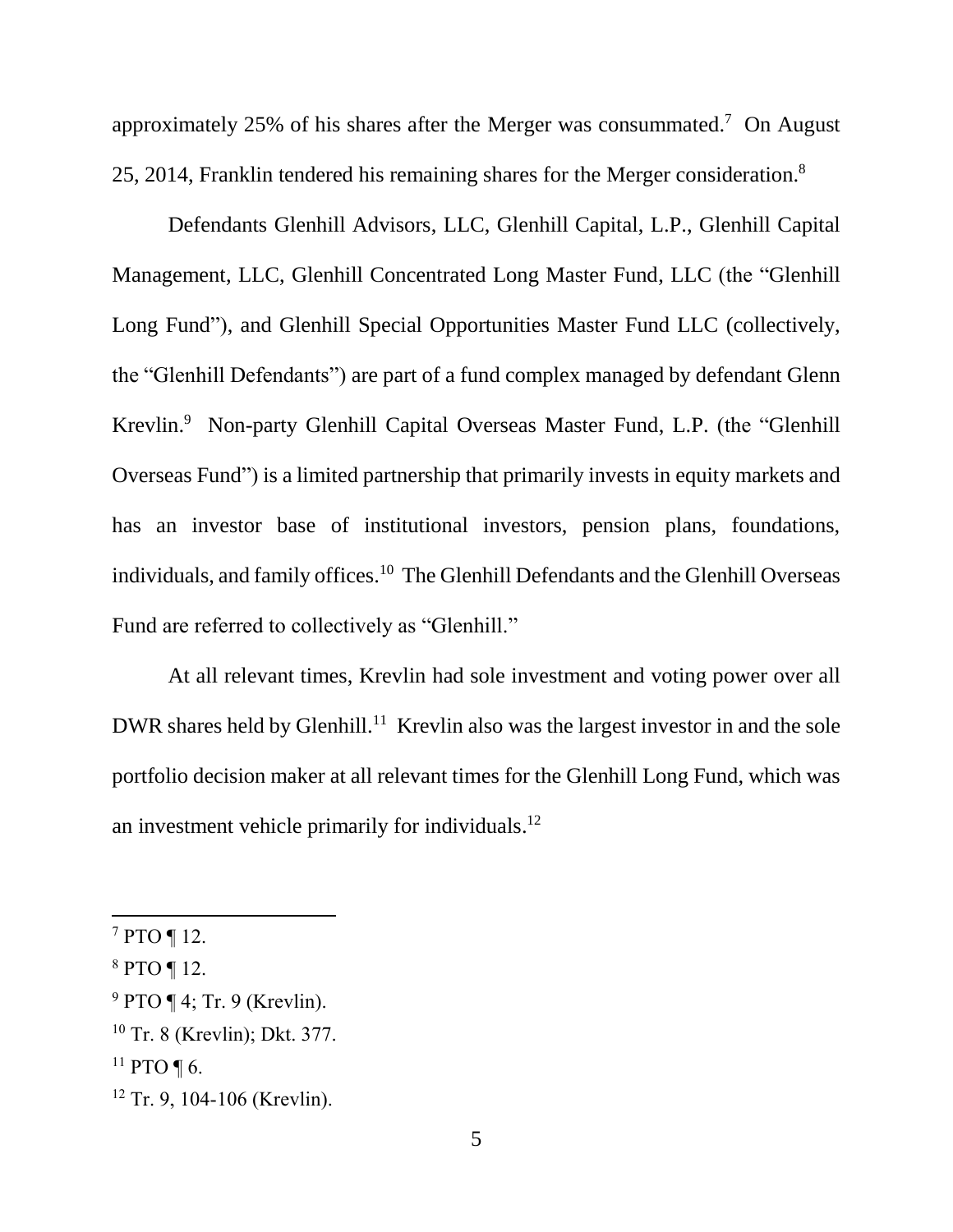Defendant Windsong Brands, LLC ("Windsong Brands") is an investment and restructuring company.<sup>13</sup> Defendant William Sweedler was the managing member of Windsong Brands at all relevant times.

The individual defendants are Krevlin, Sweedler, John Edelman, and John McPhee. From January 2010 until the Merger, the period relevant to plaintiffs' claims, the Company's board of directors (the "Board") consisted of these four individuals (collectively, the "Director Defendants"), with Krevlin serving as Chairman of the Board.<sup>14</sup> Krevlin and Sweedler joined the Board in 2009.<sup>15</sup> Edelman and McPhee joined the Board in January 2010, when they were hired to serve as the Company's CEO and COO, respectively.<sup>16</sup>

Defendants Windsong DWR, LLC ("Windsong I") and Windsong DB DWR II, LLC ("Windsong II") are special purpose vehicles that were formed in May 2010 and July 2012, respectively, for the purpose of investing in DWR.<sup>17</sup>

 $13$  PTO ¶ 7.

- $14$  PTO ¶ 10.
- <sup>15</sup> PTO ¶ 18.
- <sup>16</sup> PTO ¶ 9.
- <sup>17</sup> PTO ¶ 8.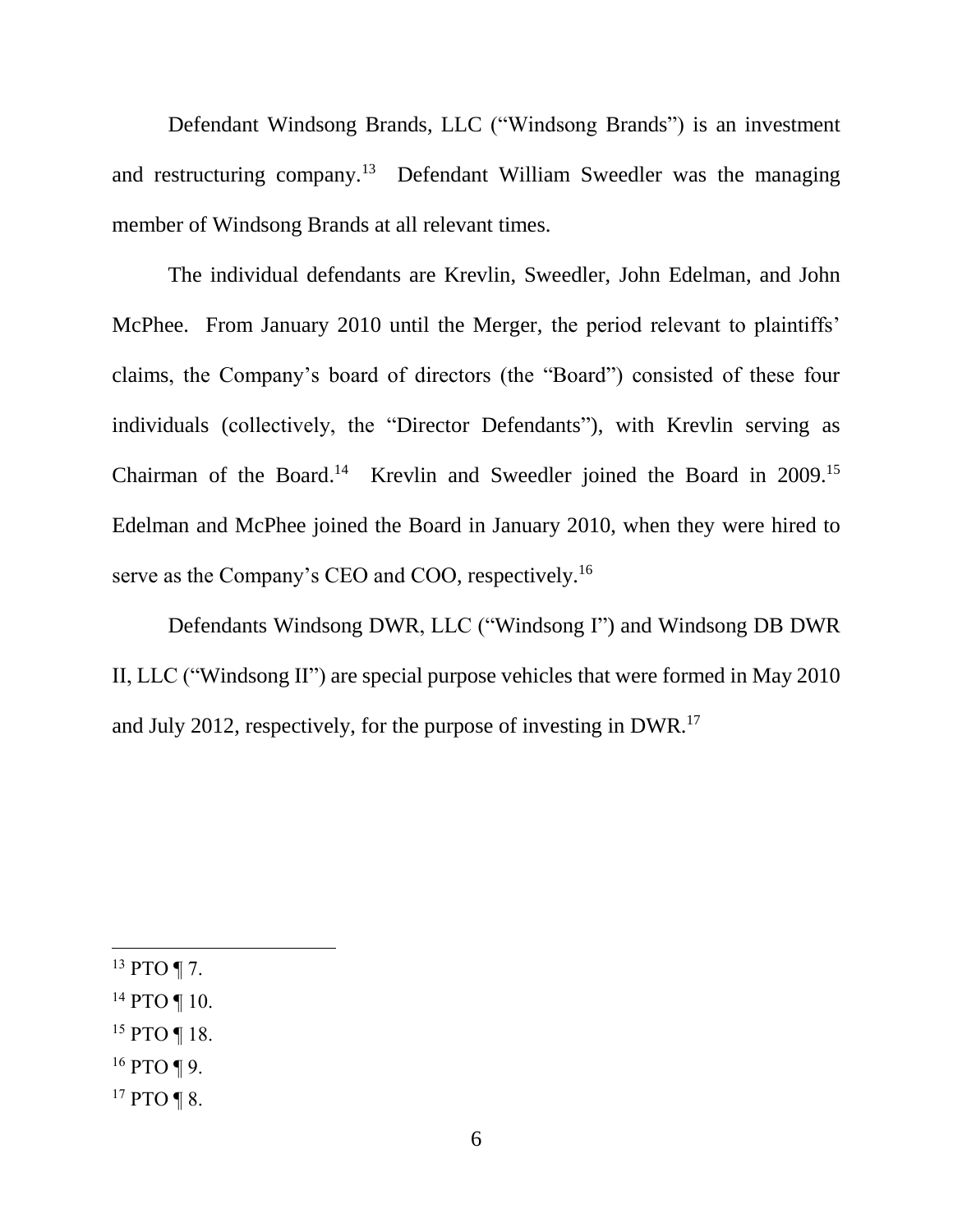#### **B. Events Preceding the 2009 Transaction**

In 2004, DWR went public and listed its common stock on NASDAQ.<sup>18</sup> From 2005 to 2007, the Company's revenues grew, but it continued to operate at a  $loss.<sup>19</sup>$ On February 2, 2007, the Company entered into a Loan Guaranty and Security Agreement with Wells Fargo Retail Finance, LLC that provided the Company with a revolving credit line that was secured by substantially all of the Company's assets, except for certain intellectual property.<sup>20</sup> In 2008, with the collapse of the housing market, DWR's revenues dropped by \$15 million, and the Company incurred \$14.6 million in losses.<sup>21</sup>

In May 2009, Wells Fargo informed the Company that it needed to make a capital infusion of \$10 million to \$15 million to maintain its line of credit.<sup>22</sup> On May 29, 2009, DWR sought a financial viability exception from NASDAQ to allow a contemplated transaction to close without stockholder approval.<sup>23</sup> After NASDAO denied that request, DWR delisted its stock from NASDAQ effective July 16,  $2009<sup>24</sup>$  It is in this context that a special committee of the Board pursued a private

 $\overline{a}$ 

<sup>23</sup> PTO ¶ 14.

 $18$  PTO ¶ 1.

 $19$  PTO ¶ 1.

<sup>&</sup>lt;sup>20</sup> PTO  $\P$  21; JX 2 at 2.

<sup>&</sup>lt;sup>21</sup> PTO ¶ 1.

<sup>22</sup> JX 10; JX 529 at 40.

<sup>24</sup> PTO ¶¶ 14-15.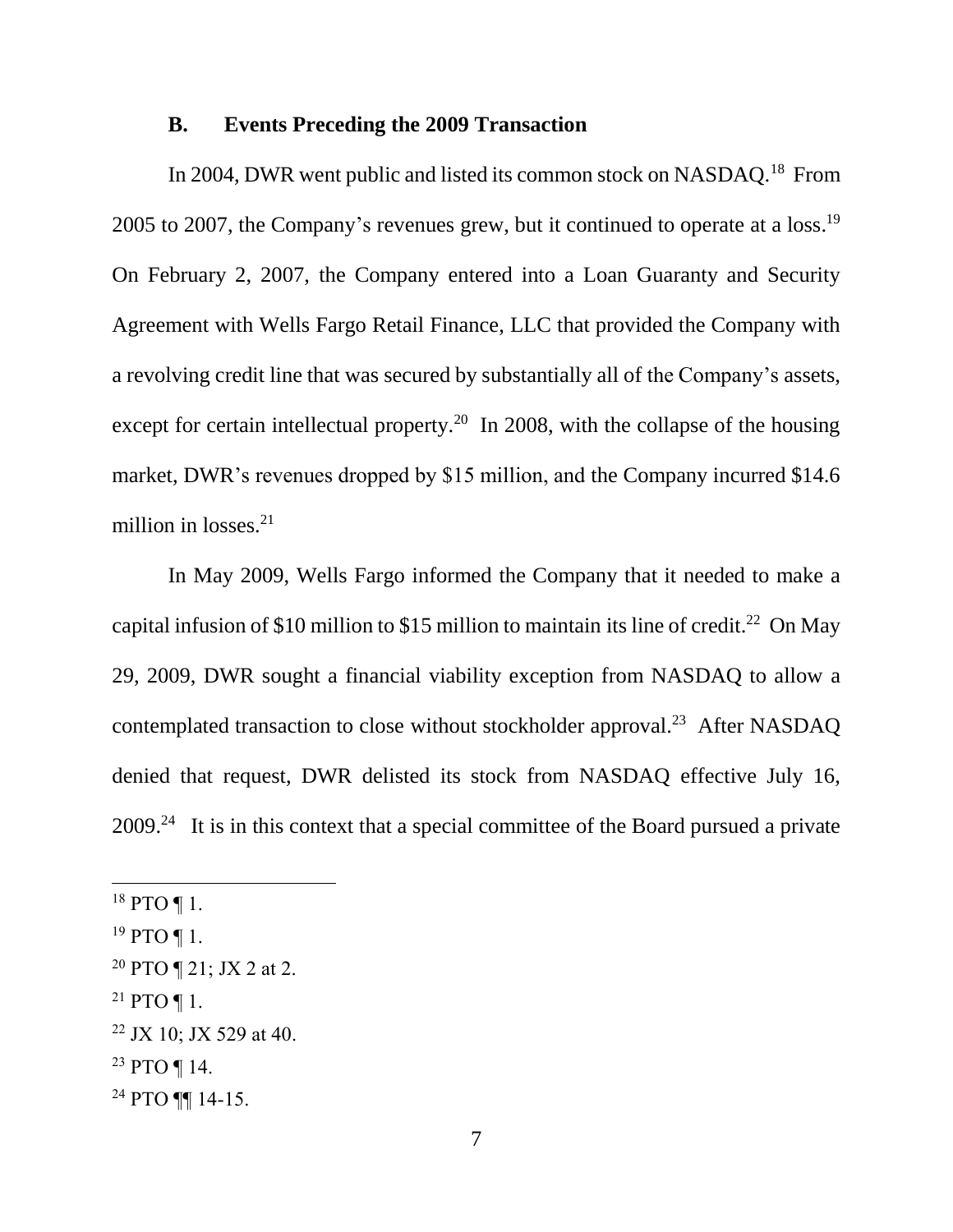placement with Glenhill, which held approximately 2.5 million shares or 17.2% of the Company's common stock and had no Board representation at the time.<sup>25</sup>

### **C. The 2009 Transaction**

On July 20, 2009, DWR and Glenhill entered into a Securities Purchase Agreement pursuant to which Glenhill<sup>26</sup> acquired a 91.33% ownership stake in DWR for \$15 million in the form of 15.4 million shares of DWR common stock for \$0.15 per share and 1 million shares of Series A 9% Convertible Preferred Stock (the "Series A Preferred") for \$12.69 per share (the "2009 Transaction").<sup>27</sup> The 2009 Transaction closed on August 3, 2009, at which point Glenhill became the Company's majority stockholder with a total equity ownership interest of 92.8%, including the shares it held before the 2009 Transaction. 28 The 2009 Transaction is not the subject of any challenge in this action.

 $25$  PTO ¶ 4.

<sup>&</sup>lt;sup>26</sup> Glenhill Special Opportunities Master Fund LLC was the counterparty to the Securities Purchase Agreement, but the purchased shares were issued to the Glenhill Long Fund (8.34%), Glenhill Capital LP (51.33%), and the Glenhill Overseas Fund (40.33%), which were the three owners of the Glenhill Special Opportunities Master Fund LLC. Dkt. 377; JX 22 at GH/WS 0000204.

<sup>&</sup>lt;sup>27</sup> PTO ¶[ 16, 18; JX 22 at GH/WS 0000038-74; JX 111 at DWR EM 0000481. The Pre-Trial Order states that the Series A Preferred was issued at \$12.89 per share (PTO ¶ 18), but this appears to be a typographical error. The Securities Purchase Agreement states that the Series A Preferred was issued at \$12.69 per share, which is its "Stated Value." JX 22 at GH/WS 0000038; JX 23 § 2.

<sup>&</sup>lt;sup>28</sup> PTO ¶ 5; JX 111 at DWR EM 0000455; JX 513 ¶ 24.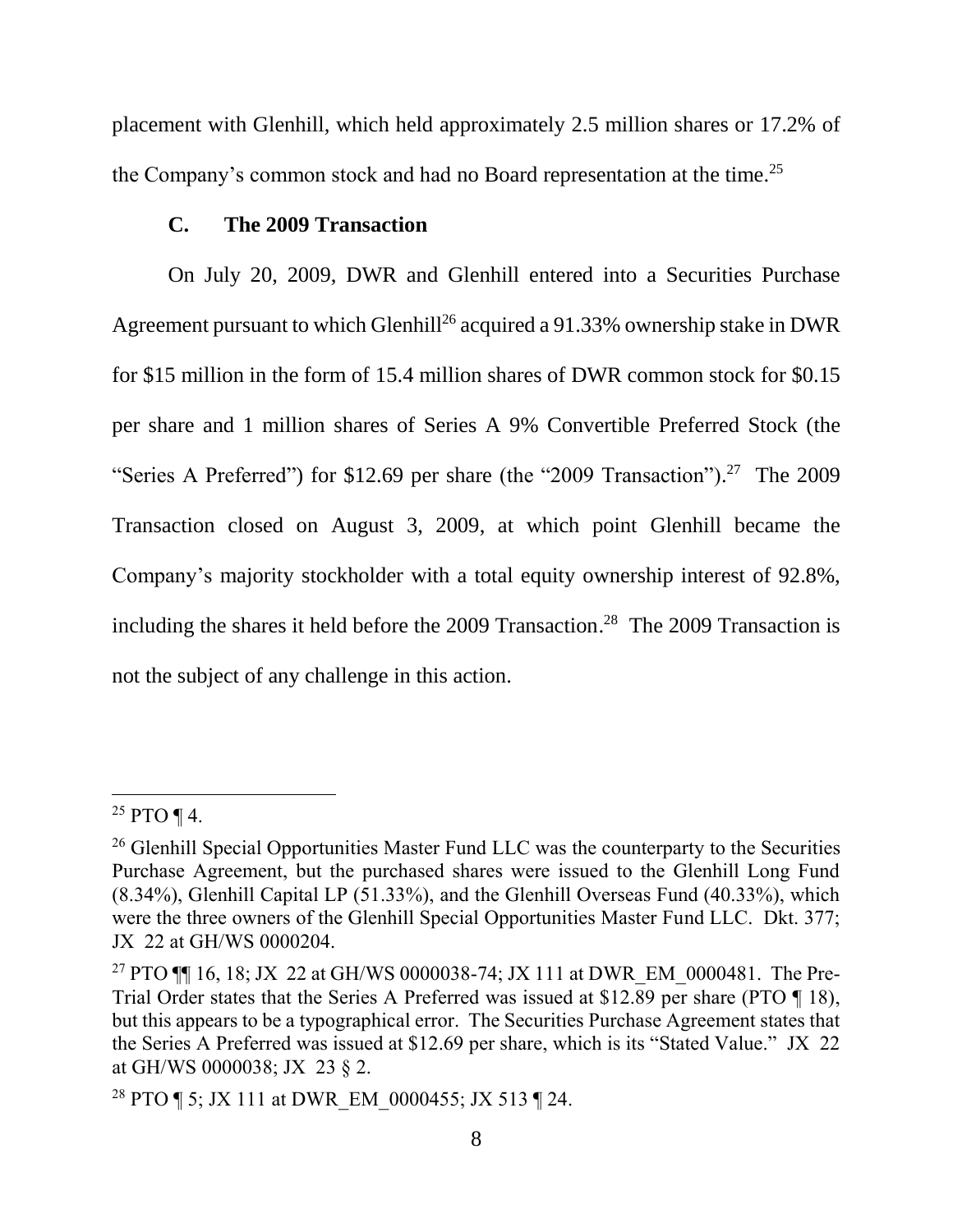The terms of the Series A Preferred were governed by the Certificate of Designation of Preferences, Rights and Limitations of Series A 9% Convertible Preferred Stock of Design Within Reach, Inc. (the "Series A COD").<sup>29</sup> Four features of the Series A Preferred relevant to this case are its (i) voting rights; (ii) paid-inkind dividend; (iii) conversion formula; and (iv) adjustment provision.

**Voting Rights.** The Series A Preferred shares (i) had voting rights equal to the number of shares of common stock into which the Series A Preferred could convert, on an "as-converted" basis; and (ii) voted together with the common stock as one class on all matters.<sup>30</sup>

**PIK Dividend.** Series A Preferred holders had the right to receive cumulative dividends at the rate of 9% per year, compounding annually to be paid-in-kind in the form of additional shares of Series A Preferred (the "PIK Dividend"), with the option to let the PIK Dividend (i) accrue to the next "Dividend Payment Date" or (ii) to accrete to and increase the Stated Value:

Holders shall be entitled to receive, and the Corporation shall pay, cumulative dividends at the rate per share (as a percentage of the Stated Value per share) of 9.0% per annum (compounding annually . . .), payable annually in arrears, beginning on the first such date after the Original Issue Date and on each Conversion Date . . . in duly authorized, validly issued, fully paid and non-assessable shares of Preferred Stock (the "Dividend Share Amount"). At the option of the Holder, such

<sup>&</sup>lt;sup>29</sup> PTO  $\P$  18; JX 23.

 $30$  JX 23  $\S$  4.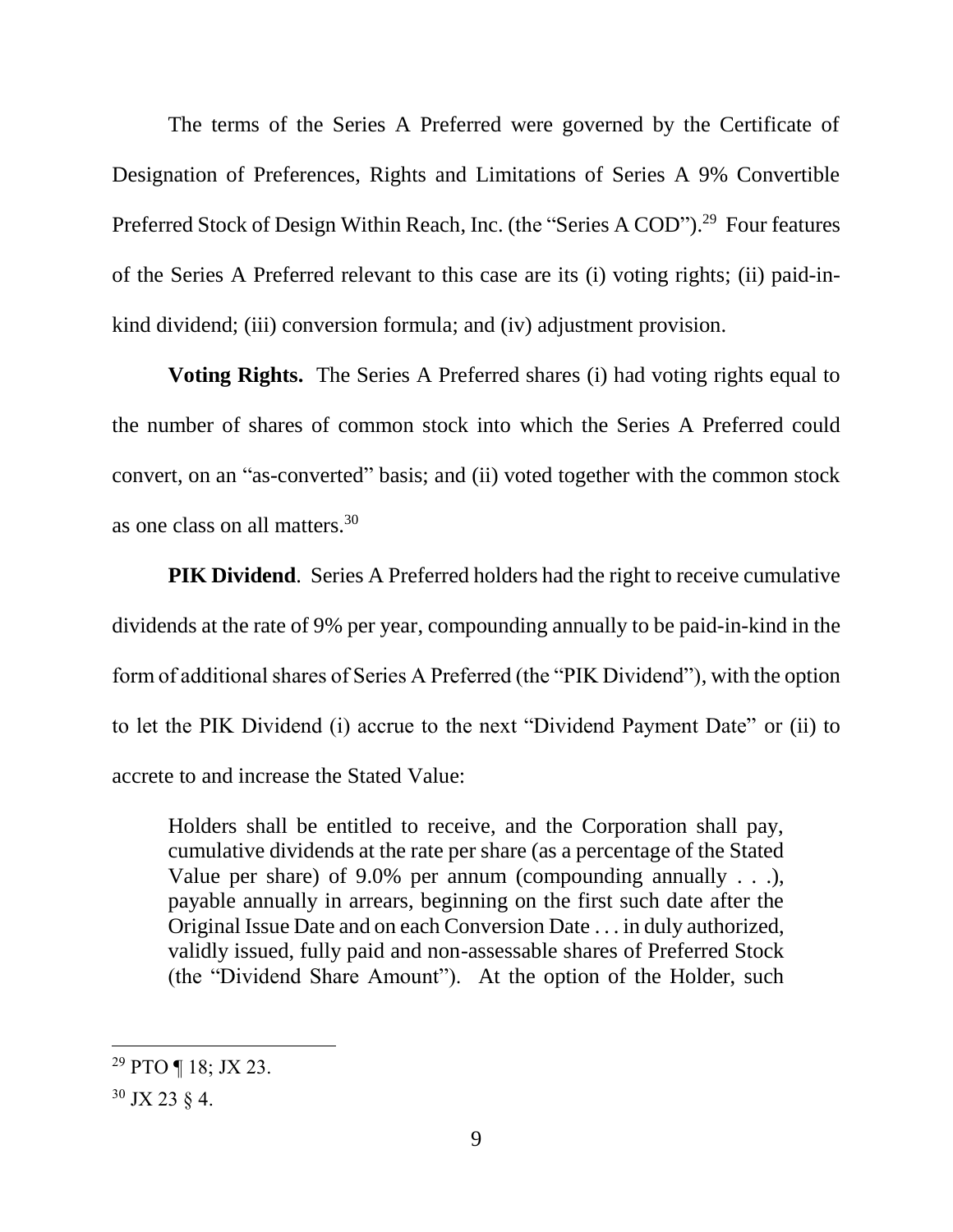dividends shall accrue to the next Dividend Payment Date or shall be accreted to, and increase, the outstanding Stated Value.<sup>31</sup>

**Conversion Formula**. Series A Preferred holders had the right to convert their shares into shares of common stock in certain specified circumstances. Upon conversion, the holder was entitled to receive a number of common shares determined by multiplying the number of Series A Preferred shares to be converted by a "Stated Value" and then dividing by a "Conversion Price" (the "Conversion Formula").<sup>32</sup> The initial Stated Value was \$12.69, and the Conversion Price was \$0.09235.<sup>33</sup> To "effect conversions," a Series A Preferred holder had to provide the Company with a completed "Notice of Conversion" in the form attached as "Annex A" to the Series A COD. 34

**Adjustment Provision**. Section 7 of the Series A COD contains a number of terms to adjust the Conversion Formula for the Series A Preferred in the event of certain types of transactions, such as stock dividends, stock splits, and subsequent equity sales of common stock.<sup>35</sup> Relevant here, Section 7(a) adjusted the Conversion

- $34$  JX 23 § 6(a).
- <sup>35</sup> JX 23 § 7.

<sup>31</sup> JX 23 § 3(a); *see also* JX 14 at GH/WS 0000103.

 $32$  JX 23  $\frac{6}{a}$ .

<sup>33</sup> JX 23 §§ 2, 6(b).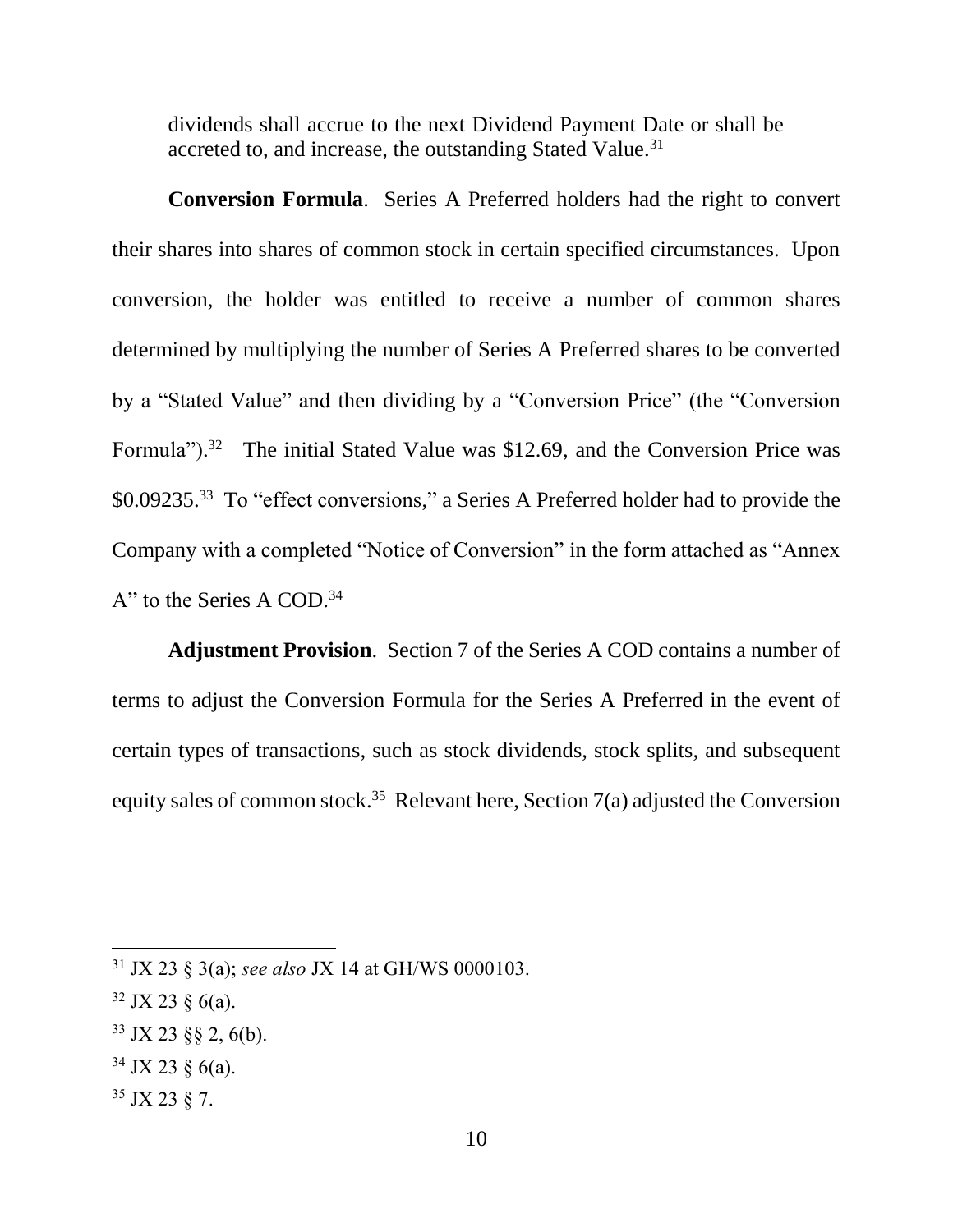Price of the Series A Preferred in the event of a reverse split of the common stock as follows:

If the Corporation, at any time while this Preferred Stock is outstanding: . . . (iii) combines (including by way of a reverse stock split) outstanding shares of Common Stock into a smaller number of shares . . . then the Conversion Price shall be multiplied by a fraction of which the numerator shall be the number of shares of Common Stock . . . outstanding immediately before such event, and of which the denominator shall be the number of shares of Common Stock outstanding immediately after such event.<sup>36</sup>

In simple terms, under Section 7(a), a reverse split of the common stock would increase the Conversion Price of the Series A Preferred, which, in turn, would decrease in a proportional manner the number of common shares into which a share of Series A Preferred was convertible through operation of the Conversion Formula. As such, the provision was intended to operate so that, all else being equal, a Series A Preferred holder would receive the equivalent economic benefit upon a conversion of the Series A Preferred after a reverse split of common stock as it would have received upon a conversion before the split.

To be clear, the preceding discussion concerns how a reverse split *of the common stock* affects the Series A Preferred. As becomes important in this case, the Series A COD did not provide for any adjustment to the Conversion Formula for the Series A Preferred in the event of a reverse split *of the Series A Preferred itself*.

 $36$  JX 23  $\S$  7(a).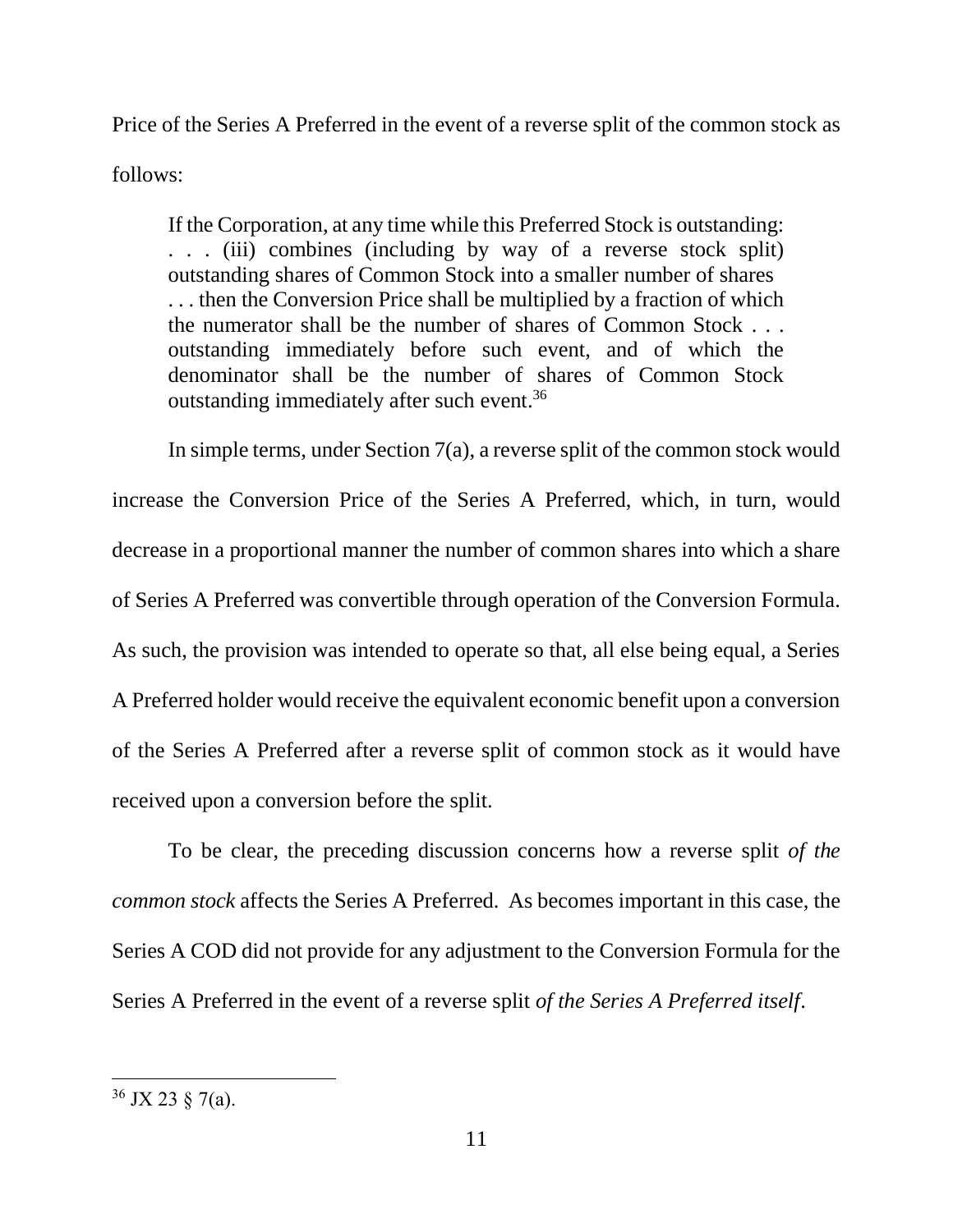#### **D. The Brands Grant**

As part of the 2009 Transaction, the Company agreed that Glenhill would have three Board designees. Glenhill initially designated Krevlin, Sweedler, and David Rockwell, who joined then-CEO Ray Brunner and Peter Lynch.<sup>37</sup>

The new Board met on August 20, 2009.<sup>38</sup> After the meeting, DWR's CFO Ted Upland raised concerns that the business plan Brunner introduced did not include "the real numbers." <sup>39</sup> According to Stuart Jamieson of Windsong Brands, the projections were "really unrealistic."<sup>40</sup> At the Board's request, Windsong Brands put together a team to investigate, sending Jamieson, Ken Ragland, and Sweedler to DWR's headquarters in San Francisco.<sup>41</sup> In late August 2009, after discovering that Brunner had engaged in misconduct, Jamieson and Ragland "walked [Brunner] out of the building" and "took over" the Company, with Jamieson as acting CEO.<sup>42</sup> On October 16, 2009, the Board terminated Brunner from his CEO position for cause based on various alleged acts of misconduct.<sup>43</sup>

- <sup>41</sup> Tr. 689-90 (Jamieson).
- <sup>42</sup> Tr. 692-93 (Jamieson).
- <sup>43</sup> *See* JX 47 at GH\_WS0045704-5.

 $37$  PTO  $\P$  18; JX 27 at 1.

<sup>38</sup> JX 27 at 1.

<sup>39</sup> Tr. 25-26 (Krevlin).

<sup>40</sup> Tr. 688-89 (Jamieson).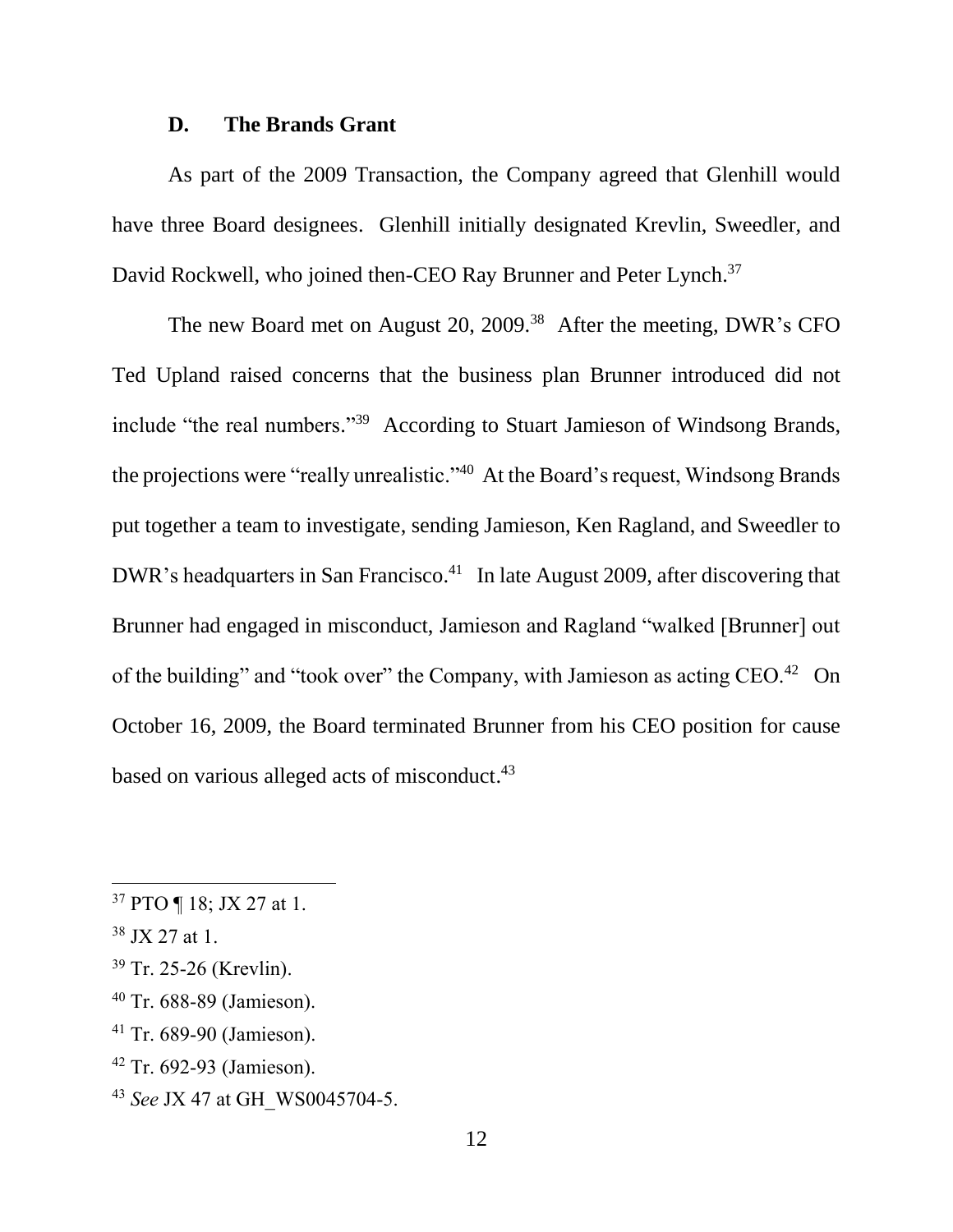From late August 2009 until early 2010, Windsong Brands acted as interim management, performing a top-to-bottom review of DWR's business and evaluating how to "cut the costs as much as possible," given that the Company was losing \$1 million to \$2 million per month.<sup>44</sup> Windsong Brands oversaw a reduction of 20% to 30% of DWR's staff and the implementation of other cost-cutting measures to "stop[] the bleeding," including changing the Company's medical plan for employees and shutting down the development of new products.<sup>45</sup> On October 16, 2009, the Company terminated the registration of its common stock to save the expense of maintaining public company filings.<sup>46</sup> By the end of 2009, Windsong Brands had reduced the Company's expense structure by 20% or approximately \$11.4 million, $47$  but the Company's pre-tax losses still increased to \$24.9 million. $48$ At some point after Brunner was terminated as CEO in October 2009, the Board considered filing for bankruptcy.<sup>49</sup>

Before performing its restructuring and consulting work, Windsong Brands did not reach an agreement with the Company on compensation.<sup>50</sup> In early 2010,

<sup>44</sup> Tr. 691-96 (Jamieson); Tr. 919-20 (Sweedler); *see also* JX 28.

<sup>45</sup> Tr. 693-95 (Jamieson).

<sup>46</sup> PTO ¶ 19; Tr. 31 (Krevlin).

<sup>&</sup>lt;sup>47</sup> JX 99 at GH\_WS0040041-42.

<sup>&</sup>lt;sup>48</sup> JX 99 at GH\_WS0040038.

<sup>49</sup> Tr. 113 (Krevlin); *see also* Tr. 576-78 (McPhee); Tr. 873-74 (Sweedler).

<sup>50</sup> Tr. 29-30 (Krevlin); Tr. 865-66 (Sweedler).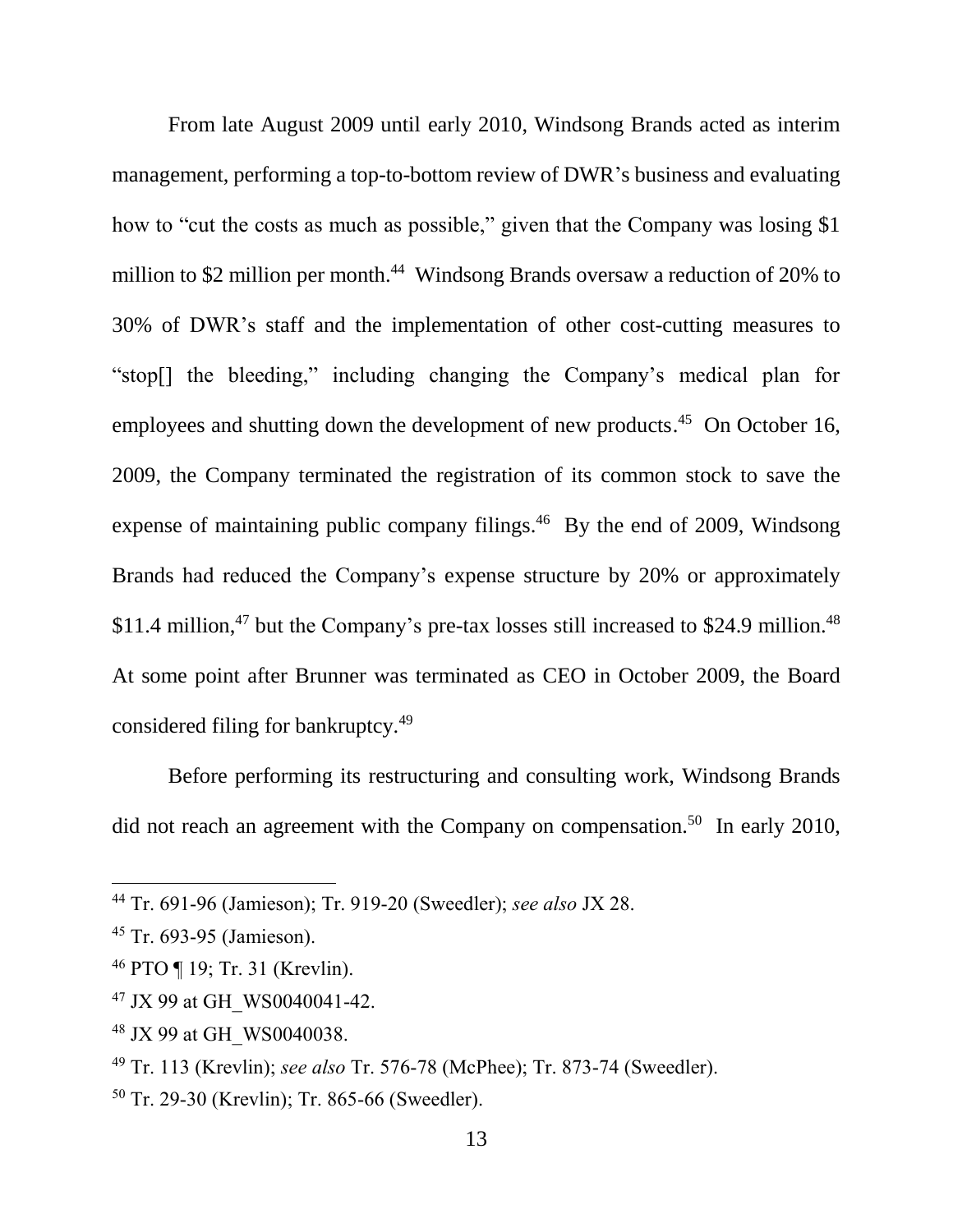Sweedler began compensation negotiations with Krevlin, seeking a 10% equity interest in the Company, which he believed was "commonplace" for this type of work.<sup>51</sup> After a "long, drawn-out negotiation," Sweedler ultimately agreed to accept a 1.5% interest in the Company.<sup>52</sup>

On September 28, 2011, the Company granted 54,796 shares of restricted stock to Windsong Brands that would vest only if a change of control occurred before March 22, 2016 (the "Brands Grant").<sup>53</sup> The stock grant provided that "Windsong shall have all rights of a stockholder (including, without limitation, the right to receive all dividends and distributions and voting rights) with respect to the shares of Common Stock comprising the Award."<sup>54</sup> The stock grant did not state that Windsong Brands would receive anti-dilution protection.

#### **E. DWR Hires Edelman and McPhee**

In the fall of 2009, Sweedler introduced Krevlin to Edelman and McPhee, who had recently sold their business to one of DWR's competitors.<sup>55</sup> Edelman and McPhee had worked together successfully in other ventures and were "a package

<sup>51</sup> Tr. 866-69 (Sweedler); Tr. 698-99 (Jamieson).

<sup>52</sup> Tr. 866-68 (Sweedler); JX 79; JX 89.

<sup>&</sup>lt;sup>53</sup> JX 180 at GH\_WS0013913.

<sup>&</sup>lt;sup>54</sup> JX 180 at GH\_WS0013913.

<sup>55</sup> Tr. 33 (Krevlin); Tr. 443-44 (Edelman).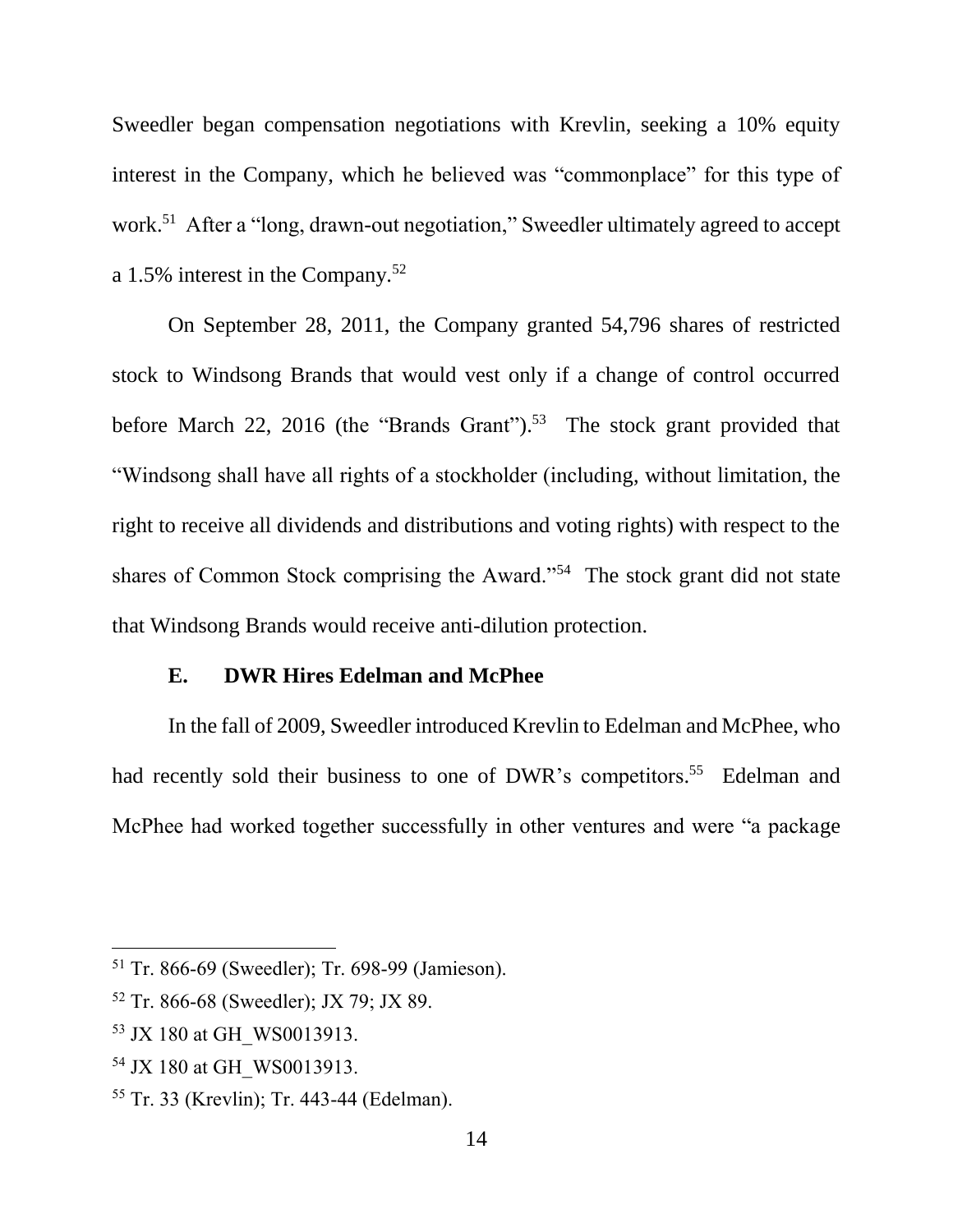deal," with McPhee focused on operations and Edelman focused on sales and design.<sup>56</sup>

On December 14, 2009, the Company entered into employment agreements with Edelman and McPhee, hiring them to serve as CEO and COO, respectively, beginning in January 2010.<sup>57</sup> Those agreements provided Edelman and McPhee options to purchase 4% and 3% of the Company's equity, respectively. <sup>58</sup> The agreements did not state that Edelman or McPhee would receive anti-dilution protection. In January 2010, Edelman and McPhee joined Krevlin and Sweedler on the Company's Board.<sup>59</sup> These four individuals comprised DWR's entire Board from this point in time until the Merger.

#### **F. The Windsong Note**

In 2010, DWR was "continuing to not do well."<sup>60</sup> By the end of the first quarter of 2010, net product revenues were down 23.6% from the year before, first

<sup>56</sup> Tr. 34 (Krevlin).

<sup>57</sup> PTO ¶¶ 9, 20.

<sup>&</sup>lt;sup>58</sup> JX 49 at DWR EM 0001471 (Edelman), 85 (McPhee).

<sup>59</sup> PTO ¶ 9. By this date, Brunner, Rockwell, and Lynch all had left the Board. *See* Tr. 32- 33 (Krevlin).

<sup>60</sup> Tr. 44 (Krevlin).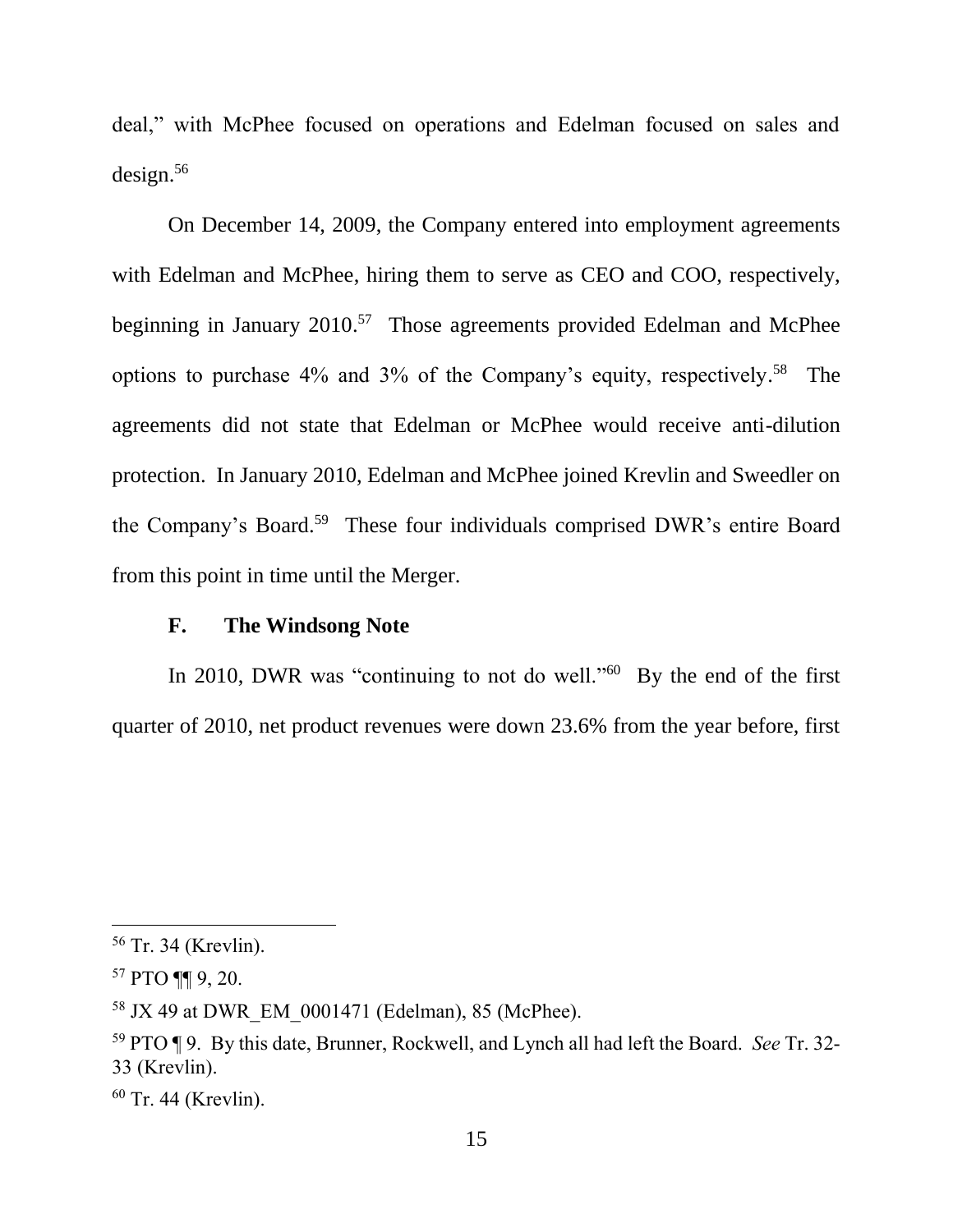quarter income was negative, and EBITDA was lower than the year before.<sup>61</sup> The Company was "losing about [\$]1 to \$2 million a month, and [was] out of money." $62$ 

Shortly after McPhee and Edelman joined the Company in January 2010, the Board began to consider a capital raise.<sup>63</sup> On February 12, 2010, Krevlin emailed Edelman: "Would be great to raise only 5mil[.] Sounds like we can round that up [b]etween you john and friends."<sup>64</sup> That month, Edelman contacted four potential investors: "one of [his] relationships," his co-investor in another project, his brother, and another contact, but "didn't really go through [the investment with them] at length."<sup>65</sup> Sweedler testified that he had discussions with a potential Canadian investor (Knightsbridge Capital), but it wanted terms that were more dilutive than the 2009 Transaction and a higher interest rate.<sup>66</sup>

On March 11, 2010, Seth Shapiro, a senior analyst at Glenhill, <sup>67</sup> emailed Krevlin that the Company was "[n]ot in a real rush" to raise capital, "given [Edelman and McPhee] cant close until early April and we don't have cash need before then."<sup>68</sup>

 $\overline{a}$ 

<sup>68</sup> JX 78 at GH\_WS0038948.

<sup>61</sup> Tr. 192-94 (Shapiro); JX 95; *see also* JX 556 at 9.

 $62$  Tr. 44 (Krevlin).

<sup>63</sup> Tr. 117-18 (Krevlin).

 $64$  JX 63.

 $65$  Tr. 465-67 (Edelman); JX 64 at GH\_WS0038397.

<sup>66</sup> Tr. 876 (Sweedler).

<sup>67</sup> Tr. 186 (Shapiro).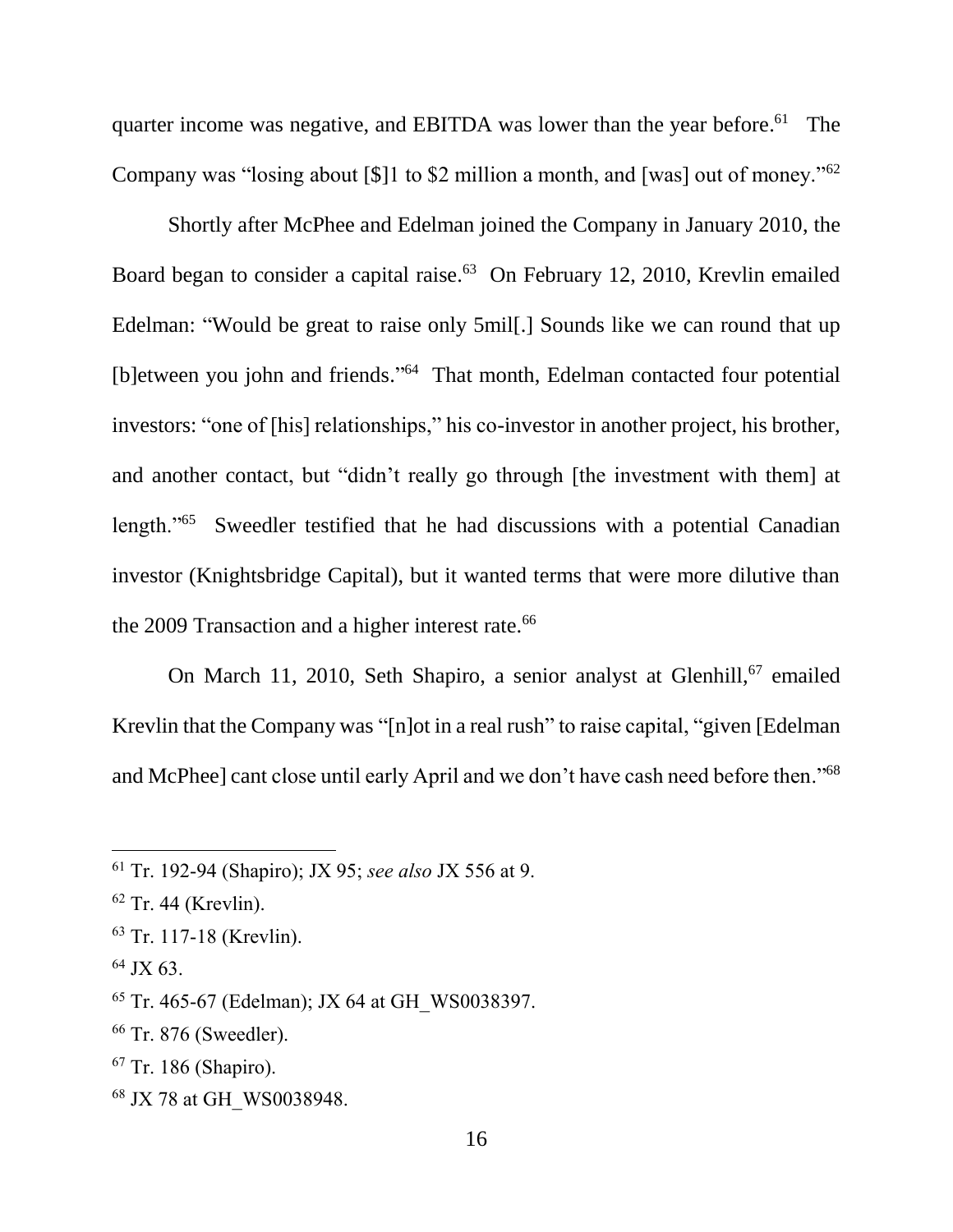According to Krevlin, the Board did not seek funding from other potential investors because "it would be extremely difficult to get anyone comfortable with [the Company's] precarious situation,"<sup>69</sup> given the "significant unknown liabilities" in buying out leases for closed and underperforming stores<sup>70</sup> and a potential multimillion-dollar liability arising from "wage and hour" claims regarding the classification of sales associates as exempt employees to avoid paying overtime wages.<sup>71</sup>

The capital raise ultimately took the form of a \$5 million loan referred to herein as the "Windsong Note." The terms of the Windsong Note were the product of a conflicted and deficient process. Shapiro was charged with "negotiating" the transaction on behalf of the Company even though his employer (Glenhill) was to own part of the Windsong Note.<sup>72</sup> Across from Shapiro sat Sweedler, who

<sup>&</sup>lt;sup>69</sup> Tr. 46-47 (Krevlin).

<sup>70</sup> *See* JX 99 at GH\_WS0040046 (noting that twenty-three studios were deemed impaired "due to the inability of those studios to demonstrate that they could generate future cash flows in excess of operating expenses"); Tr. 573-74, 578-79 (McPhee).

<sup>71</sup> *See* Tr. 44 (Krevlin); Tr. 582-85 (McPhee); *see also* JX 512 ¶ 53. By April 1, 2010, the Company resolved the wage and hour problem by changing its compensation plan, but it still was exposed to possible litigation given that employees could pursue claims that had statutes of limitations ranging from three to six years. Tr. 583-84 (McPhee).

<sup>71</sup> Tr. 576-78 (McPhee); *see also* Tr. 873-74 (Sweedler).

<sup>72</sup> Tr. 199 (Shapiro); *see* JX 109 (May 18, 2010 email from Sweedler to Krevlin, among others, stating "Glenn, you should know that [Shapiro] fought for EVERY little point for Glenhill!! He did his job AND MORE!!").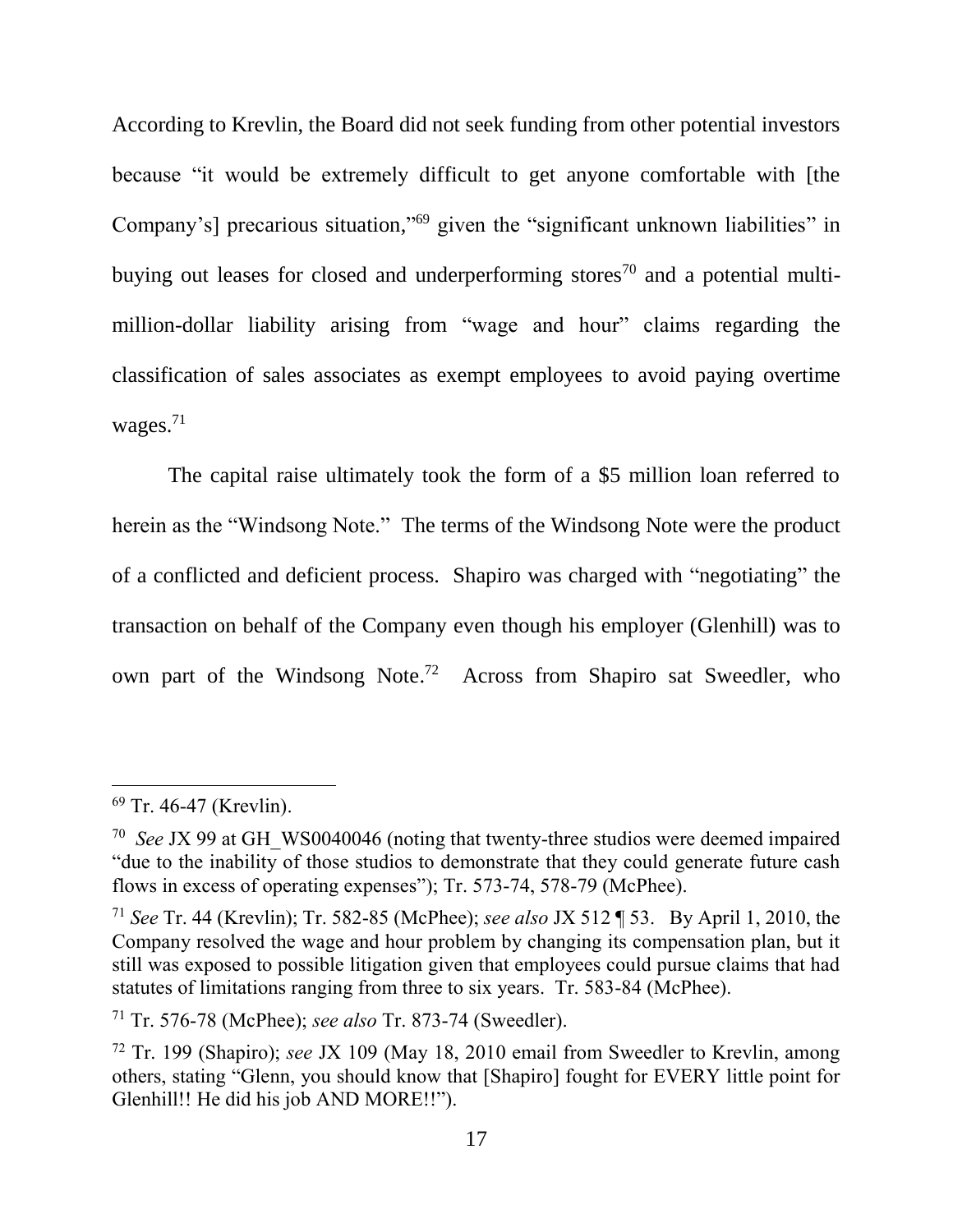negotiated on behalf of himself, Jamieson, McPhee, Edelman, and (purportedly) the Glenhill Long Fund.<sup>73</sup> The Board did not consult with an outside financial advisor.<sup>74</sup>

Sweedler dictated the terms of the transaction. The loan was secured by a first lien on the Company's intellectual property, which was the usual structure Windsong Brands used to make investments,<sup>75</sup> and his lawyers (White & Case) papered the transaction.<sup>76</sup> Ellenoff Grossman & Schole LLP, the law firm that represented Glenhill and the Company, did not participate in any discussions about the legal or economic terms of the Windsong Note.<sup>77</sup> Joshua Englard, an Ellenoff Grossman partner, testified that he played no role in negotiating the terms of the Windsong Note, and that the transaction documents were presented to him as a "done document."<sup>78</sup>

There were no real price negotiations. The Windsong Note was priced "at the same price as the previous round," *i.e.*, on the same terms as Glenhill's initial investment.<sup>79</sup> That is, the Windsong Note "was convertible into common stock at the same exchange ratio as the [2009 Transaction] (\$4.57 per share on a split-

<sup>73</sup> Tr. 199, 292-93 (Shapiro).

<sup>74</sup> Tr. 287 (Shapiro).

<sup>75</sup> Tr. 721-22 (Jamieson); PTO ¶ 23.

<sup>76</sup> *See* JX 66; Tr. 114 (Krevlin); *see also* Tr. 124-25 (Krevlin); Tr. 580 (McPhee).

<sup>77</sup> *See* Tr. 292 (Shapiro).

<sup>78</sup> JX 495 60-62 (Englard Dep.).

<sup>79</sup> *See* JX 552 at Defs.' Demonstrative 1; Tr. 53 (Krevlin).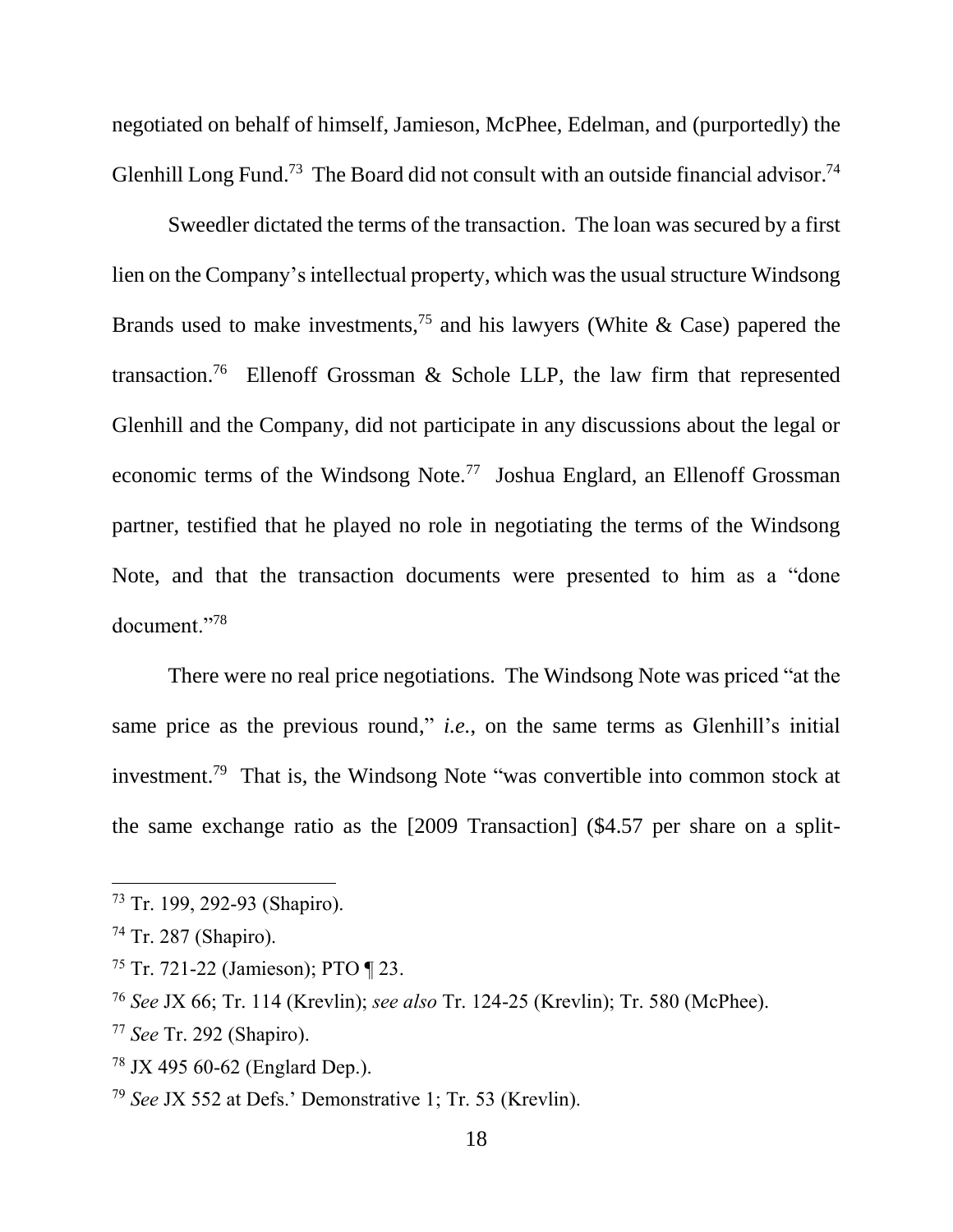adjusted basis) if converted immediately."<sup>80</sup> As Krevlin testified, "the way this note was set up is that, basically, the conversion would be always tied to the same price of the conversion of the original '09 security so that they would move in lockstep in terms of the convertible price."<sup>81</sup>

Windsong I, a limited liability company, was formed for the purpose of making the \$5 million loan reflected in the Windsong Note, which paid interest at a rate of 5% per year, had a maturity date of October 3, 2012, and contained an option to convert all of the principal and accrued interest into DWR common stock based on a conversion matrix.<sup>82</sup> With respect to the 5% cash coupon, Krevlin testified that the original ask was closer to 10%, but the record does not contain any documentary evidence showing that the parties actually negotiated the coupon rate.<sup>83</sup>

The five members of Windsong I and their capital contributions were as follows: (i) Edelman—\$2 million for 40%; (ii) Windsong DB, LLC (an entity associated with Sweedler)<sup>84</sup>—\$1.15 million for 23%; (iii) the Glenhill Long Fund— \$1 million for 20%; (iv) McPhee—\$750,000 for 15%; and (v) Jamieson Investments,

 $80$  JX 512 ¶ 54.

 $81$  Tr. 53 (Krevlin).

<sup>&</sup>lt;sup>82</sup> JX 105 at SJ\_SBPN\_0000666;  $\frac{5}{a}$ . "The conversion matrix resulted in a conversion price that decreased over time," but "the longer the Windsong Note was outstanding, the greater the number of shares into which the Windsong Note would convert." JX 513 ¶ 32. <sup>83</sup> Tr. 53 (Krevlin).

<sup>&</sup>lt;sup>84</sup> *See JX 107 at GH\_WS0036454 (reflecting that Sweedler is the authorized signatory of* Windsong DB, LLC).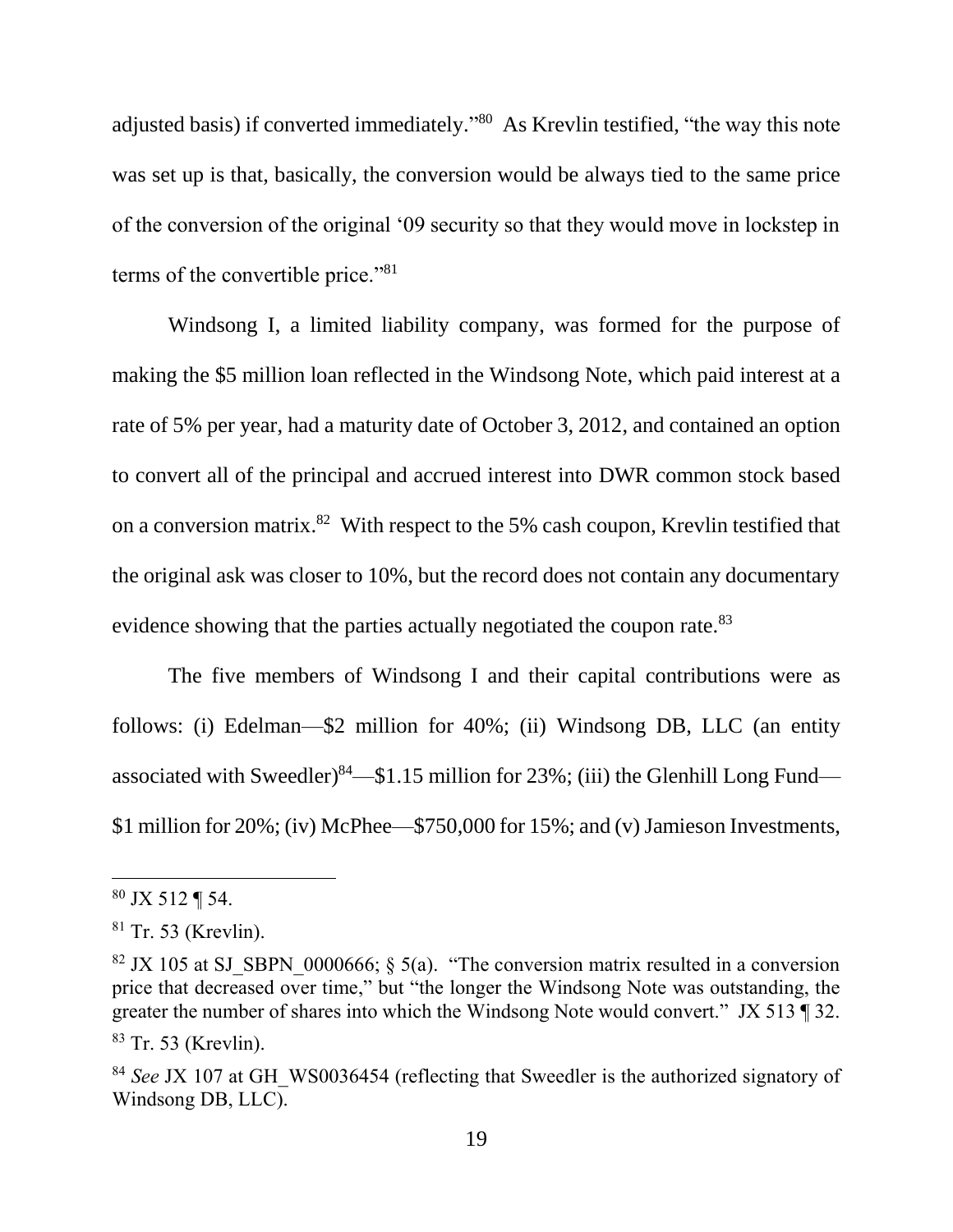LLC (owned by Jamieson)— $$100,000$  for  $2\%$ .<sup>85</sup> The limited liability company agreement for Windsong I, dated May 18, 2010 (the "LLC Agreement"), provided that any proceeds from the Windsong Note would be distributed to the members in proportion to their percentage ownership of Windsong I.<sup>86</sup>

The Company and Windsong I entered into a Note Purchase and Security Agreement dated as of May 18, 2010.<sup>87</sup> The parties agreed that the Company would adjust the exercise price of the Windsong Note to account for any reverse stock split:

If the Company, at any time while this Note is outstanding . . . combines (including by way of a reverse stock split) outstanding shares of Common Stock into a smaller number of shares . . . then the Conversion Price shall be multiplied by a fraction of which the numerator shall be the number of shares of Common Stock . . . outstanding immediately before such event, and of which the denominator shall be the number of shares of Common Stock outstanding immediately after such event.<sup>88</sup>

On May 24, 2010, the Company issued a Notice of Annual Meeting of Stockholders, which disclosed that the Company had entered into the Note Purchase and Security Agreement and that Sweedler, Krevlin, Edelman, and McPhee were "affiliated with" Windsong I.<sup>89</sup>

 $85$  JX 107 at § 3.3, GH\_WS0036456.

<sup>86</sup> JX 107 §§ 6.1, 6.2.

<sup>87</sup> PTO ¶ 22; JX 108.

<sup>88</sup> JX 105 at § 6(a); *see also* JX 108 at GH\_WS0036630.

<sup>89</sup> PTO ¶ 25; JX 111 at DWR\_EM\_0000484.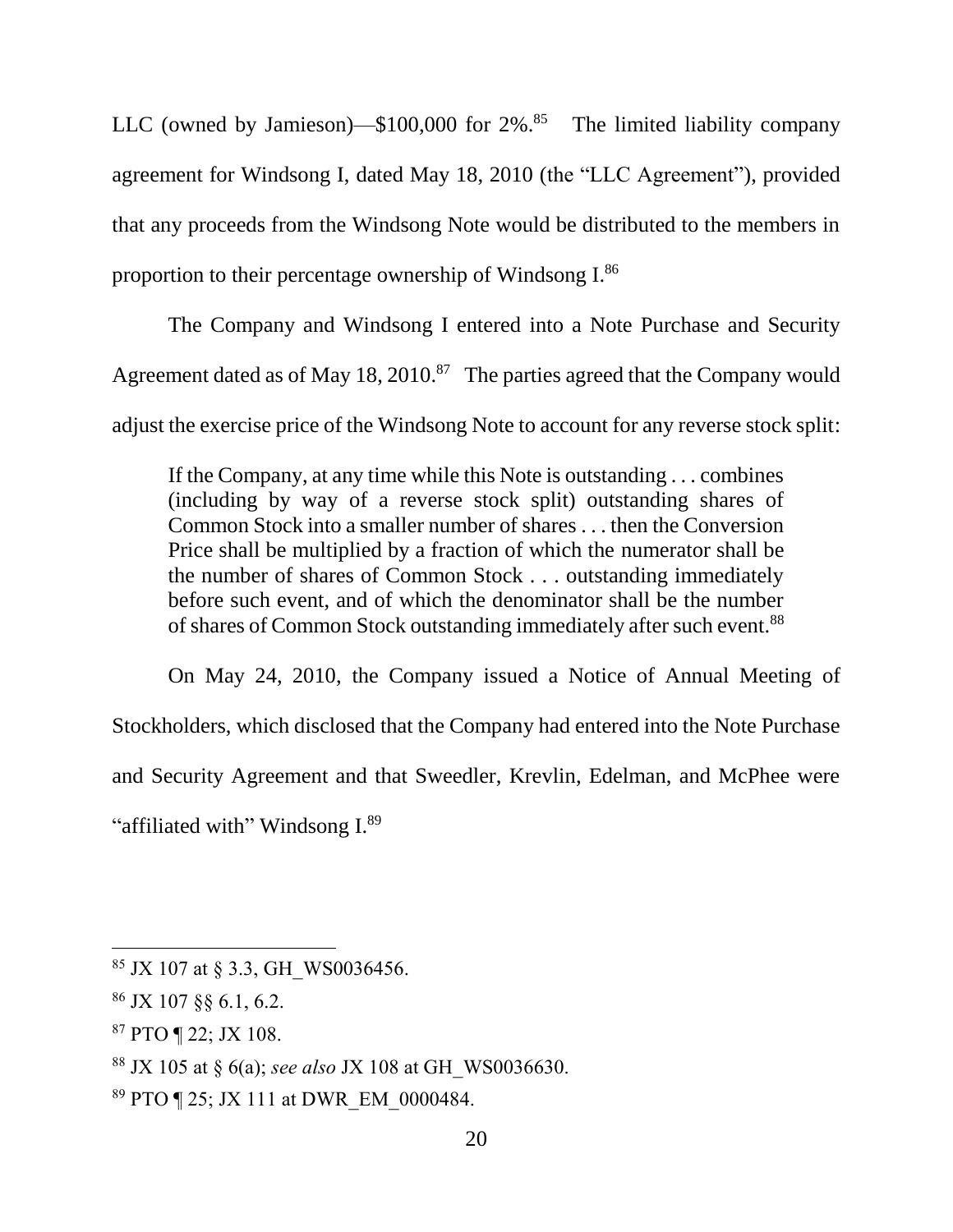#### **G. The Reverse Stock Splits**

During the summer of 2010, DWR common stock "became like a penny stock," trading intermittently and at widely fluctuating prices. $90$  To address this volatility and save costs, the Board decided to implement a 50-to-1 reverse stock split of *both* the common stock and the Series A Preferred.<sup>91</sup> Specifically, on July 26, 2010, the Board recommended and Glenhill, as the Company's majority stockholder, approved (i) a 50-to-1 reverse stock split of the Company's common stock; (ii) a 50-to-1 reverse stock split of the Series A Preferred; and (iii) an amendment to the Company's certificate of incorporation to reduce the authorized number of shares of common stock from 30 million to 600,000 and the authorized number of shares of Series A Preferred from 1.5 million to 30,000 (the "Reverse Stock Splits").<sup>92</sup> After the Reverse Stock Splits were approved, Krevlin asked Shapiro to work with the Company's attorneys to effectuate the transaction.<sup>93</sup>

On August 23, 2010, the Company filed with the Delaware Secretary of State an amendment to its certificate of incorporation stating that the Company was authorized to issue 600,000 shares of common stock and 30,000 shares of preferred

<sup>&</sup>lt;sup>90</sup> Tr. 59-60 (Krevlin); Tr. 586-87 (McPhee).

<sup>&</sup>lt;sup>91</sup> Tr. 59-61 (Krevlin); Tr. 586-87 (McPhee).

 $92$  JX 126; PTO ¶ 28.

<sup>93</sup> Tr. 61, 132 (Krevlin); Tr. 211 (Shapiro).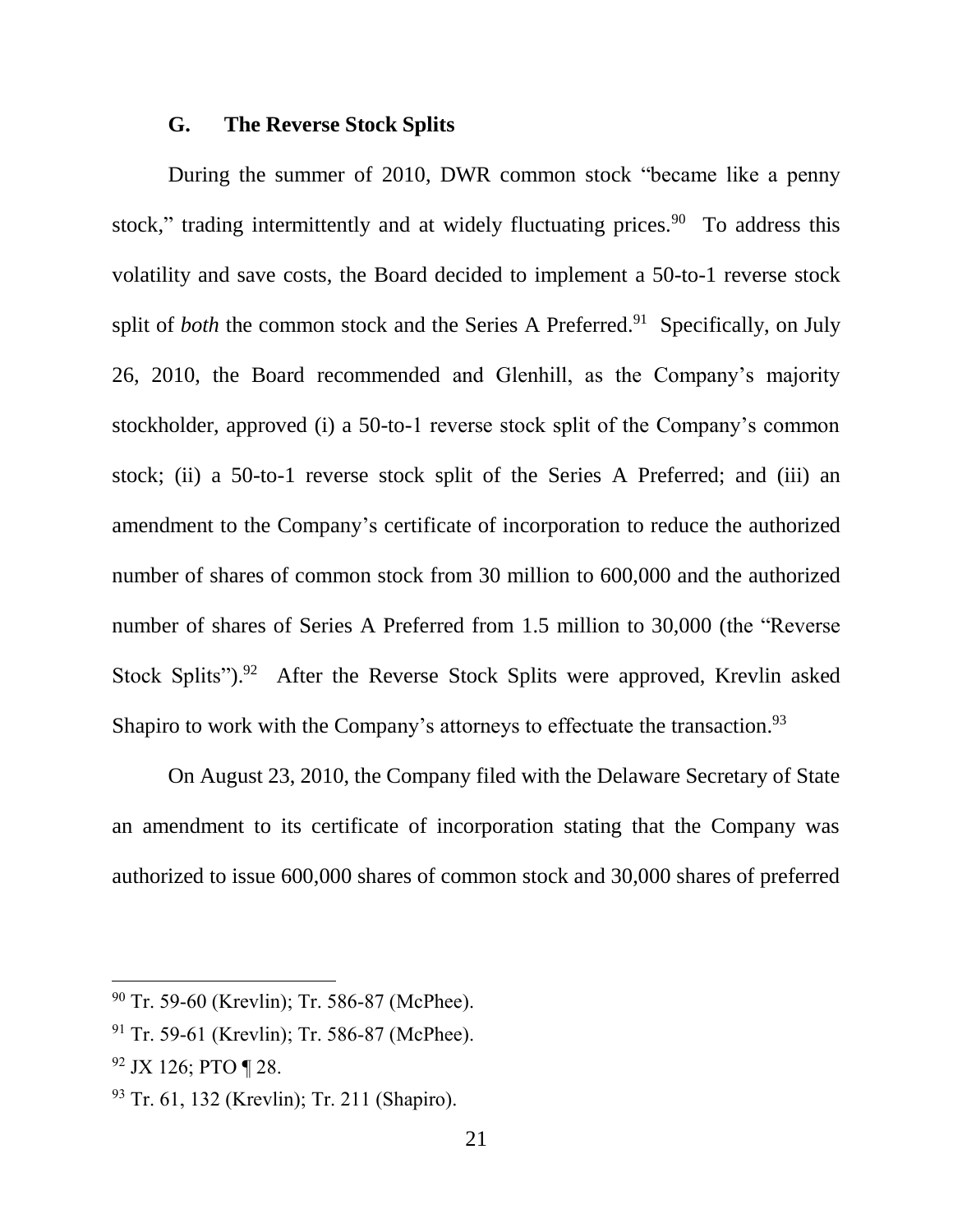stock.<sup>94</sup> On or about August 27, 2010, DWR issued a press release announcing the Reverse Stock Splits, and the Company's stock transfer agent sent a notice to the Company's stockholders of record.<sup>95</sup>

As discussed later in this opinion, although unknown to anyone at the time, there were many flaws in the implementation of the Reverse Stock Splits. Most importantly, instead of reducing by a factor of 50-to-1 the number of shares of common stock into which the Series A Preferred could convert, the transaction mistakenly was structured to reduce by a factor of 2500-to-1 the number of shares of common stock into which the Series A Preferred could convert. I refer to this defect as the "double dilution" problem.

The prospect of double dilution of the Series A Preferred upon conversion arose because of the combined effect of two actions: (i) the 50-to-1 reverse split *of the common stock* triggered a 50-to-1 reduction in the number of shares of common stock into which each share of Series A Preferred could convert under the adjustment provision in Section 7(a) of the Series A COD, described above; and (ii) the 50-to-1 reverse split *of the Series A Preferred itself* reduced by 98% the number of shares of Series A Preferred outstanding. With respect to the latter action, as mentioned previously, the Series A COD did not provide for any adjustment to the Conversion

<sup>&</sup>lt;sup>94</sup> PTO ¶ 29; JX 118 at DWR EM 0000104-5.

<sup>95</sup> PTO ¶ 30.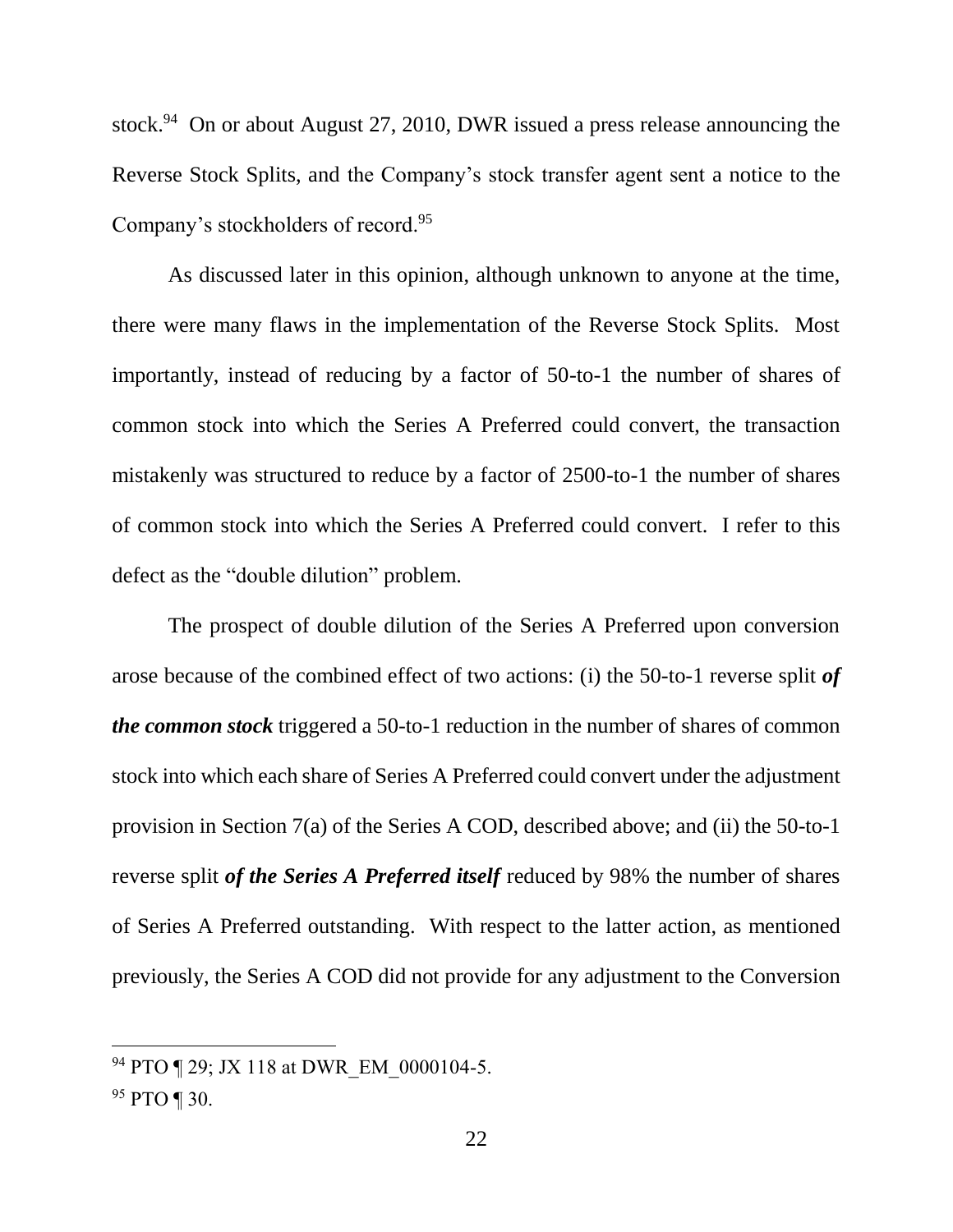Formula for the Series A Preferred in the event of a reverse split of the Series A Preferred itself.

# **H. The 2011 Bridge Loan and Herman Miller's Indication of Interest**

In 2010, DWR closed nineteen stores, negotiated early terminations for five more leases,<sup>96</sup> and reported losses of \$15.8 million and EBITDA of negative \$3.1 million.<sup>97</sup> In 2011, the Company found itself with a large inventory of unsold outdoor product and needed an additional capital infusion until that excess inventory could be sold.<sup>98</sup> McPhee and Edelman asked Glenhill to make a bridge loan to the Company "to help [it] get over this problem."<sup>99</sup> On July 21, 2011, the Glenhill Long Fund loaned the Company \$2 million, which was repaid in November  $2011^{100}$ 

In late August 2011, DWR received an inquiry from Herman Miller, its largest supplier, about a possible acquisition, which indicated a preliminary total enterprise valuation of the Company in the range of \$25 million to \$30 million.<sup>101</sup> According

<sup>101</sup> PTO ¶ 31.

<sup>96</sup> JX 147 at HMI 0051837.

<sup>97</sup> *See* JX 147 at HMI 0051830; JX 160 at GH\_WS0041151.

<sup>98</sup> Tr. 65-66 (Krevlin); Tr. 589-92 (McPhee).

<sup>&</sup>lt;sup>99</sup> Tr. 589-90 (McPhee).

<sup>&</sup>lt;sup>100</sup> See JX 167 (July 21, 2011 Board consent granting Glenhill a warrant to purchase 1.5% of the Company's outstanding common stock if the loan was not repaid in full by January 1, 2012); JX 189 at HMI 0057912. The repayment of the loan in November 2011 obviated the need to issue a warrant to Glenhill for making the loan. Tr. 66 (Krevlin), Tr. 591-92 (McPhee).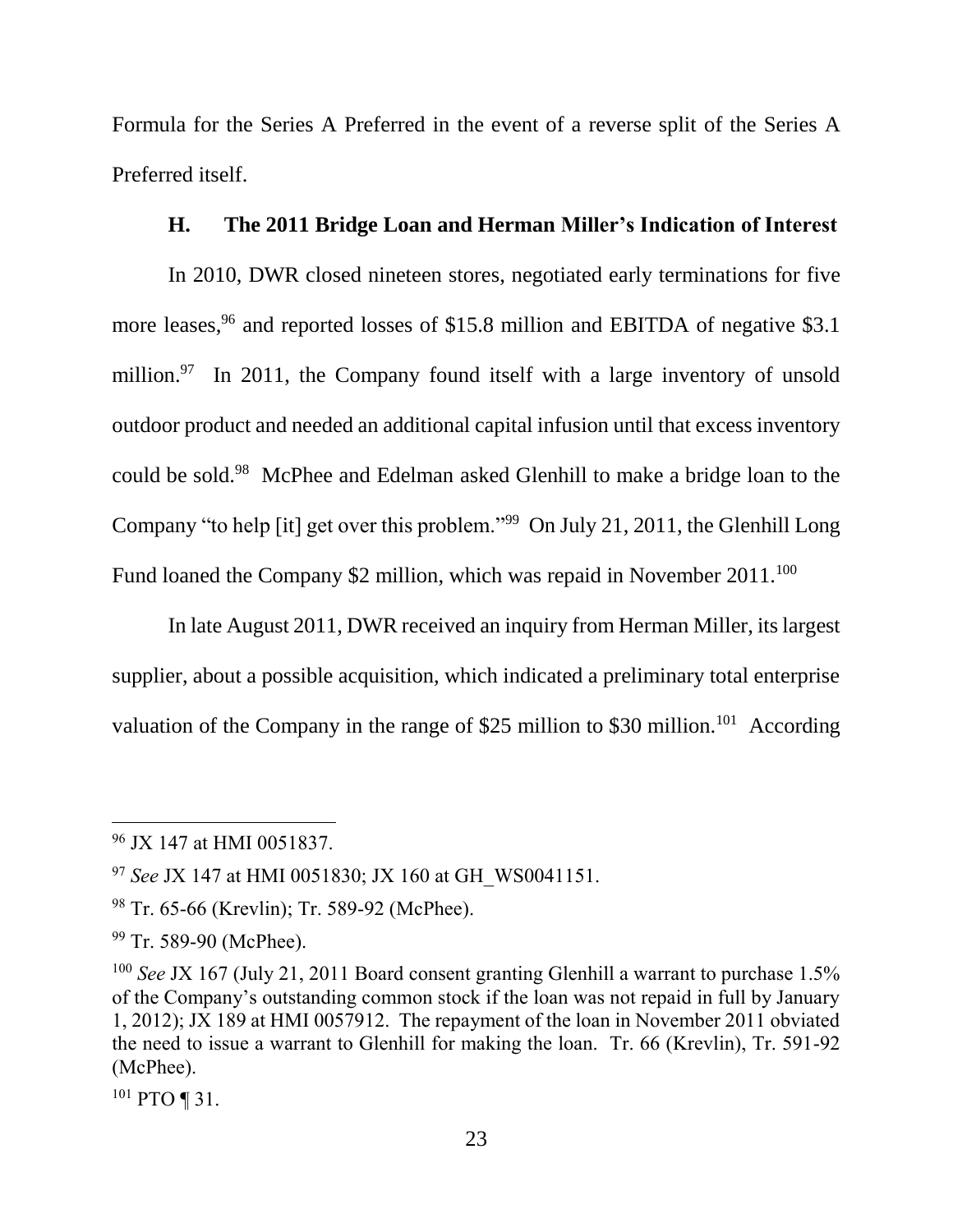to Krevlin, the Company was "not excited" about the indication of interest, which he thought was "too low."<sup>102</sup> Over the following months, Herman Miller signed a non-disclosure agreement and received access to a due diligence room, but did not make an offer at that time. $103$ 

#### **I. The 2012 Financing**

At the end of 2011, "things were starting to turn positive . . . The company was making money [and] moved from a defensive position to going on offense."<sup>104</sup> Management prepared a budget for 2012 contemplating \$3.3 million of capital expenditures.<sup>105</sup> As Shapiro explained, "the [C]ompany was not in the same type of distress that it was in 2010 and 2009" and was seeking to raise "offensive capital."<sup>106</sup>

During the first half of 2012, the Board discussed a private placement to raise a total of \$2.5 million.<sup>107</sup> A transaction was consummated on July 19, 2012, when the Company entered into a series of agreements concerning (i) the sale of stock and granting of options to raise up to \$2.5 million; (ii) modification of the Windsong Note; and (iii) establishing a date for the conversion of the Series A Preferred.

<sup>102</sup> Tr. 150 (Krevlin).

<sup>103</sup> PTO ¶ 31.

<sup>104</sup> Tr. 594 (McPhee).

<sup>105</sup> *See* JX 188 at GH\_WS0010732; Tr. 68-70 (Krevlin).

<sup>106</sup> Tr. 230 (Shapiro).

<sup>107</sup> PTO ¶ 33; *see also* JX 186 (November 22, 2011 email from Krevlin to Shapiro stating: "Edelman called they want to put in up to 2mil . . . And others can do up to 3mil?").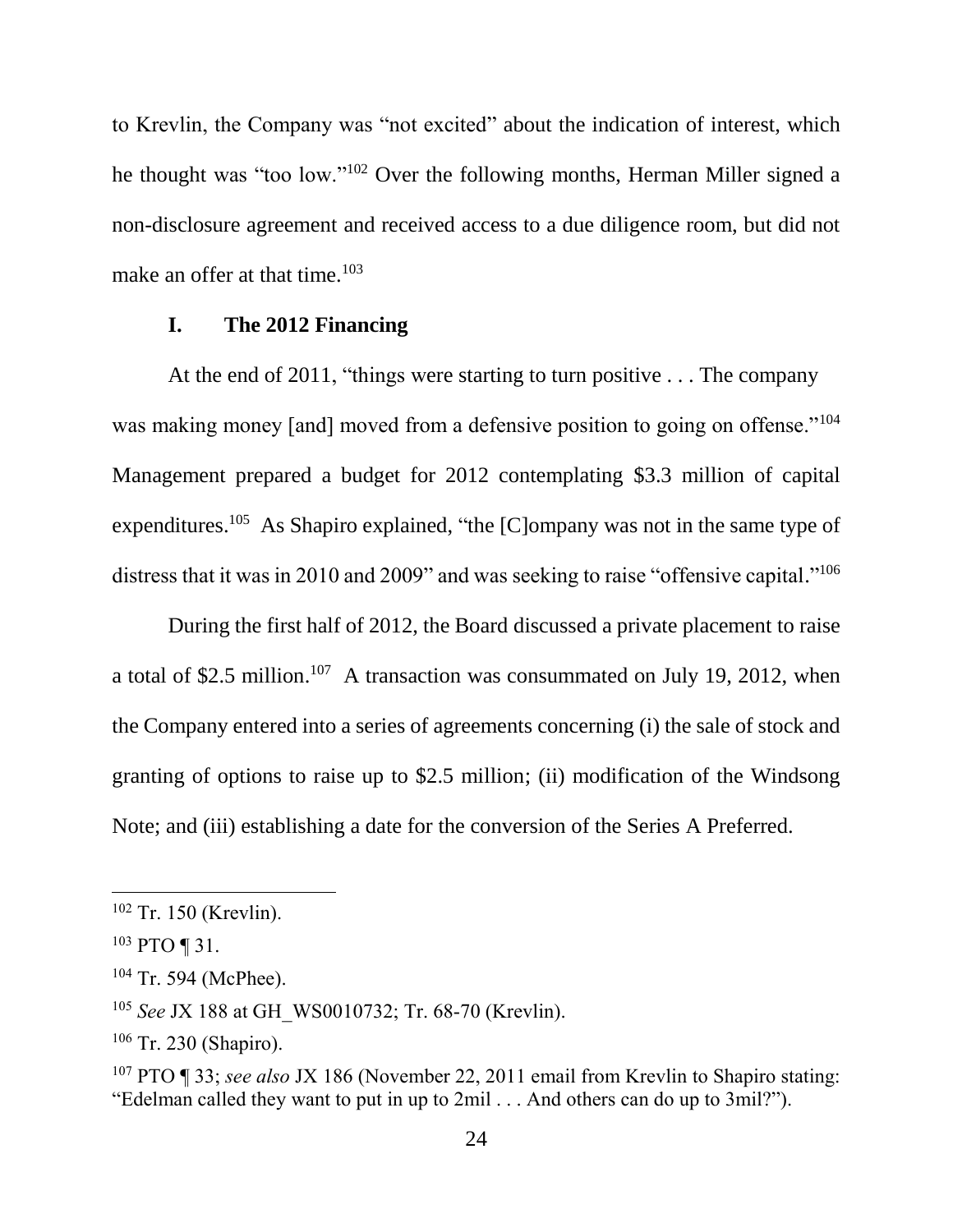These transactions, which are referred to collectively as the "2012 Financing," involved the following components:

- The Company entered into a Securities Purchase Agreement with Edelman, McPhee, the Glenhill Long Fund, and Windsong II, an entity affiliated with Sweedler.<sup>108</sup> They collectively purchased 401,108 common shares for a total of \$1.8 million, or \$4.49 per share (the "2012 Stock Sale") as follows: Edelman and McPhee each paid \$400,000 for 89,135 shares; and the Glenhill Long Fund and Windsong II each paid  $$500,000$  for 111,419 shares.<sup>109</sup> Edelman and McPhee also each received an option to acquire up to \$350,000 worth of additional shares of common stock at the same per share price of \$4.49, which they exercised in December 2012.<sup>110</sup>
- The Company and Windsong I entered into an agreement by which the parties amended the Windsong Note to extend its maturity date by one year to October 3, 2013.<sup>111</sup> The PIK Dividend associated with the Series A Preferred continued to accrue until that date.<sup>112</sup>

<sup>&</sup>lt;sup>108</sup> See JX 246 at DWR EM 0002233, 2247 (listing Sweedler as "Managing Member" of Windsong II).

<sup>&</sup>lt;sup>109</sup> PTO ¶ 36; JX 246 at DWR EM 0002234-47.

<sup>&</sup>lt;sup>110</sup> PTO **[1]** 37, 42; JX 246 at DWR EM 2240  $\&$  4.3.

<sup>&</sup>lt;sup>111</sup> PTO ¶ 39; JX 246 at DWR EM 0002217-18.

<sup>&</sup>lt;sup>112</sup> JX 512 ¶ 66; Tr. 75 (Krevlin) ("[W]e would stop the PIKing on October [2013]"). The Letter Agreement does not state that the PIK Dividend will stop accruing before the conversion date but provides that, upon conversion, "the undersigned shall no longer have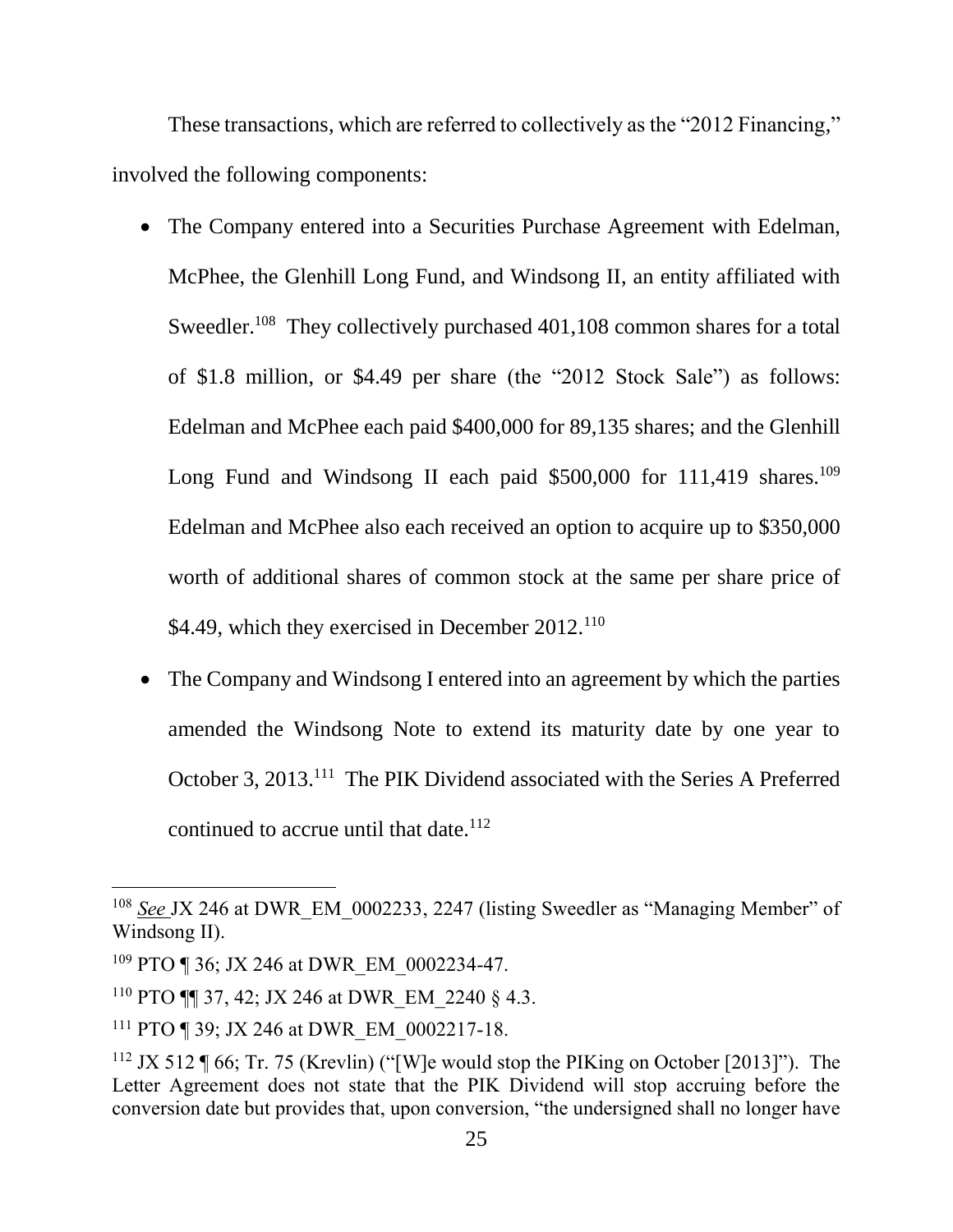• The Company, Windsong I, the Glenhill Long Fund, and the Glenhill Overseas Fund entered into a Letter Agreement by which the parties agreed that on October 3, 2013 (i) all outstanding principal of the Windsong Note would be converted into shares of common stock at a conversion price of \$3.5339; and (ii) the Glenhill Long Fund and the Glenhill Overseas Fund would convert all of their Series A Preferred shares into common stock (the "2013 Conversions").<sup>113</sup> The parties also agreed that Windsong I's "rights to any interest on the Note are hereby forfeited and that the sole obligation of the Company with respect to the Note shall be the issuance of the Conversion Shares."<sup>114</sup>

In connection with the 2012 Financing, the Company filed an amendment to its certificate of incorporation, increasing the number of authorized shares of common stock from  $600,000$  to 1.6 million shares.<sup>115</sup>

Krevlin believed the 2012 Financing was "a home-run transaction."<sup>116</sup> He explained the rationale for the transaction at trial, as follows:

any rights with respect to [the Windsong Note] (other than the issuance by the Company of the Conversion Shares)." JX 246 at DWR\_EM0002209.

<sup>&</sup>lt;sup>113</sup> PTO ¶ 40; JX 246 at DWR EM 0002208-2213.

<sup>114</sup> JX 246 at DWR\_EM\_0002209; *see also* Tr. 74, 166 (Krevlin).

<sup>&</sup>lt;sup>115</sup> PTO ¶ 35; JX 118 at DWR EM 0000099-100.

<sup>116</sup> Tr. 75 (Krevlin).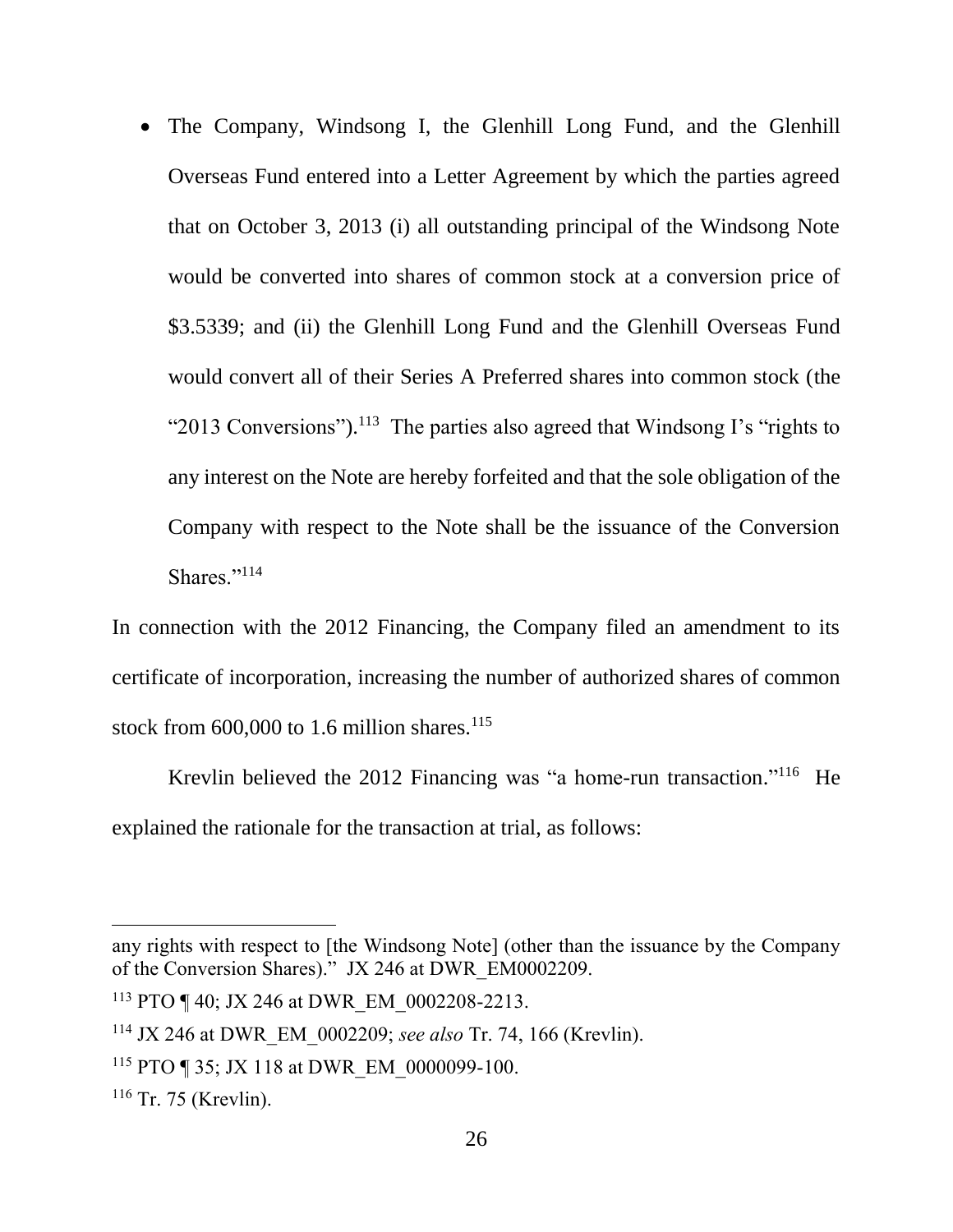[W]e did a holistic solution here which was a negotiation where every party gave up something . . . [Windsong Brands] took the 2012 note and they pushed it out one year to October of 2013 [and] agreed that they would not take any interest . . . which at that point was \$600,000 . . . And they agreed to convert that security, the \$5 million security, at the PIK preferred conversion price on October of '13. [The Glenhill Overseas Fund said that] we would stop the PIKing on October [2013], so that that would allow everything to collapse into a simplified structure. So by us stop[ping] PIKing, you stop the dilution on the preferred piece. You basically got Windsong to convert their note, give up interest at exactly the same conversion price as the PIK preferred, which I believe was \$3.25, and the equity investment was made. So we simplified everything. Windsong gave up a fair amount. We gave up the PIK, and we were able to get . . . management to invest further in the equity. $117$ 

As with the Windsong Note, the 2012 Financing was the product of a conflicted and deficient process. There are no minutes reflecting the Board's consideration of the 2012 Financing, and it never hired an outside financial advisor.<sup>118</sup> Shapiro again was tasked by Krevlin to negotiate on behalf of the Company against Sweedler, who represented the Director Defendants, including Krevlin. $119$  Shapiro and Sweedler did not negotiate vigorously. There is no documentary evidence of price negotiations, and Sweedler admitted that he and Krevlin had "two securities that were bumping up against each other," *i.e.* Glenhill's

<sup>&</sup>lt;sup>117</sup> Tr. 74-75 (Krevlin).

 $118$  Tr. 651 (McPhee).

<sup>119</sup> Tr. 78 (Krevlin).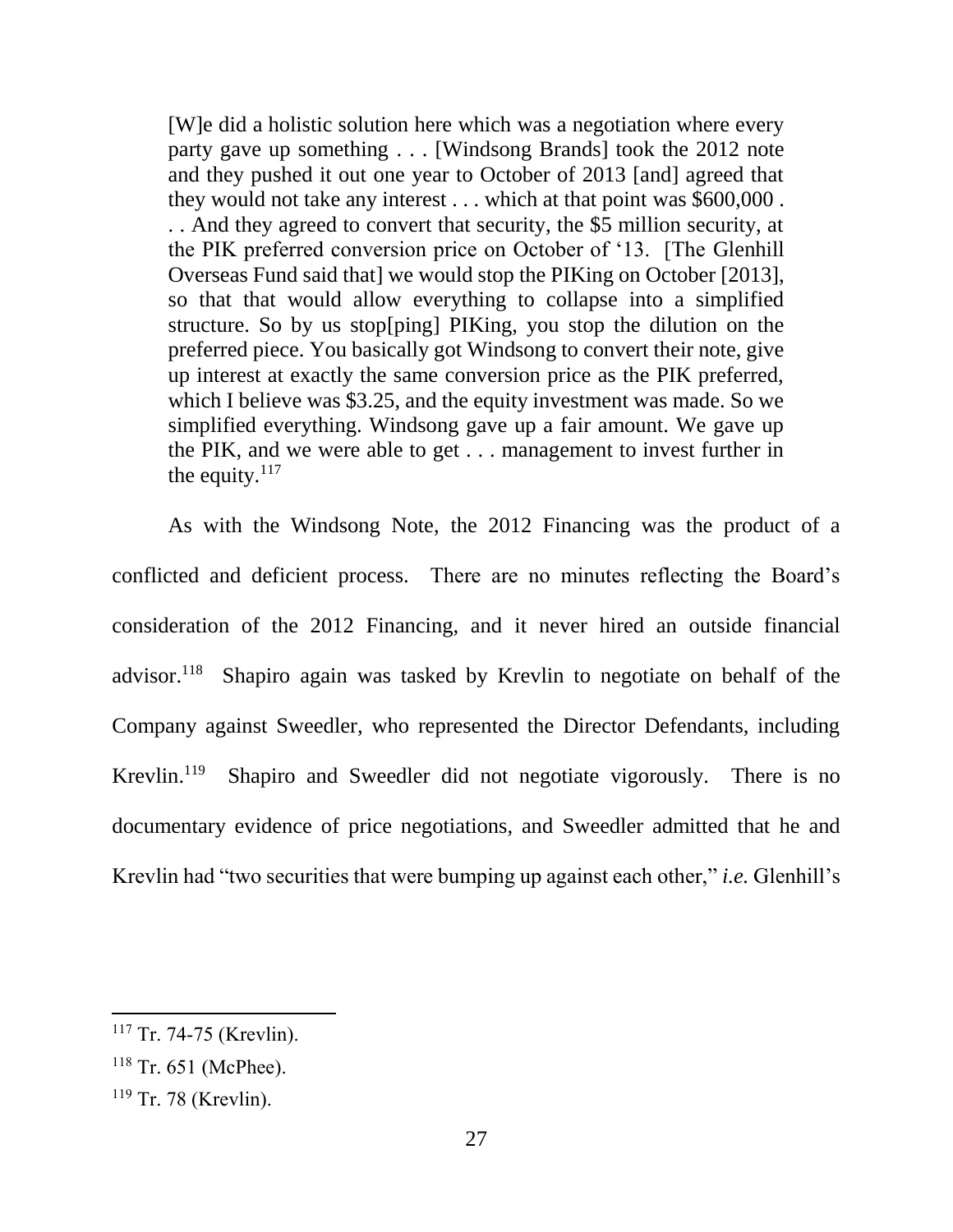Series A Preferred and the Windsong Note, and "were trying to protect each other's interest at the end of the day."<sup>120</sup>

Krevlin, Shapiro, and Sweedler testified that at least two data points were used to determine the price of the 2012 Financing, which implied a \$27 million valuation of the Company:<sup>121</sup> (i) the indication of interest from Herman Miller at a \$25 million to \$30 million enterprise value; and (ii) Glenhill's internal valuation of the Company indicating a value of \$4.41 per share as of December 31,  $2011$ .<sup>122</sup> No documents confirm that Shapiro and Sweedler actually used those data points to negotiate the price per share.

## **J. The Anti-Dilution Grants**

On July 17, 2012, when the 2012 Financing was under consideration, the Company granted an additional 19,654 restricted shares of common stock to Windsong Brands and awarded Edelman and McPhee 55,459 and 41,594 options to purchase common stock in the Company (the "Anti-Dilution Grants").<sup>123</sup> The restricted stock had the same terms as the restricted stock in the Brands Grant.<sup>124</sup>

<sup>120</sup> JX 487 at 176-77 (Sweedler Dep.); Tr. 913-14 (Sweedler).

 $121$  Tr. 160 (Krevlin).

<sup>&</sup>lt;sup>122</sup> JX 203 at GH\_WS11399; Tr. 78 (Krevlin); Tr. 893-94 (Sweedler); Tr. 216-17, 337-40 (Shapiro).

<sup>123</sup> PTO ¶ 34; JX 239; JX 235.

<sup>&</sup>lt;sup>124</sup> *See JX* 240 at SJ SBPN 0001120 (email from Shapiro to counsel).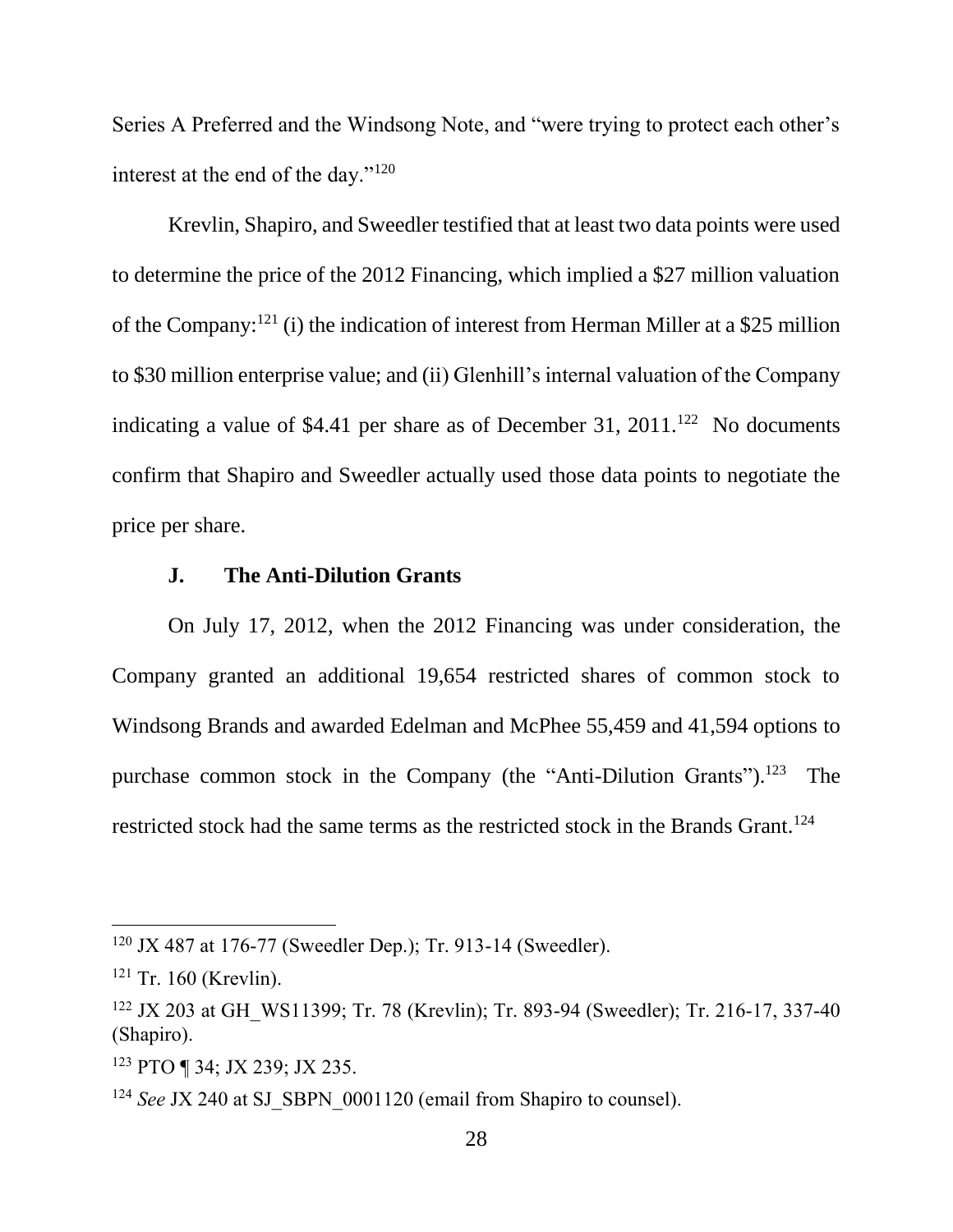McPhee and Shapiro testified that they believed Edelman and McPhee were supposed to receive anti-dilution protection for the options they were granted under their employment agreements,  $125$  but those agreements do not contain that protection.<sup>126</sup> Sweedler similarly testified that anti-dilution protection should have been included in the documentation for the Brands Grant,<sup>127</sup> but it was not.<sup>128</sup> The Anti-Dilution Grants were made to offset the dilution each of them otherwise would have suffered by the PIK Dividend and other dilutive events since the Brands Grant and employment agreements were executed.<sup>129</sup>

## **K. The 2013 Conversions**

On October 8, 2013, Shapiro contacted Englard of Ellenoff Grossman to complete the paperwork to effectuate the 2013 Conversions.<sup>130</sup> On October 22, 2013, Ellenoff Grossman delivered to the Company (i) a notice of conversion, dated October 16, 2013, purporting to convert the entire amount of the Windsong Note into 1,414,868 shares of common stock; and (ii) a notice of conversion, dated

<sup>125</sup> Tr. 239 (Shapiro); Tr. 560, 599-600 (McPhee); *see also* Tr. 141 (Krevlin).

<sup>&</sup>lt;sup>126</sup> *See* JX 49 at DWR EM 0001471 § 2.3, 001485 § 2.3 (stock option provisions of McPhee's and Edelman's employment agreements).

<sup>&</sup>lt;sup>127</sup> Tr. 869-70 (Sweedler).

<sup>128</sup> *See* JX 180.

<sup>129</sup> *See* Tr. 599-602 (McPhee); JX 237 (email from McPhee stating "DWR will be issuing additional options to John & me to cover dilution that has occurred since our options were issued").

<sup>&</sup>lt;sup>130</sup> Tr. 243-44 (Shapiro); JX 288 at GH\_WS0059422.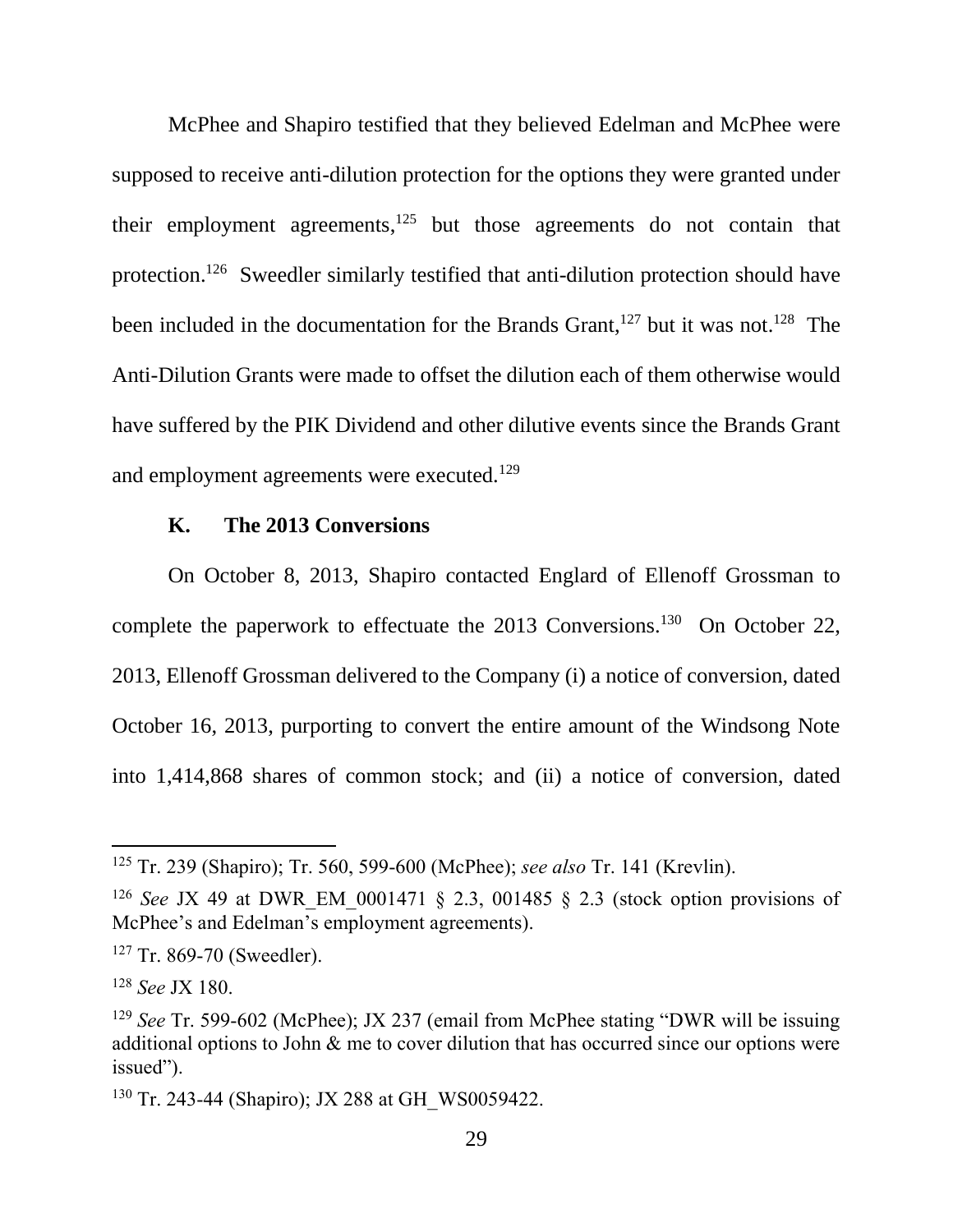October 3, 2013, purporting to convert 1,432,397 shares of Series A Preferred held by Glenhill into 3,936,571 shares of common stock.<sup>131</sup> The next day, the Company requested that the transfer agent issue the shares requested in the two notices of conversion.<sup>132</sup>

At the time of the 2013 Conversions, the Company was authorized to issue only 1.6 million shares of common stock, $133$  but the 2013 Conversions purported to convert the Series A Preferred and Windsong Note into a total of 5,351,439 shares of common stock—1,414,868 shares for the Windsong Note, and 3,936,571 shares for the Series A Preferred.<sup>134</sup> On October 28, 2013, after this problem was brought to his attention, Englard sent the Company's CFO Lorraine DiSanto and Shapiro forms of consent for the Board and majority stockholder to increase the number of authorized shares of common stock to 7.5 million. 135

On October 30, 2013, the Company filed with the Delaware Secretary of State an amendment to the Company's certificate of incorporation stating that the Company was authorized to issue 7.5 million shares of common stock and 30,000

<sup>131</sup> PTO ¶¶ 44-45, 47; *see also* JX 301 at DWR\_EM\_11984-85 (notices of conversion).

 $132$  PTO ¶ 48.

<sup>133</sup> *See* PTO ¶ 35.

<sup>134</sup> PTO ¶¶ 44, 47.

<sup>&</sup>lt;sup>135</sup> PTO ¶ 49; JX 305 at GH\_WS0059631.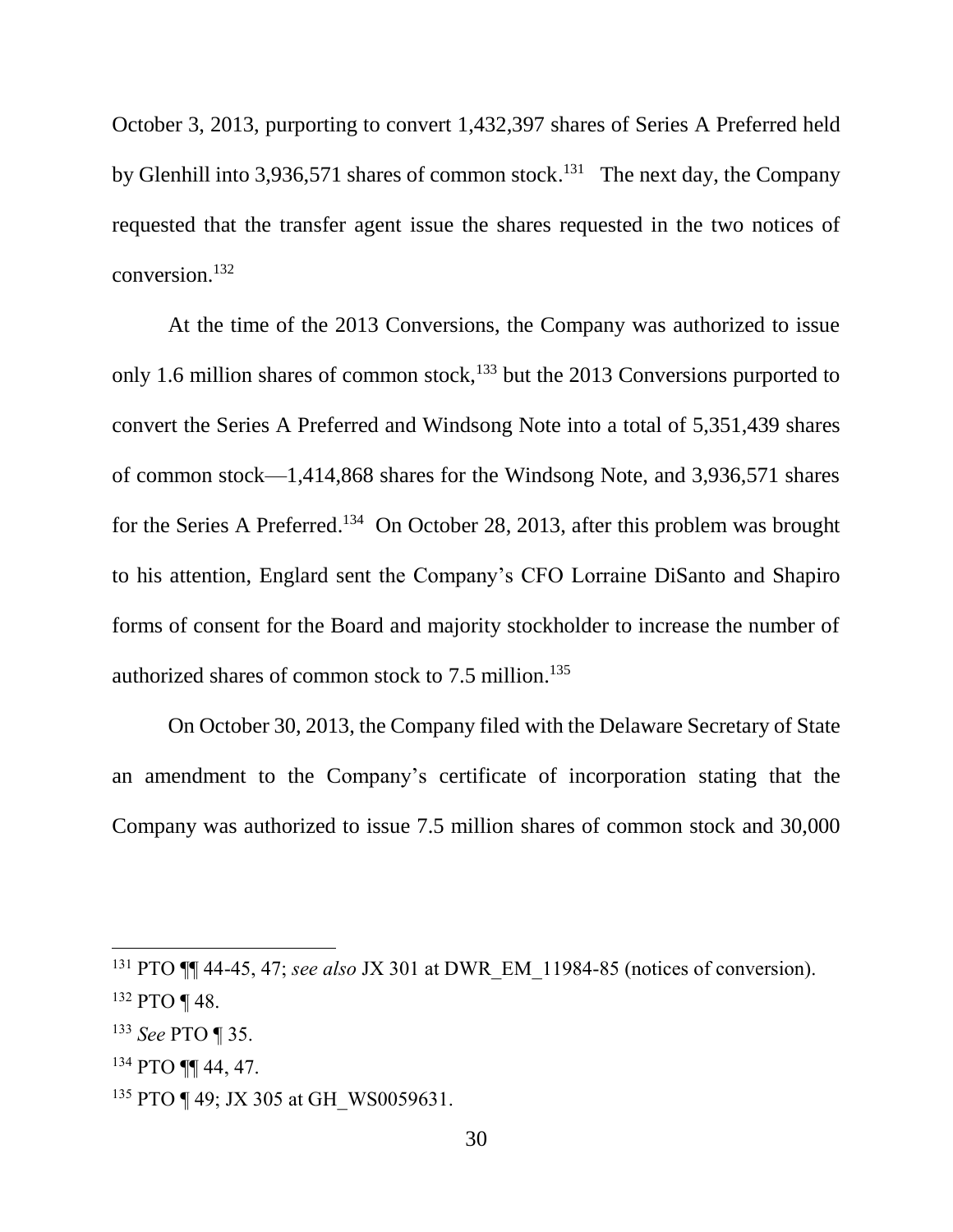shares of preferred stock.<sup>136</sup> Although Ellenoff Grossman did not deliver the notices of conversion to the Company until October 22, 2013,<sup>137</sup> the Board's written consent approving the 2013 Conversions was dated as of October 3, 2013.<sup>138</sup>

### **L. The Merger and the Change of Control Bonuses**

In November 2013, the Board retained Financo LLC to provide financial advisory services in connection with a potential sale of the Company.<sup>139</sup> Financo contacted a number of potential strategic and financial buyers for the Company, which ultimately led to a transaction with Herman Miller.<sup>140</sup>

In July 2014, Herman Miller agreed to purchase the Company for an enterprise value of \$183 million or an estimated equity value of approximately  $$170.4$  million, subject to certain adjustments.<sup>141</sup> The transaction contemplated combining DWR with Herman Miller's consumer business and involved a number of steps. In simplified form: (i) Herman Miller purchased approximately 83% of the Company's total equity from certain "Selling Stockholders" for \$155 million in cash,

 $136$  PTO ¶ 51.

<sup>137</sup> PTO **¶¶** 44-45.

<sup>138</sup> PTO ¶ 52; *see also* JX 295 (notice of conversion dated October 3, 2013).

<sup>139</sup> PTO ¶ 53; JX 313.

<sup>140</sup> *See* JX 340 at FINANCO0001135.

<sup>&</sup>lt;sup>141</sup> PTO ¶ 60; JX 411 at HMI 0002037.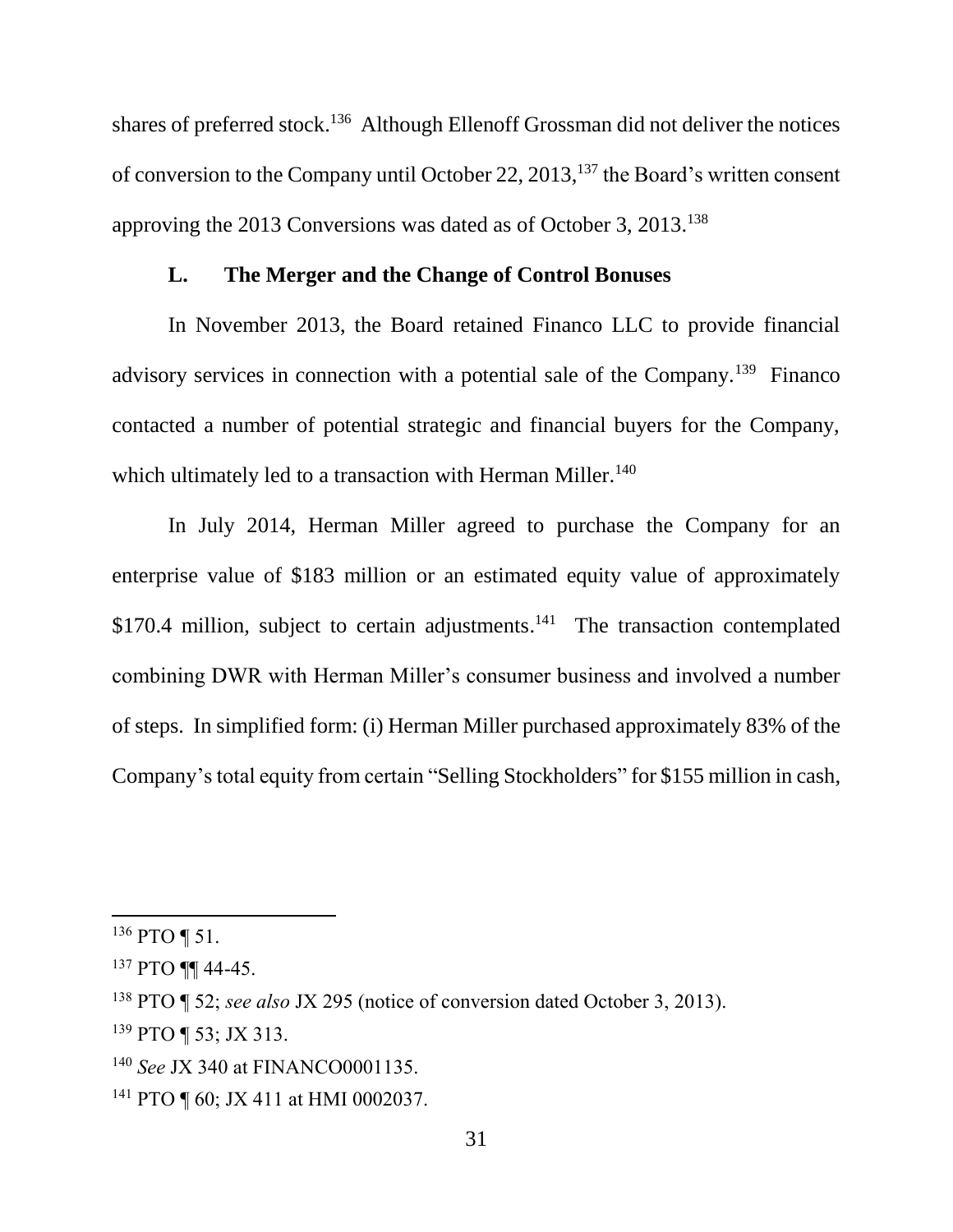or \$23.9311 per share;<sup>142</sup> (ii) Edelman and McPhee exchanged some of their DWR shares (representing approximately 14% of the outstanding shares of the Company) for an 8% interest in HM Springboard, Inc., a newly formed subsidiary of Herman Miller that ultimately would own all of the shares of the Company as well as the shares of a subsidiary of Herman Miller holding its consumer business; and (iii) DWR ended up as the surviving entity of a short-form merger with HM Catalyst, Inc., a wholly owned subsidiary of HM Springboard, in which the remaining stockholders of the Company were cashed out for \$23.9311 per share plus a potential amount for a working capital adjustment.<sup>143</sup> The Merger closed on July 28, 2014.<sup>144</sup>

During due diligence for the Merger, DWR's counsel discovered that a greater number of options had been granted to twelve employees, including Edelman and McPhee, than was authorized under the Company's 2009 Equity Incentive Award Plan.<sup>145</sup> In response to this problem, the Company's counsel recommended treating the options as bonuses, so that the employees would receive the cash equivalent of

<sup>&</sup>lt;sup>142</sup> The Selling Stockholders were the Glenhill Overseas Fund, the Glenhill Long Fund, Windsong Brands, Windsong DB, LLC, Jamieson Investments, LLC, Edelman, and McPhee. PTO ¶ 60.

<sup>&</sup>lt;sup>143</sup> JX 421 at AF 000011-12; PTO  $\P$  64. As part of the transaction, the Selling Stockholders agreed to place \$18.5 million of their proceeds into escrow to secure certain contingent liabilities of the Company. No other stockholder contributed to the escrow. PTO ¶ 65. <sup>144</sup> PTO ¶ 63.

<sup>145</sup> *See* JX 363 at Financo\_0056244; *see also* JX 394 at DWR\_EM\_0006760; JX354, 358, 359, 361.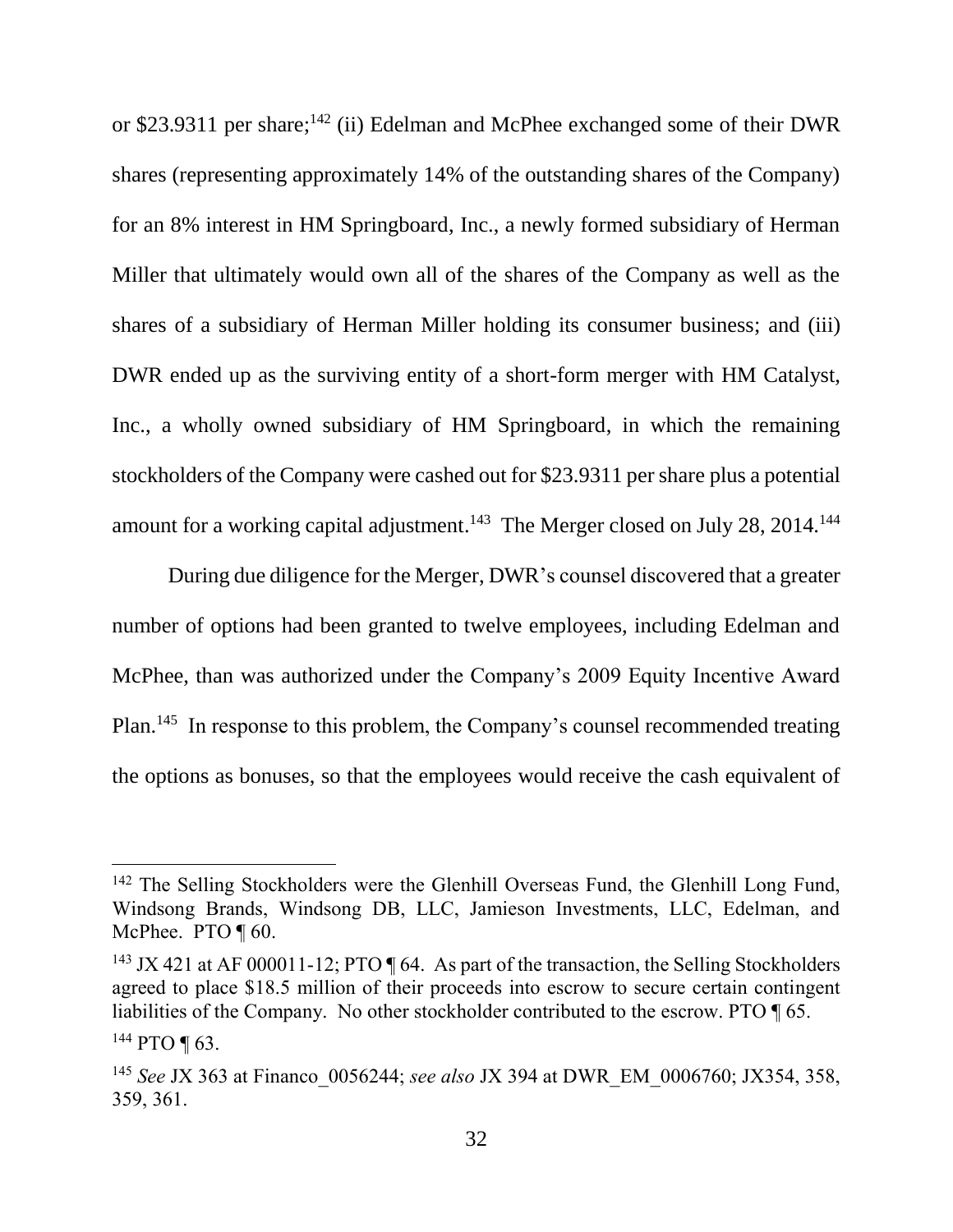what they would have received had they exercised their options, as they were entitled to do, upon a change of control (the "Change of Control Bonuses").<sup>146</sup>

By letter agreements dated July 21, 2014, the Company agreed to pay the Change of Control Bonuses in lieu of the options. In exchange, the recipients provided general releases and relinquished their ability to roll over their shares.<sup>147</sup> In total, \$3,858,508 in Change of Control Bonuses were paid, with Edelman receiving \$1,143,780, and McPhee receiving \$857,819.<sup>148</sup>

In August 2014, a Notice of Merger and Appraisal Rights (the "Merger Notice") was mailed to DWR's stockholders of record.<sup>149</sup> The Merger Notice provided background information about the Company, described the Merger, outlined the stockholders' appraisal rights, and attached copies of three years of the Company's financial statements and a fairness opinion from Financo. 150

# **M. The Litigation Begins and Herman Miller Becomes Aware of the Defects Concerning the Reverse Stock Splits and 2013 Conversions**

On December 19, 2014, plaintiffs filed their initial Verified Complaint, which they amended on March 12,  $2015$ .<sup>151</sup> On November 13, 2015, plaintiffs filed their

<sup>&</sup>lt;sup>146</sup> JX 363 at Financo 0056244.

<sup>&</sup>lt;sup>147</sup> PTO ¶ 61; Tr. 620 (McPhee); JX 394 (letter agreements with option holders).

<sup>&</sup>lt;sup>148</sup> PTO  $\P$  62. These figures are rounded to the nearest dollar for simplicity.

<sup>149</sup> *See, e.g.* JX 423; JX 424; JX 506.

<sup>&</sup>lt;sup>150</sup> JX 421 at AF000002-20, 26-103.

<sup>151</sup> Dkts. 1, 16.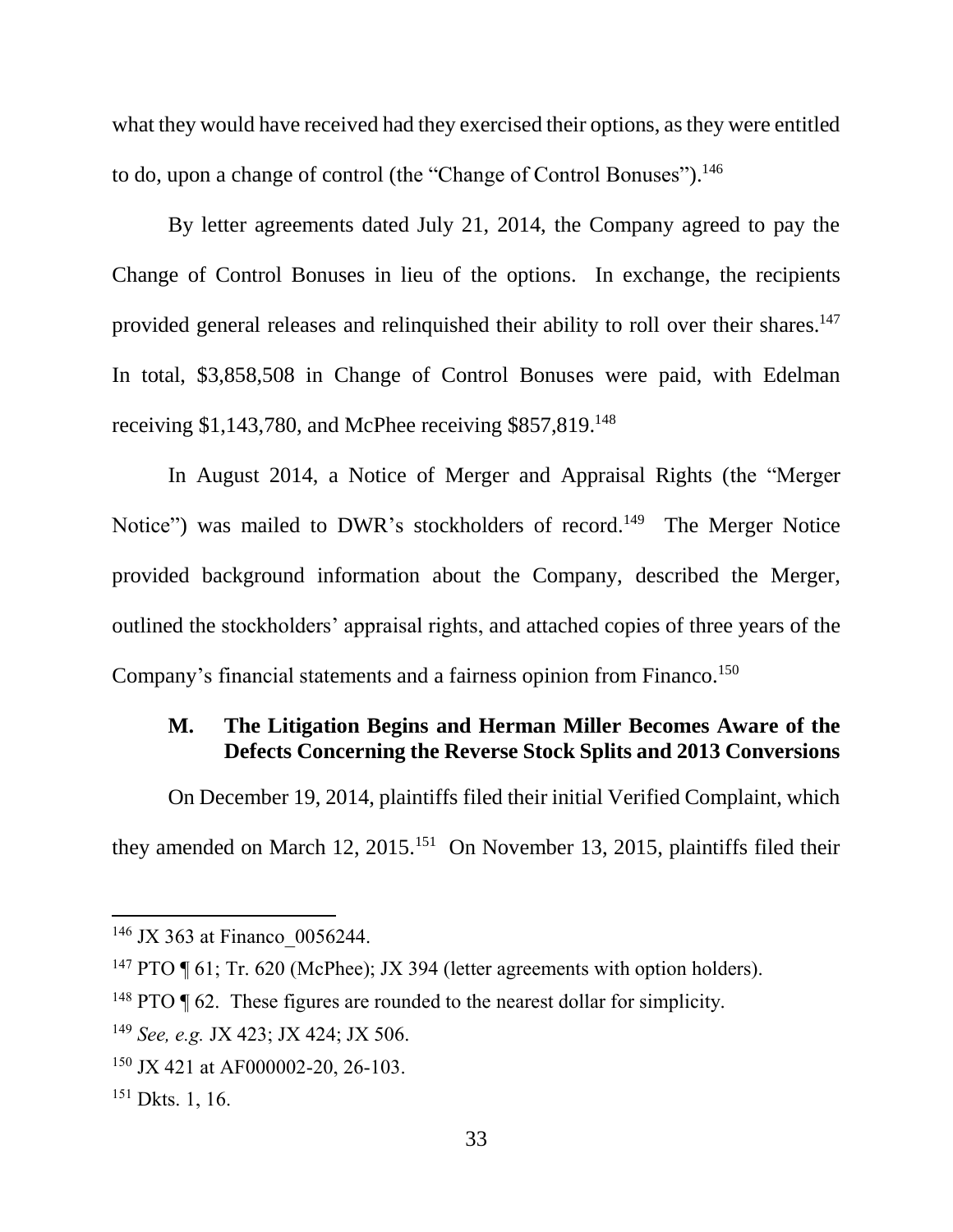Second Amended Complaint, which added Herman Miller as a defendant and asserted for the first time that the Merger was void. According to plaintiffs, the Selling Stockholders owned only approximately 60% of the Company's common stock as a result of defects concerning the Reverse Stock Splits and 2013 Conversions, meaning that Herman Miller failed to acquire the 90% ownership interest required to effectuate a short form merger under 8 *Del. C.* § 253. 152

Although Herman Miller, with the assistance of its financial and legal advisors, conducted extensive due diligence in connection with the Merger, it did not become aware of any defects associated with the Reverse Stock Splits and 2013 Conversions until after this litigation began.<sup>153</sup> The general counsel of Herman Miller could not explain how his diligence team could have missed those issues.<sup>154</sup>

#### **N. The Ratification Resolutions**

Shortly after Herman Miller was added as a defendant, the Company engaged Delaware counsel (Richards, Layton & Finger, P.A.) to review its corporate records

 $\overline{a}$ 

 $154$  Tr. 760 (Lopez).

<sup>152</sup> Dkt. 61 ¶¶ 96-106.

<sup>153</sup> Tr. 789 (Lopez); *see also* Tr. 737, 771, 780-81, 786-91 (Lopez). Plaintiffs suggested for the first time at post-trial argument that Glenhill recognized the double dilution problem before the Merger closed based on a memorandum attached to a July 11, 2014 email, which stated "[w]hat they really care about is the PIPE and not take risk on the conversion and PIK, etc." Tr. 185 (May 22, 2018); JX370 at GH\_WS0050206. I reject this contention. The cited document is ambiguous on its face, and plaintiffs made no effort during discovery to ask questions about it. Tr. 187-88 (May 22, 2018). Based on the preponderance of the evidence, I find that no one at Glenhill or any of the other defendants was aware of the double dilution problem before the Merger closed.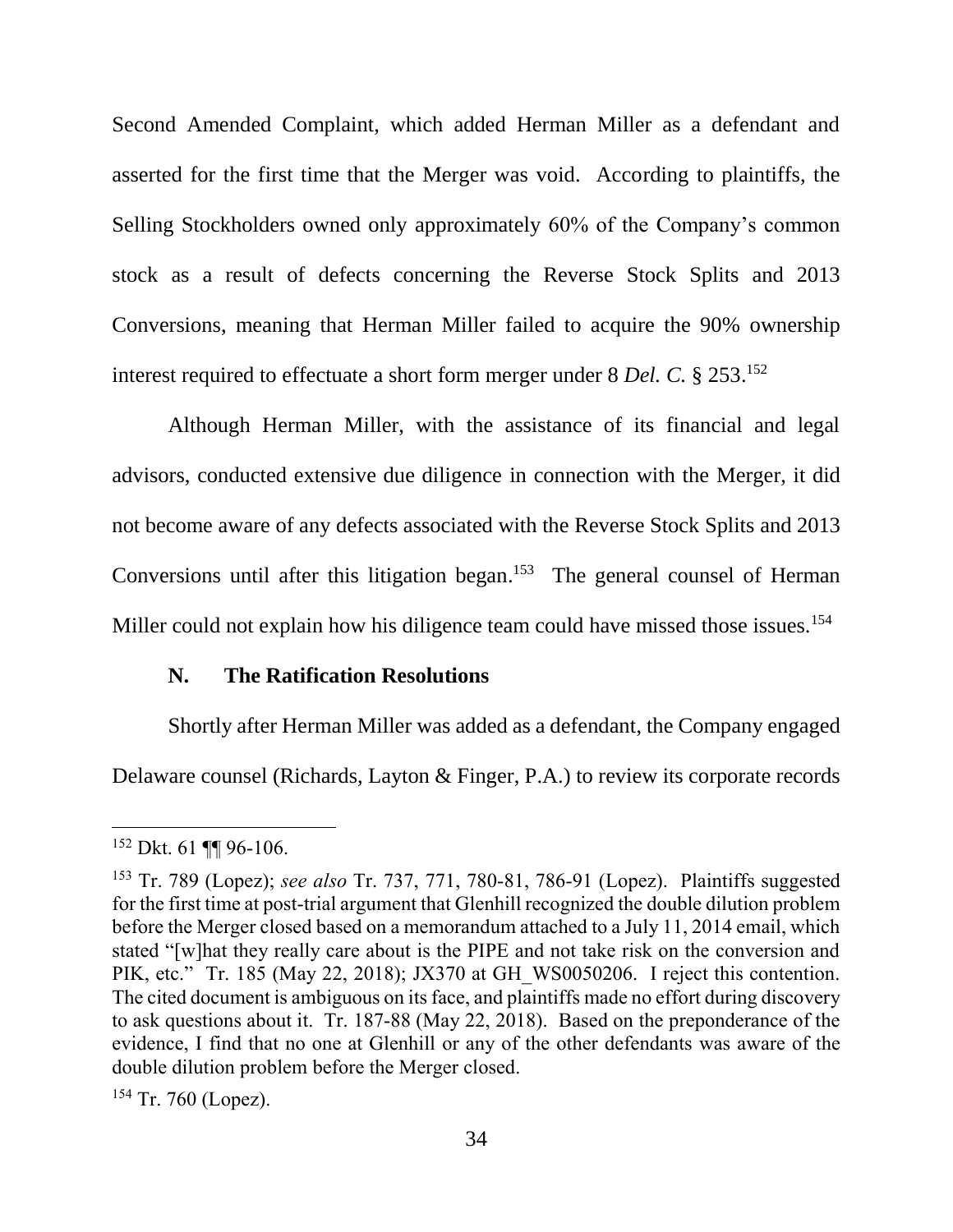"in light of [plaintiffs'] allegations regarding the validity of certain corporate actions of DWR in the Second Amended Verified Complaint."<sup>155</sup>

On February 10, 2016, the Company's Board (then consisting of Edelman, McPhee, Krevlin, Brian Walker, Ben Watson, and Steve Gane) approved under 8 *Del. C.* § 204 a set of resolutions that, among other things, ratified certain defective corporate acts and putative stock relating to the Reverse Stock Splits and 2013 Conversions (the "Ratification Resolutions"). 156 That same day, Herman Miller Consumer Holdings Inc., as the sole stockholder of DWR, approved the Ratification Resolutions in all respects.<sup>157</sup>

On February 11, 2016, the Company filed with the Delaware Secretary of State four certificates of validation contemplated by the Ratification Resolutions concerning the ratification of the following defective corporate acts:

- "a 50-to-1 reverse stock split purportedly effected on August 23, 2010 pursuant to which each fifty (50) shares of Common Stock . . . were reclassified and combined into one (1) share of Common Stock;"
- an amendment to the Company's certificate of incorporation filed with the Delaware Secretary of State "on August 23, 2010 in connection with a 50 to-1 reverse stock split," which "reduced the number of shares of the Company's preferred stock . . . below the number of shares of Preferred Stock designated as Series A Junior Participating Preferred Stock;"

<sup>155</sup> JX 449 at HMI 0081976.

<sup>156</sup> PTO ¶¶ 67-68; JX 456 Ex. E.

<sup>157</sup> PTO ¶¶ 69; JX 456 Ex. F.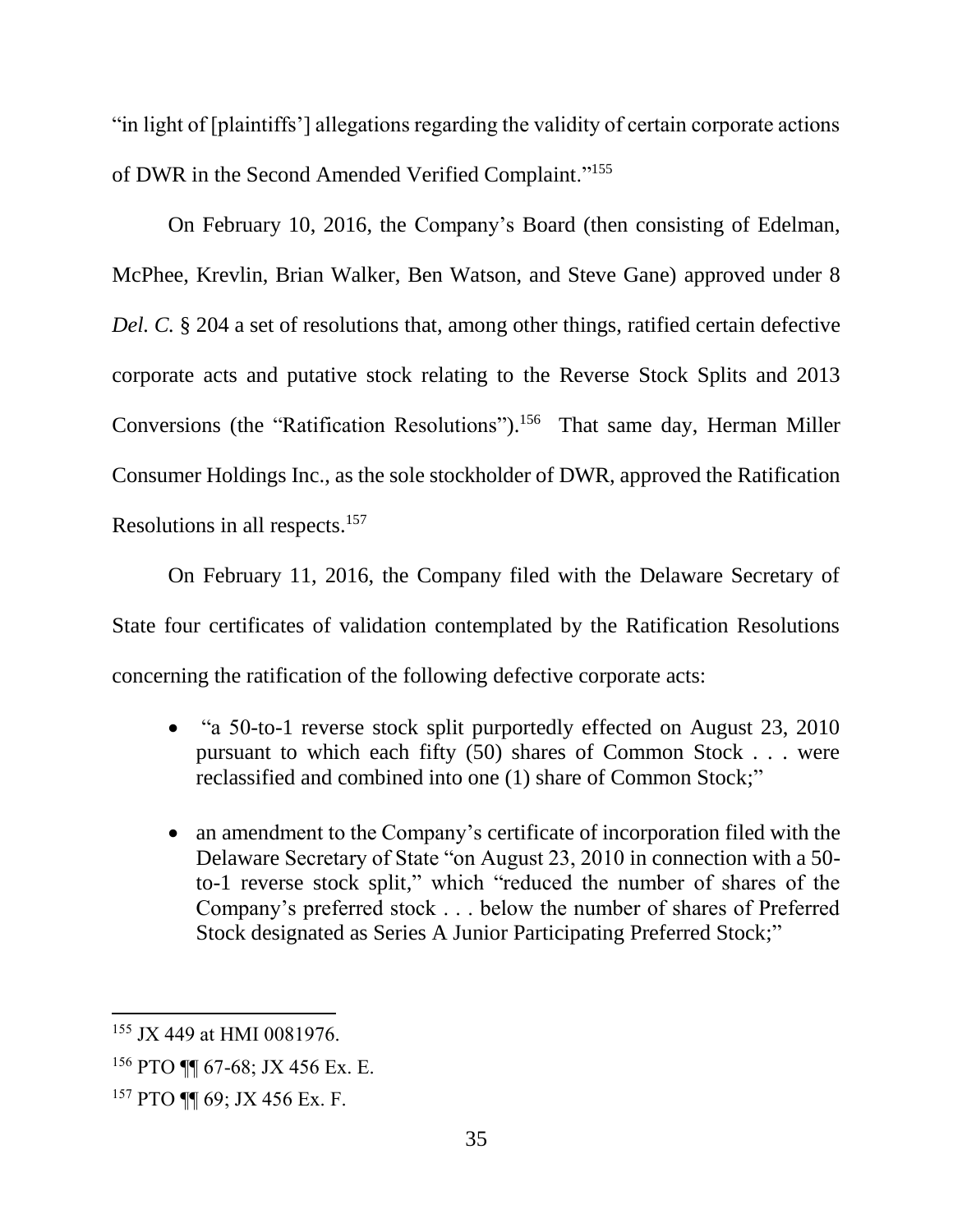- "a 50-to-1 reverse stock split purportedly effected on August 23, 2010 pursuant to which each fifty (50) shares of [Series A Preferred] were reclassified and combined into one (1) share of Convertible Preferred Stock;"
- an amendment to the Company's certificate of incorporation filed with the Delaware Secretary of State on August 23, 2010, which "reduced the number of shares of the Company's preferred stock . . . below the number of shares of Preferred Stock designated as Convertible Preferred Stock;"
- "the purported issuance of  $3,936,571$  shares of Common Stock . . . on October 23, 2013 upon conversion of certain shares of Convertible Preferred Stock;"
- "the purported issuance of 5,351,439 shares of Common Stock [on October 23, 2013] consisting of 3,936,571 shares of Common Stock issued upon the purported conversion of certain shares of [Series A Preferred] and 1,414,868 shares of Common Stock issued upon the purported conversion of certain convertible notes of the Company;" and
- an amendment to the Company's certificate of incorporation filed with the Delaware Secretary of State on October 30, 2013 that "increase[d] the number of authorized shares of Common Stock from 1,600,000 shares of Common Stock to 7,500,000 shares of Common Stock." 158

The Ratification Resolutions also recite that, on July 19, 2012, the Company

filed an amendment to the Company's certificate of incorporation that increased the number of authorized common shares from 600,000 to 1.6 million, but the amendment "failed to state that it had been approved by the Company's stockholders

<sup>&</sup>lt;sup>158</sup> PTO ¶ 70; JX 456 Exs. A-D (certificates of validation) & Ex. E (Board resolutions) at 7-8. The Board also ratified the issuance of "20 shares of Common Stock in connection with the rounding up of fractional shares in the Common Stock Reverse Stock Split." JX 456 Ex. E at 2-3. The relevant resolution recites that stockholder approval was not required for this action. *Id.* at 3.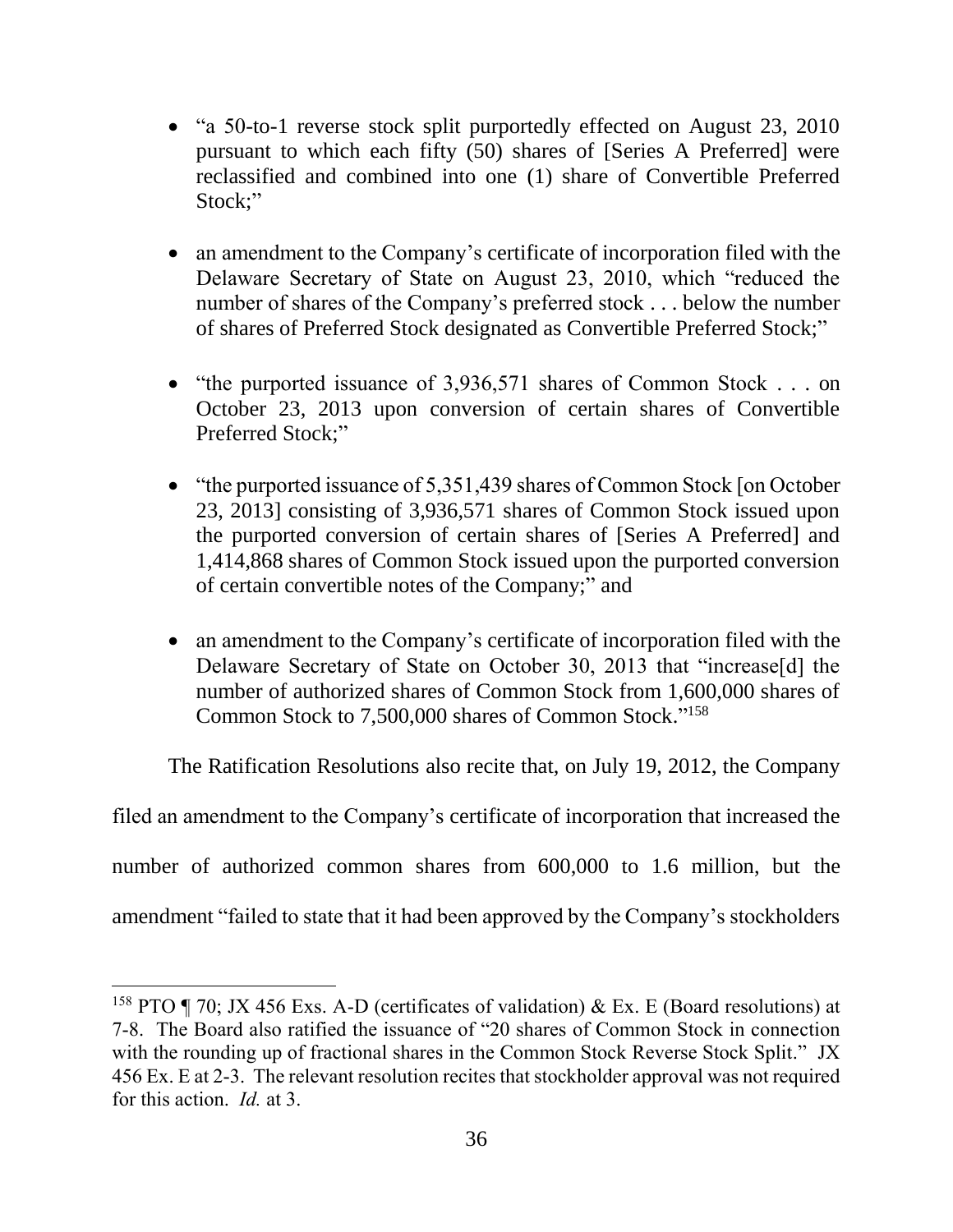by written consent in lieu of a meeting" and the Company "failed to send the notice required by Section  $228(e)$ ."<sup>159</sup> The Board determined that this  $2012$  amendment was not a defective corporate act under Section 204 and did not require ratification, but resolved to file a certificate of correction with respect to the 2012 amendment.<sup>160</sup>

# **II. CLAIMS ADJUDICATED AT TRIAL**

On August 14, 2017, about three months before trial, plaintiffs filed their Fourth Amended Complaint (the "Complaint").<sup>161</sup> It asserted the following twelve claims that were to be presented at trial:

- Count I, asserted against all defendants, seeks rescissory damages in connection with the Merger;
- Count II, brought against all defendants other than Herman Miller, asserts a claim for breach of fiduciary duty and "unlawfully benefiting" on the theory that "defendants received a far greater portion of the sum Herman Miller paid to acquire DWR than they were entitled to receive;"<sup>162</sup>
- Count III asserts a conversion claim against all defendants on the theory that through the Merger, defendants unlawfully exercised control and dominion over plaintiffs' shares;
- Count IV, brought against the Director Defendants, asserts a claim for breach of fiduciary duty and "unlawfully benefitting" from void acts in connection with the stock sale that occurred as part of the 2012 Financing;

 $159$  JX 456 Ex. E at 6.

<sup>160</sup> *Id.*

<sup>161</sup> Dkt. 301.

<sup>162</sup> Compl. ¶ 137.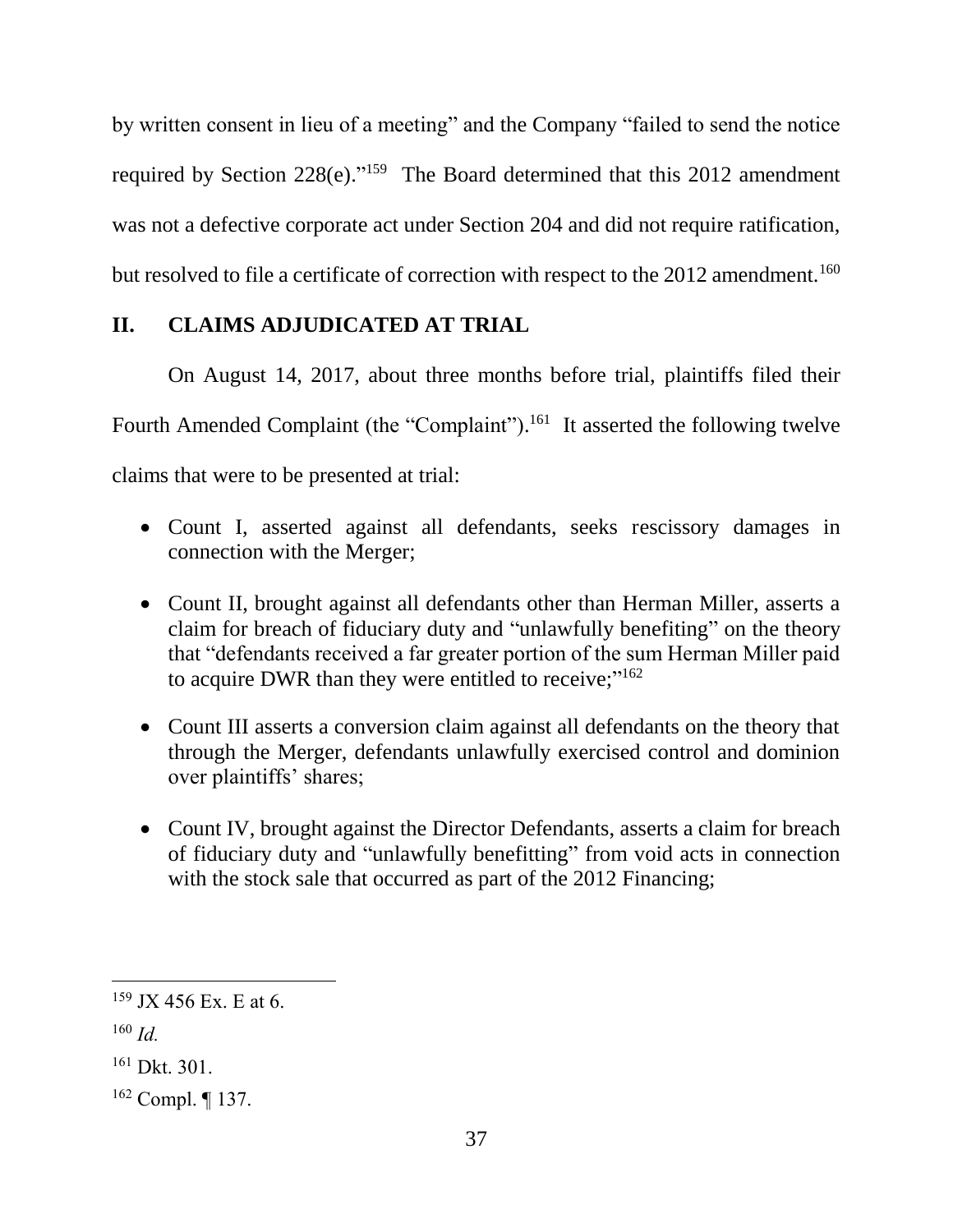- Count V, brought against the Director Defendants, asserts a claim for breach of fiduciary duty and "unlawfully benefiting" from void acts in connection with the Series A Preferred conversion in 2013;
- Count VI, brought against the Director Defendants, asserts a claim for breach of fiduciary duty and "unlawfully benefitting" from void acts in connection with the Windsong Note, the modification of the Windsong Note as part of the 2012 Financing, the conversion of the Windsong Note in 2013, the Brands Grant, and the anti-dilution grant to Windsong Brands;
- Count VII asserts a breach of fiduciary duty claim against the Glenhill Defendants as controlling stockholders in connection with the Windsong Note, the 2012 Financing, the 2013 Conversions, the Brands Grant, and the anti-dilution grant to Windsong Brands;
- Count VIII asserts an unjust enrichment claim against all defendants except Herman Miller;
- Count IX, brought against the Director Defendants and the Glenhill Defendants, asserts a breach of the fiduciary duty of disclosure claim based on the Merger Notice;
- Count X asserts a breach of the fiduciary duty of loyalty claim against the Director Defendants and the Glenhill Defendants in connection with the Change of Control Bonuses;
- Count XI asserts an aiding and abetting claim against Herman Miller; and
- Count XII asserts an equitable fraud claim against the Glenhill Defendants, the Director Defendants, and Herman Miller based on alleged material misrepresentations and omissions in the Merger Notice.

On May 31, 2018, after post-trial argument, plaintiffs conceded that Count VIII

(Unjust Enrichment) had been waived.<sup>163</sup>

<sup>163</sup> Dtk. 378.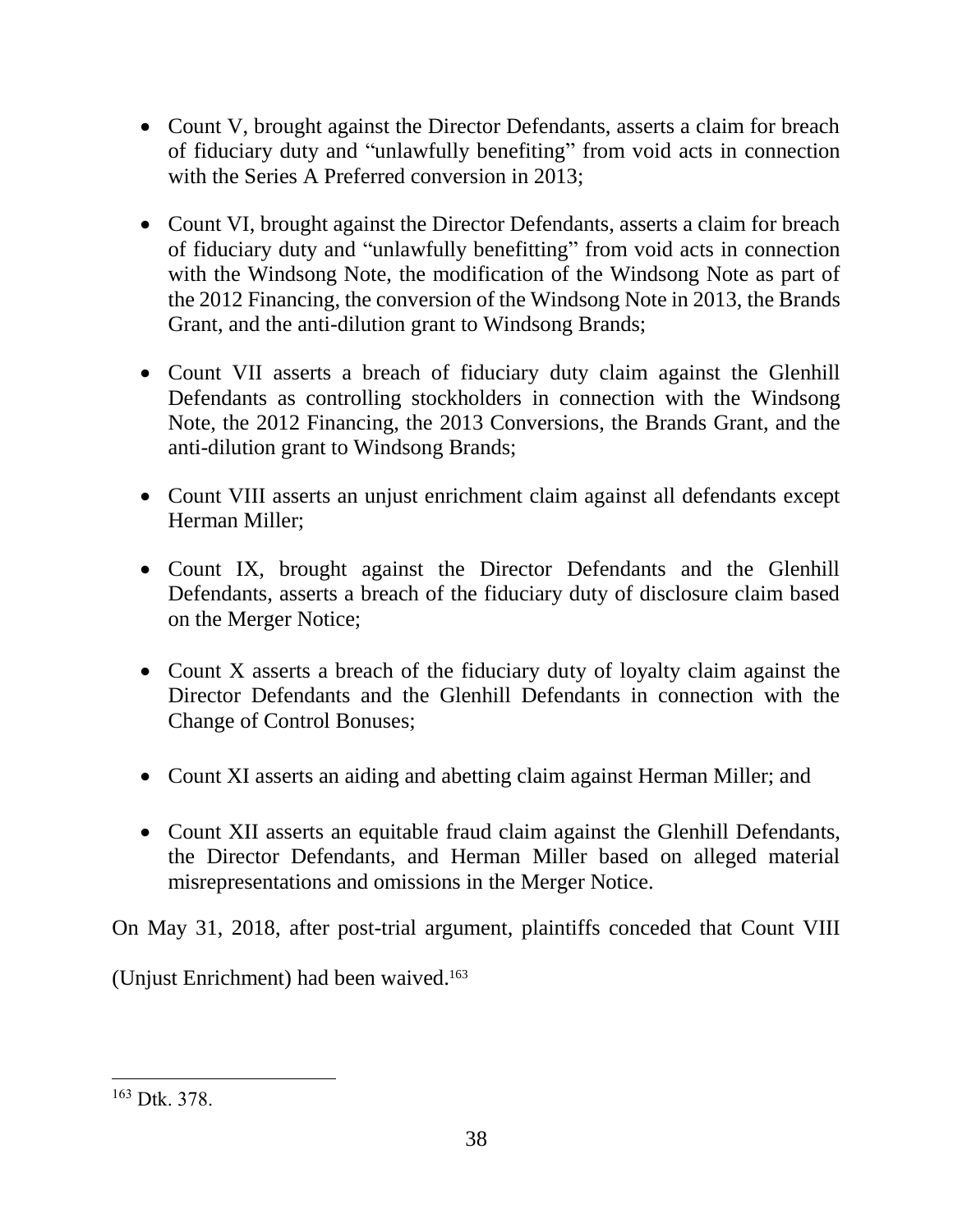In addition to the claims recited above, the trial addressed a counterclaim filed by Herman Miller, HM Catalyst, Inc., and DWR. The counterclaim asserts a single claim seeking judicial validation under 8 *Del. C.* § 205 of the defective corporate acts identified in the Ratification Resolutions. 164

The analysis of the claims that follows is divided into three parts. Section III analyzes the Section 205 counterclaim and related claims in the Complaint. Section IV analyzes plaintiffs' claims challenging the Windsong Note, Brands Grant, 2012 Financing, and Anti-Dilution Grants. Section V analyzes plaintiffs' remaining claims, which relate to the Merger.

#### **III. ANALYSIS OF SECTION 205 AND RELATED CLAIMS**

Under Section 205 of the Delaware General Corporation Law, this court has the authority to "[d]etermine the validity and effectiveness of any defective corporate act ratified pursuant to § 204 of this title;" "[d]etermine the validity and effectiveness of any defective corporate act not ratified or not ratified effectively pursuant to § 204 of this title;" and "[d]etermine the validity of any corporate act."<sup>165</sup> "In connection with an action under [Section 205]," the court may, among other things, "[v]alidate and declare effective any defective corporate act" and "[d]eclare

<sup>164</sup> Dkt. 135.

<sup>165</sup> 8 *Del. C.* §§ 205(a)(1), (a)(3), (a)(4).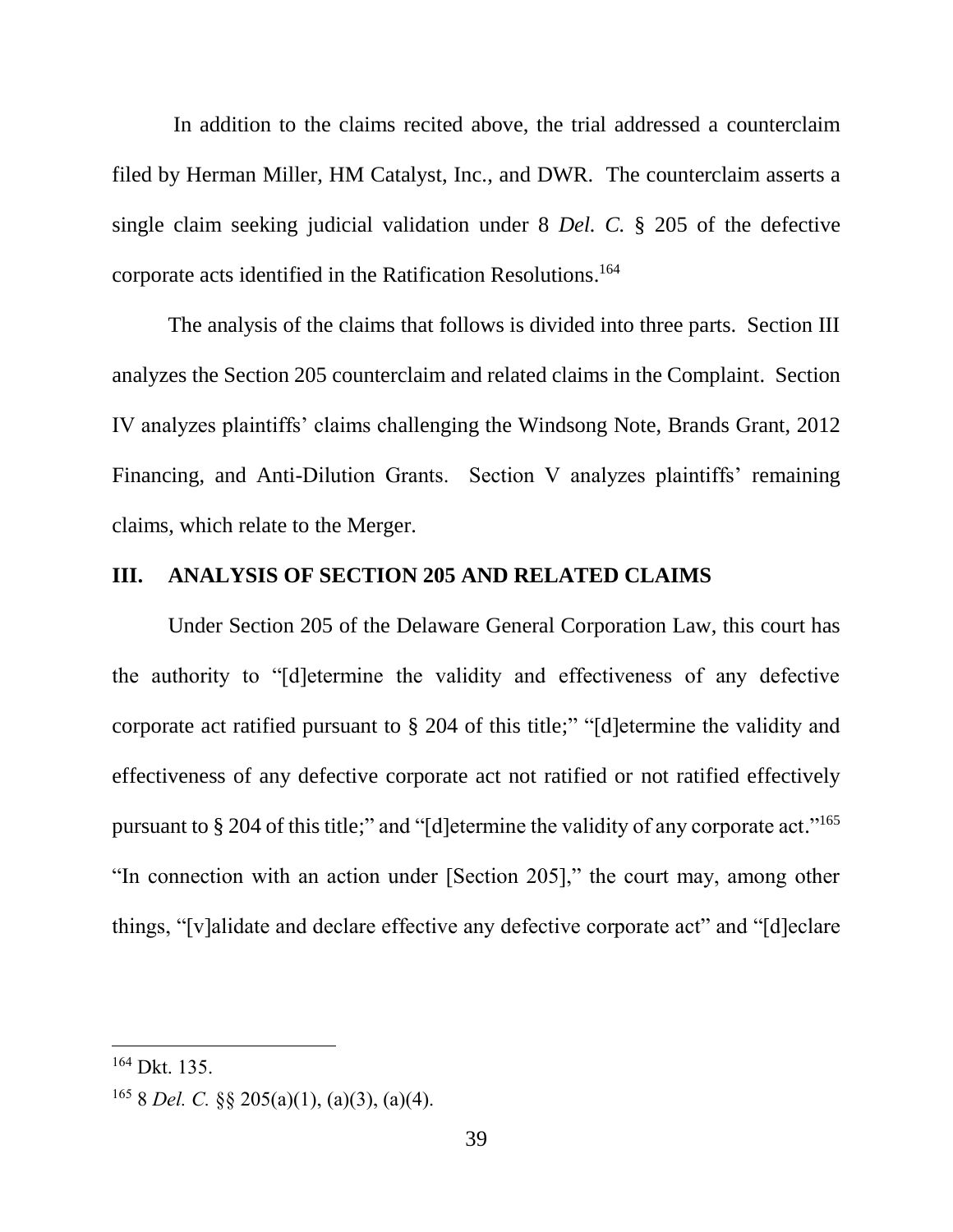that a defective corporate act validated by the Court shall be effective as of the time of the defective corporate act or at such other time as the Court shall determine."<sup>166</sup>

Before deciding whether to exercise its authority under Section 205, "the Court must first determine whether there was a defective corporate act."<sup>167</sup> The court then may consider the factors listed in Section 205(d) in deciding whether to exercise its authority under Section 205 to validate that defective corporate act.

Section 204(h)(1) defines "defective corporate act" as any act or transaction that is void or voidable due to a failure of authorization:

"Defective corporate act" means an overissue, an election or appointment of directors that is void or voidable due to a failure of authorization, or any act or transaction purportedly taken by or on behalf of the corporation that is, and at the time such act or transaction was purportedly taken would have been, within the power of a corporation under subchapter II of this chapter . . . but is void or voidable due to a failure of authorization.<sup>168</sup>

Section 204(h)(2) defines "failure of authorization" as a failure to effect an act in

compliance with a company's certificate of incorporation to the extent the failure

renders the act void or voidable:

"Failure of authorization" means: (i) the failure to authorize or effect an act or transaction in compliance with (A) the provisions of this title, (B) the certificate of incorporation or bylaws of the corporation, or (C) any plan or agreement to which the corporation is a party, if and to the

<sup>166</sup> 8 *Del. C.* §§ 205(b)(2), (b)(8).

<sup>167</sup> *In re Numoda Corp. S'holders Litig.*, 2015 WL 402265, at \*9 n.99 (Del. Ch. Jan. 30, 2015), *aff'd sub nom. In re Numoda Corp.*, 128 A.3d 991 (Del. 2015). <sup>168</sup> 8 *Del. C.* § 204(h)(1).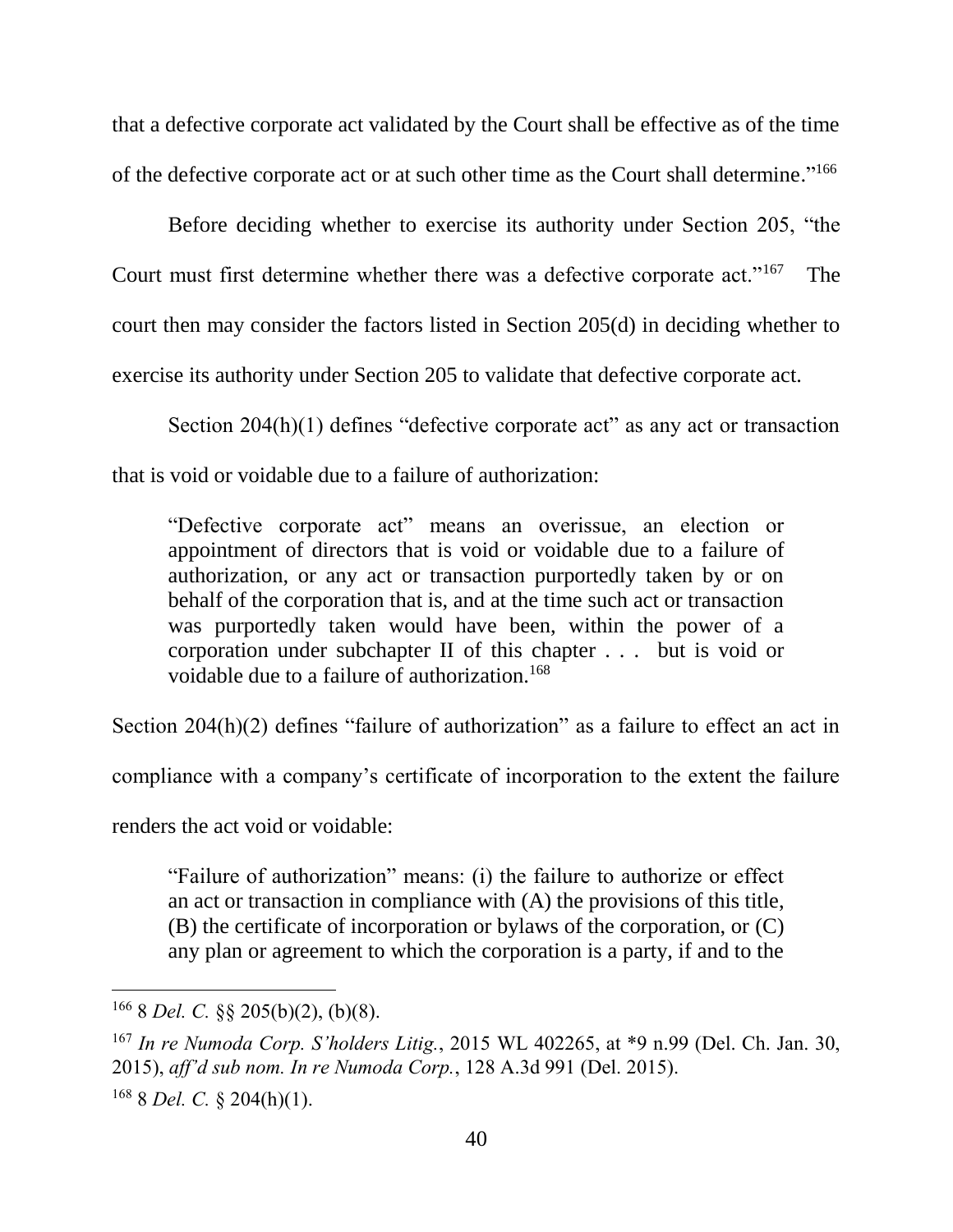extent such failure would render such act or transaction void or voidable.<sup>169</sup>

"Precisely because [Sections 204 and 205] were intended to cure inequities, 'failure of authorization' must be read broadly to allow the Court of Chancery to address any technical defect that would compromise the validity of a corporate action."<sup>170</sup>

### **A. The Acts the Board Ratified in the Ratification Resolutions Constitute Defective Corporate Acts**

In the counterclaim, Herman Miller, HM Catalyst, and DWR ask the court to declare under Section 205 that the Merger and the ratification of the seven defective corporate acts identified in the Ratification Resolutions are valid.<sup>171</sup> Plaintiffs do not oppose judicial validation of five of these defective corporate acts.<sup>172</sup> For example, plaintiffs do not challenge the actions the Company took to remedy the failure to obtain Board and stockholder approval to combine and reclassify the common stock and Series A Preferred on a 50-to-1 basis in connection with the Reverse Stock Splits. Instead, plaintiffs challenge only the Ratification Resolutions insofar as they seek to remedy the double dilution problem arising from the Reverse Stock Splits by validating the following two defective corporate acts:

 $\overline{a}$ 

 $172$  Tr. 12-17 (May 1, 2018).

<sup>169</sup> 8 *Del. C.* § 204(h)(2).

<sup>170</sup> *In re Numoda Corp.*, 128 A.3d 991, 991 (Del. 2015) (TABLE), 2015 WL 6437252, at \*3.

<sup>171</sup> Countercl. ¶ 34 (Dkt. 301).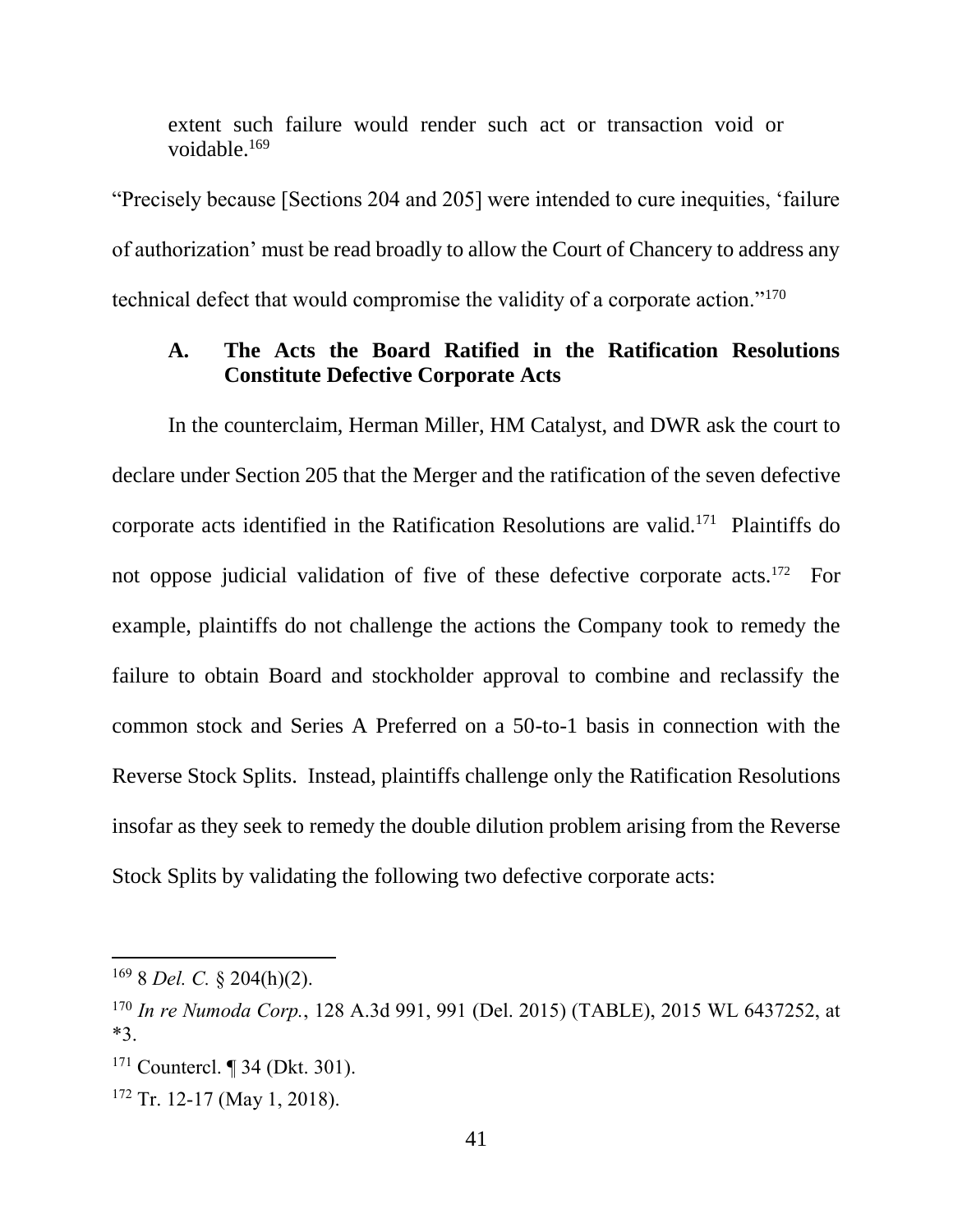- "the purported issuance of 3,936,571 shares of Common Stock  $\ldots$  on October 23, 2013 upon conversion of certain shares of Convertible Preferred Stock;" and
- "the purported issuance of 5,351,439 shares of Common Stock [on October 23, 2013] consisting of 3,936,571 shares of Common Stock issued upon the purported conversion of certain shares of [Series A Preferred] and 1,414,868 shares of Common Stock issued upon the purported conversion of certain convertible notes of the Company."

To repeat, the double dilution problem occurred because, instead of reducing by a factor of 50-to-1 the number of shares of common stock into which the Series A Preferred could convert upon a conversion event, the Reverse Stock Splits reduced by a factor of 2500-to-1 the number of shares of common stock into which the Series A Preferred could convert. This occurred because of the combined effect of two actions: (i) the 50-to-1 reverse split *of the common stock* triggered a 50-to-1 reduction in the number of shares of common stock into which each share of Series A Preferred could convert under the adjustment provision in Section 7(a) of the Series A COD; and (ii) the 50-to-1 reverse split *of the Series A Preferred itself* reduced by 98% the number of shares of Series A Preferred outstanding without providing for an adjustment to the Conversion Formula for the Series A Preferred because the Series A COD did not contain an adjustment provision in the event of a reverse split of the Series A Preferred itself. There is *zero* evidence in the record that anyone involved intended for the Reverse Stock Splits to cause this double dilution.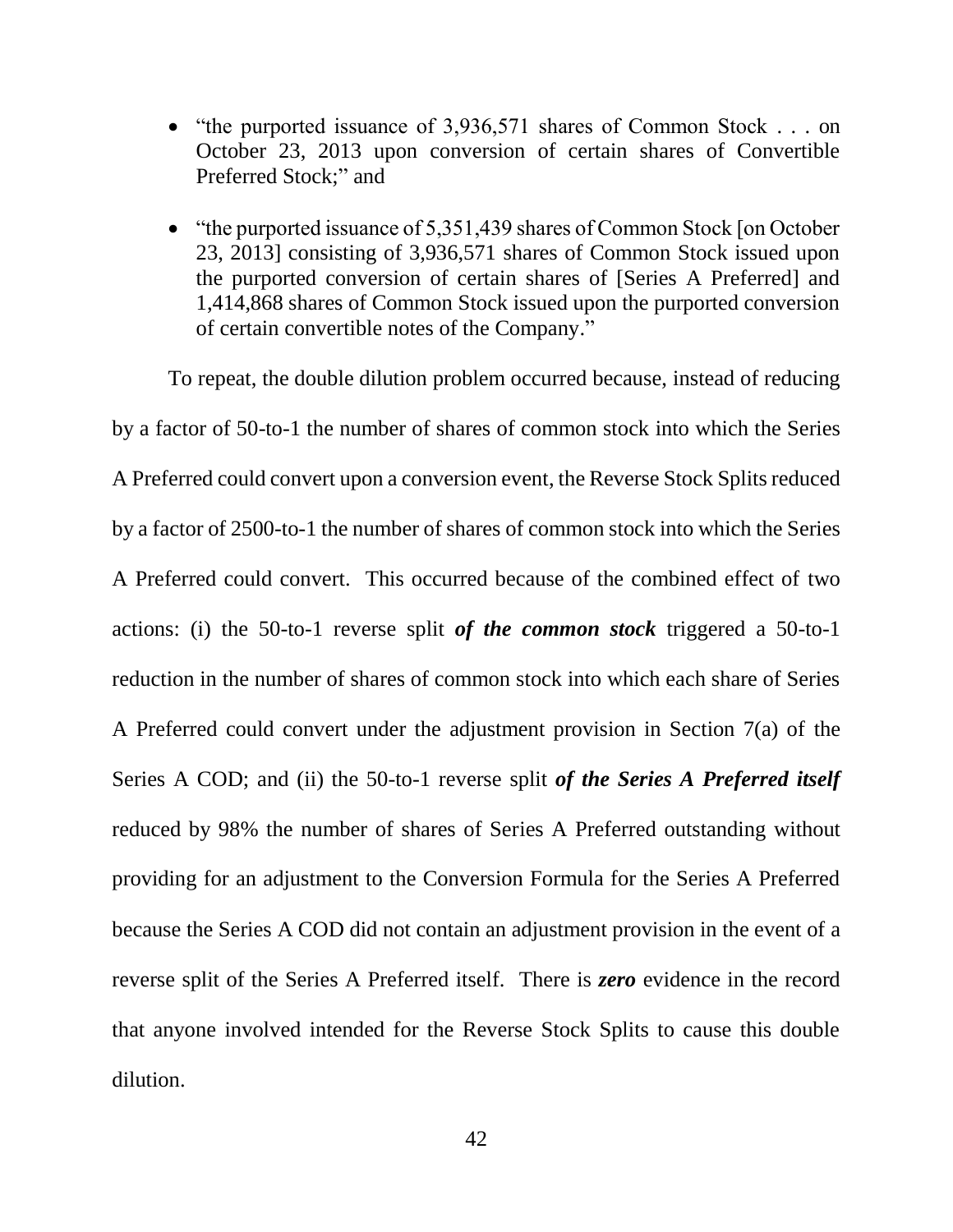The flaws in the implementation of the Reverse Stock Splits in 2010 became a problem in 2013 when the Company purported to convert the Series A Preferred into 3,936,571 common shares, although no one recognized the problem at the time. It is undisputed as a mathematical matter that Glenhill was entitled to receive *at least* 3,936,571 common shares upon the conversion of its shares of Series A Preferred in October 2013 if the Reverse Stock Splits had been implemented correctly to reduce by a factor of 50-to-1 (and not by 2500-to-1) the number of shares into which the Series A Preferred could convert.<sup>173</sup> Because of the defects arising from the implementation of the Reverse Stock Splits, however, the Series A Preferred could not be converted into 3,936,571 common shares at that time but could only be converted into about 1/50<sup>th</sup> of that figure, *i.e.*, approximately 78,731 common shares. The Ratification Resolutions addressed this plainly unintended consequence by

<sup>&</sup>lt;sup>173</sup> As previously explained, Glenhill had the right under the Series A COD to receive cumulative dividends at the rate of 9% per year compounding annually to be paid in-kind in the form of additional shares of Series A Preferred with the option to let the PIK Dividend (i) accrue to the next "Dividend Payment Date" or (ii) accrete to, and increase, the Stated Value of the Series A Preferred. JX 23  $\S$  3(a). It is undisputed that PIK Dividends were not paid to Glenhill at any time before its shares of Series A Preferred were converted in October 2013. It also has never been disputed as a mathematical matter that, if the PIK Dividends were deemed to accrete to and increase the Stated Value of the Series A Preferred, Glenhill would have been entitled to convert its Series A Preferred shares in October 2013 into approximately 3,956,867 common shares, which is approximately 20,000 more than the number of common shares that Glenhill purportedly received (*i.e.*, 3,936,571) in connection with the 2013 Conversions. *See* Dkt. 201 at 21-22 (explaining that the Stated Value would have increased from \$12.69 to approximately \$18.27 on October 23, 2013, the date of conversion, so that 20,000 shares of Series A Preferred would convert into approximately 3,956,687 common shares (20,000 shares X  $[$18.27/0.09235]$ ).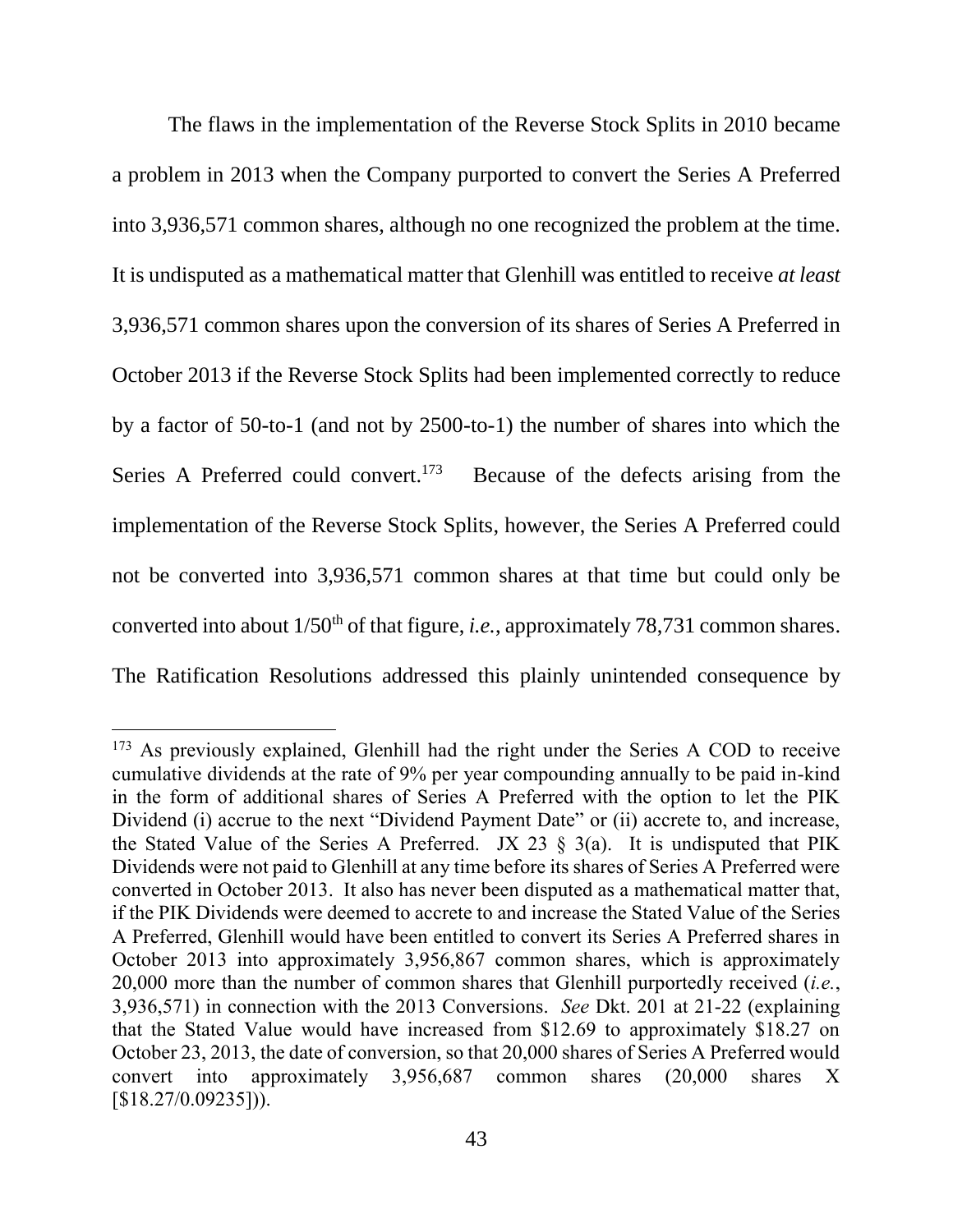amending Section 7(a) of the Series A COD to eliminate one of the two actions that caused the double dilution by providing "that no adjustment shall be made pursuant to this Section 7(a) . . . in respect of the 50-to-1 reverse stock split of the Common Stock effected . . . on August 23, 2010."<sup>174</sup>

Plaintiffs' primary point of contention in opposing the counterclaim concerns this amendment to Section 7(a). Specifically, plaintiffs argue that the court should not validate this amendment because defendants "have not identified any [defective corporate act] that was rendered void or voidable by the failure to amend [Section  $7(a)$ ]."<sup>175</sup> I disagree.

To begin, the issuance of 3,936,571 common shares to Glenhill upon the conversion of its Series A Preferred was void because it violated Section 7(a) of the Series A COD as it existed before that provision was amended as a result of the Ratification Resolutions. "[U]nder Delaware law, a corporate action is void where it violates a statute or a governing instrument such as the certificate of incorporation or the bylaws." <sup>176</sup> The Series A COD was part of the Company's certificate of

<sup>174</sup> *See* JX 456 Ex. C at 6.

<sup>&</sup>lt;sup>175</sup> Pls.' Reply Br. at 5-6.

<sup>176</sup> *Southpaw Credit Opportunity Master Fund, L.P. v. Roma Rest. Hldgs., Inc.*, 2018 WL 658734, at \*5 (Del. Ch. Feb. 1, 2018); *see also In re Oxbow Carbon LLC Unitholder Litig.*, 2018 WL 818760, at \*47 (Del. Ch. Feb. 12, 2018) ("Historically, if a corporation failed to follow corporate formalities when issuing shares, then a party challenging the issuance had strong grounds to contend that the issuance was void and could not be validated in equity, whether through the invocation of equitable defenses or otherwise.").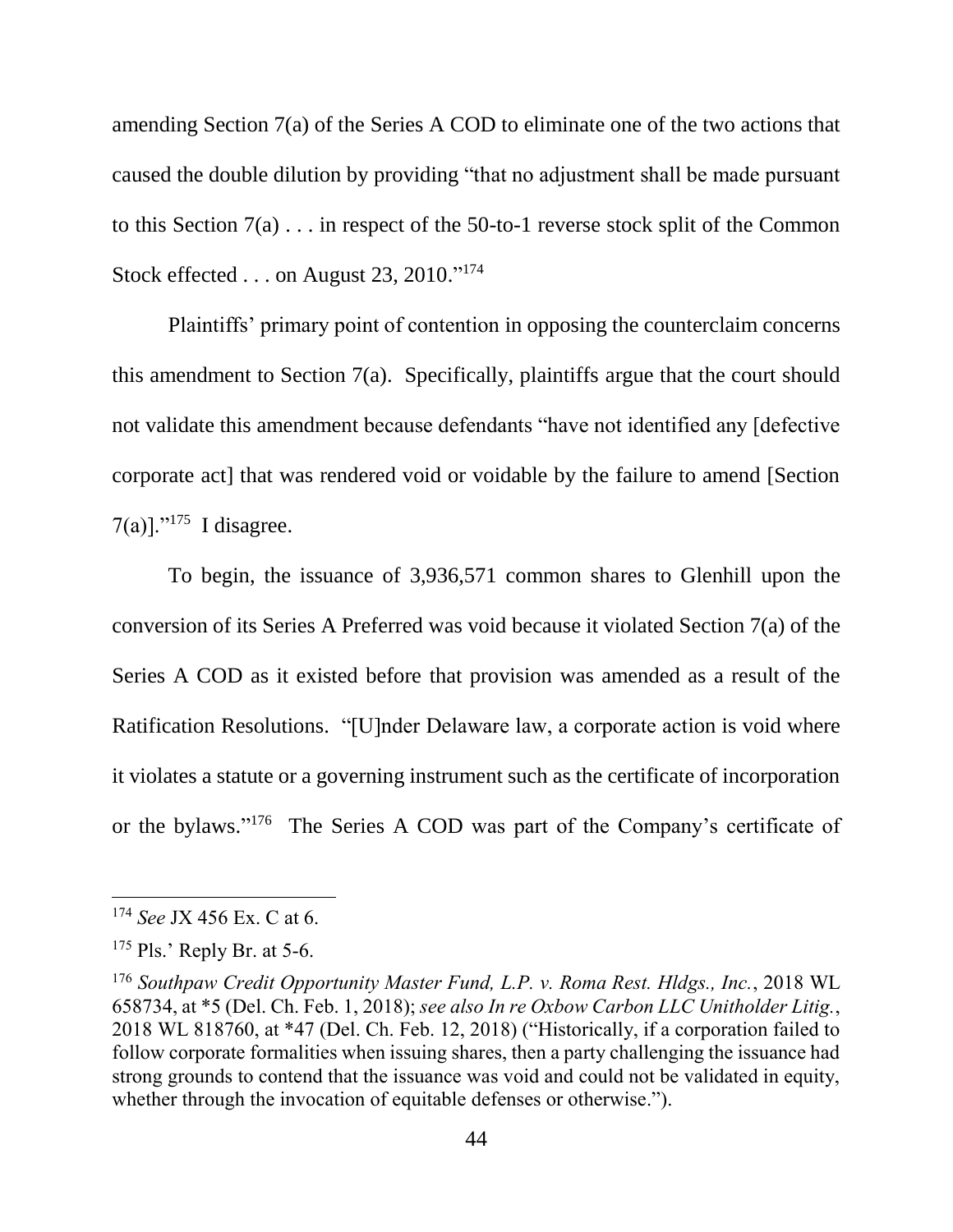incorporation, $177$  and thus a corporate action violating the Series A COD would be a void act. Here, the Company purported to issue Glenhill 3,936,571 common shares as part of the 2013 Conversions but, as the parties agree, Glenhill's Series A Preferred could not be converted into that many common shares under the original version of Section 7(a) of the Series A COD. 178 In other words, the Company issued Glenhill more shares in 2013 than it was entitled to under the original Series A COD, which made that issuance void.

The Company's failure to amend Section 7(a) is a failure of authorization with respect to the 2013 Conversions because it rendered the issuance of 3,936,571 common shares to Glenhill void. <sup>179</sup> As discussed above, Glenhill suffered the prospect of double dilution because of the Reverse Stock Splits, which reduced by a factor of 2500-to-1 the number of common shares into which its Series A Preferred

<sup>177</sup> *See Elliott Associates, L.P. v. Avatex Corp.*, 715 A.2d 843, 845, n. 3 (Del. 1998) ("When certificates of designations become effective, they constitute amendments to the certificate of incorporation.").

<sup>&</sup>lt;sup>178</sup> See Herman Miller's Answering Br. at 16-17 ("[T]he failure to amend the certificate of designation at the time of the Reverse Stock Splits in 2010 caused the issuance of common shares to Glenhill upon the Conversion to be a defective corporate act because (assuming away the effect of ratification) Glenhill received 50 times more common shares than the certificate of designation entitled it to."); Pls.' Reply Br. at 7 ("Glenhill held only 20,000 Series A, which cannot be converted into 3,936,571 common shares under the original [Series A COD].").

<sup>179</sup> *See* JX 456 Ex. C at 2 (identifying as a failure of authorization the failure to "include an exception for the Common Stock Reverse Stock Split Amendment from the provisions that would otherwise adjust the number of shares of Common Stock into which [the Series A Preferred] is convertible").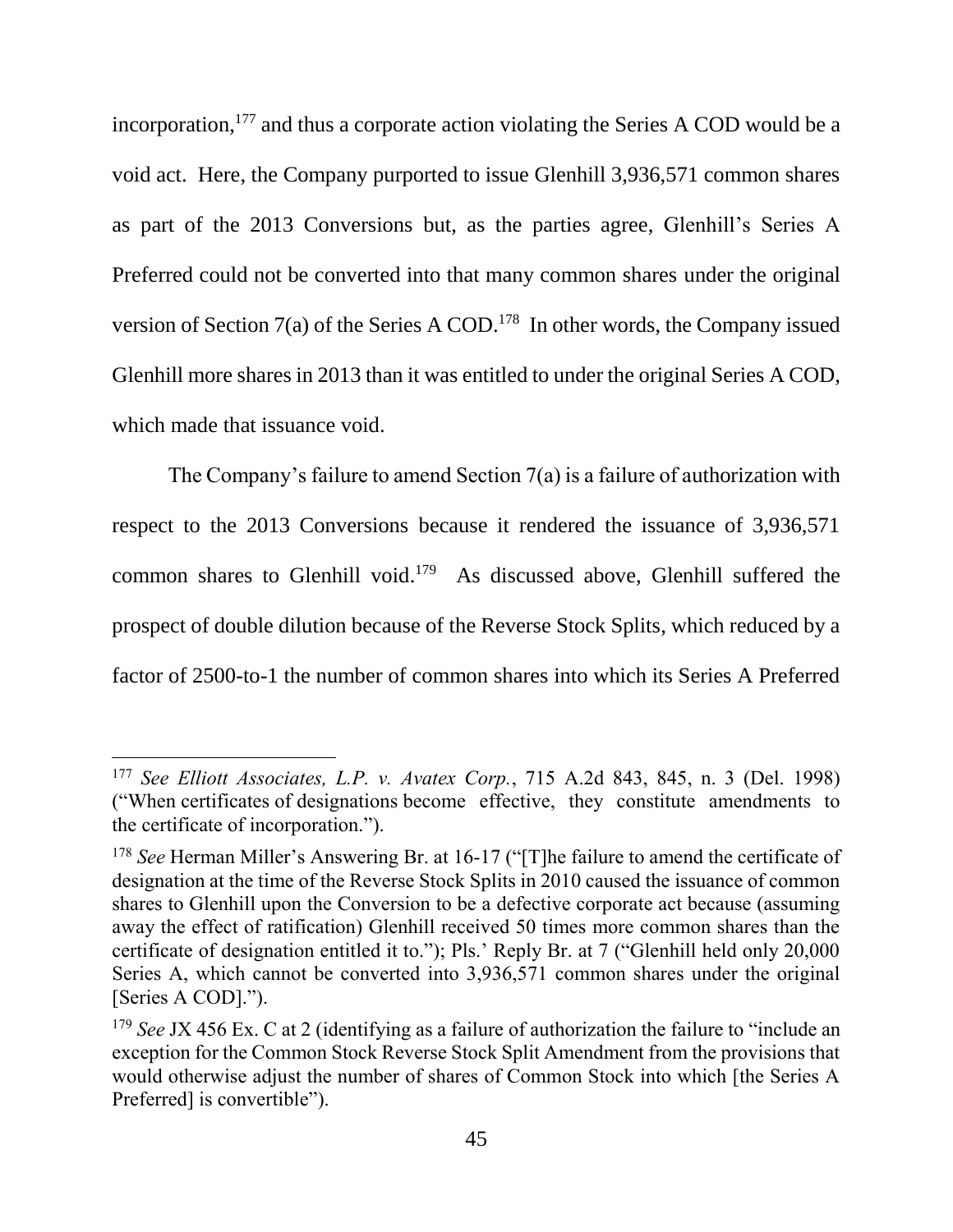could be converted. Thus, before Section 7(a) was amended, the Series A Preferred could be converted into only approximately 78,731 common shares. On the other hand, had the Company amended Section 7(a) immediately before the Reverse Stock Splits so that its adjustment provision would not apply to the reverse split of common stock, the Series A Preferred would have been convertible into at least 3,936,571 shares, and the issuance of that amount of shares would not have been void. In sum, the issuance of 3,936,571 shares of common stock in connection with the 2013 Conversions was a defective corporate act because the issuance of that many common shares was void due to the Company's failure to amend Section 7(a) of the Series A COD before the Reverse Stock Splits in 2010.

Plaintiffs argue, without citing any supporting legal authority, that the "temporal disconnect" between the failure to amend Section 7(a) in 2010 and the 2013 Conversions "demonstrates that the issuance of shares at the time of the Conversion cannot be a [defective corporate act] for which the failure to amend  $7(a)$ is a failure of authorization."<sup>180</sup> I disagree.

The plain language of Section 205 does not contain a temporal limitation on the court's power to validate defective corporate acts, nor would such a limitation make sense where, as here, the effect of a defective corporate act may not manifest itself until years into the future. As noted previously, our Supreme Court has

<sup>&</sup>lt;sup>180</sup> Pls.' Reply Br. at 6 (internal quotations omitted).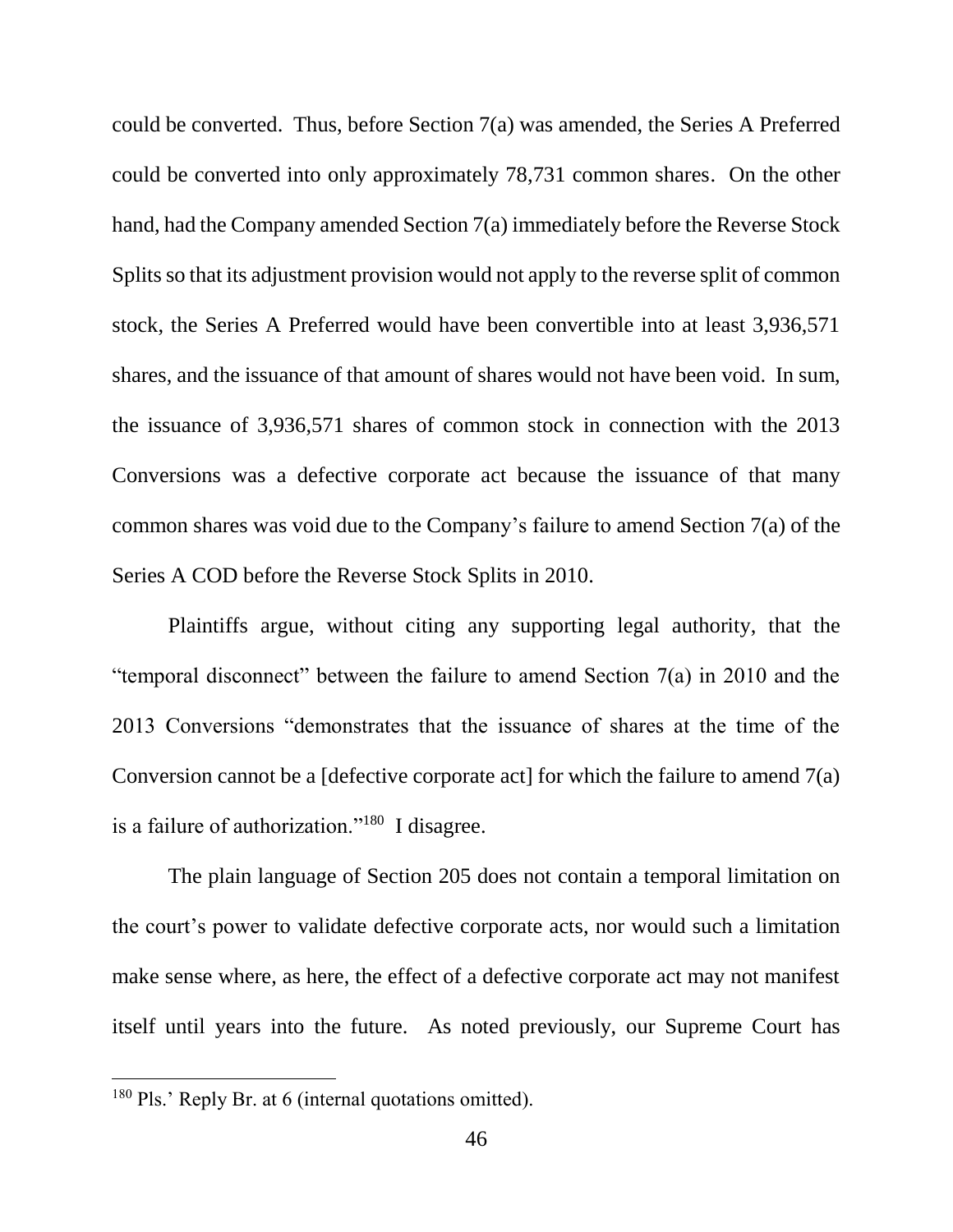emphasized the need to "read broadly" the term "failure of authorization" to "cure inequities" and "to address any technical defect that would compromise the validity of a corporate action."<sup>181</sup> My conclusion that the Company's failure to amend Section 7(a) is a failure of authorization with respect to the 2013 Conversions accords with this approach, particularly given the highly technical nature of the defect and that the equities overwhelmingly support correcting this obviously unintended defect, as discussed below.

As a secondary matter, plaintiffs challenge judicial validation of the purported issuance of 5,351,439 shares of common stock on October 23, 2013, because there were only 1.6 million shares of common stock authorized at that time.<sup>182</sup> This is because the amendment to the Company's certificate of incorporation to increase the authorized number of shares of common stock from 1.6 million to 7.5 million was not approved until one week later, on October 30, 2013.<sup>183</sup> The Ratification Resolutions purported to fix this problem by changing the effective date of the amendment to October 22, 2013, before the 2013 Conversions.<sup>184</sup>

<sup>181</sup> *In re Numoda Corp.*, 128 A.3d at 991.

<sup>182</sup> *See* PTO ¶ 35; JX 118 DWR\_EM\_0000099-100.

<sup>183</sup> PTO ¶ 51; JX 308.

<sup>184</sup> *See* JX 456 at Ex. D at 2 (stating that the certificate amendment increasing the number of authorized common shares to 7.5 million "shall be deemed to have become effective as of October 22, 2013").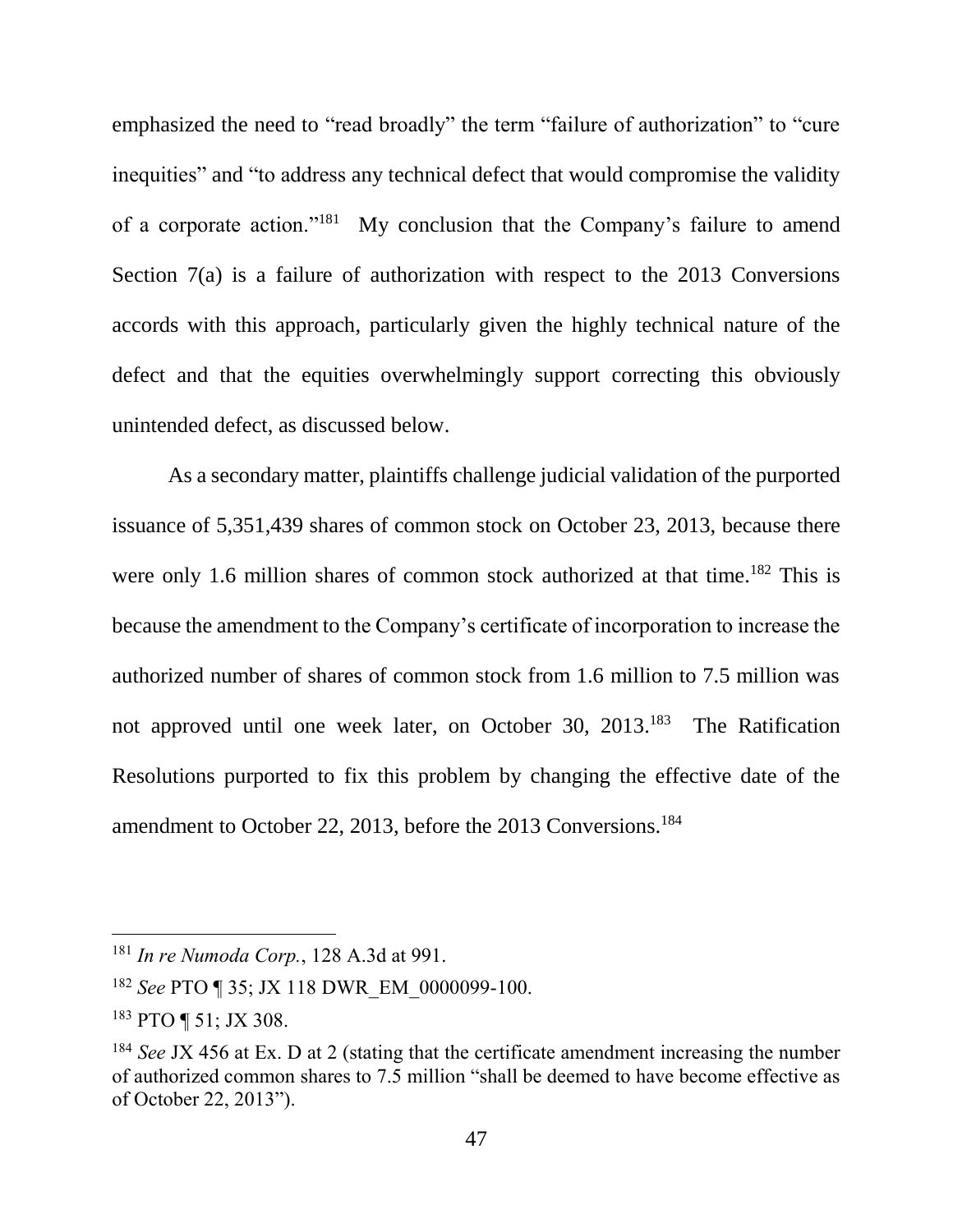Plaintiffs do not dispute that the purported issuance of 5,351,439 shares of common stock in connection with the 2013 Conversions was a defective corporate act.<sup>185</sup> Rather, plaintiffs contend that the court "should not permit the Miller Parties to change the effective date and time to the [certificate of incorporation] amendment because [the Company] deliberately and improperly backdated the Amendment and the board resolutions approving it in October 2013," making it inappropriate for relief under Section 204.<sup>186</sup> This argument fails because, even if this defective corporate act was "not ratified effectively pursuant to  $\S$  204," the court still may determine its validity under Section 205<sup>187</sup> and, as I discuss below, all of the Section 205(d) factors weigh in favor of judicial validation of this and all of the other defective corporate acts set forth in the Ratification Resolutions.

### **B. All of the Section 205(d) Factors Support Validating the Defective Corporate Acts Identified in the Ratification Resolutions**

I turn now to the question of whether the court should ratify under Section 205 the defective corporate acts identified in the Ratification Resolutions. In making that determination, the court may consider the following factors:

<sup>185</sup> *See* Tr. 55 (May 1, 2018) ("[W]e do not challenge [the certificate amendment increasing the number of authorized shares to 7.5 million] because we believe that you can't increase the number of shares pursuant to the statute under normal circumstances . . . The reason we challenge that is because they backdated their effort to increase the number of shares, and even in this 204 notice, they continue the fiction that that was done on October 3.").

<sup>&</sup>lt;sup>186</sup> Pls.' Reply at 19-20.

<sup>187</sup> 8 *Del. C.* § 205(a)(3).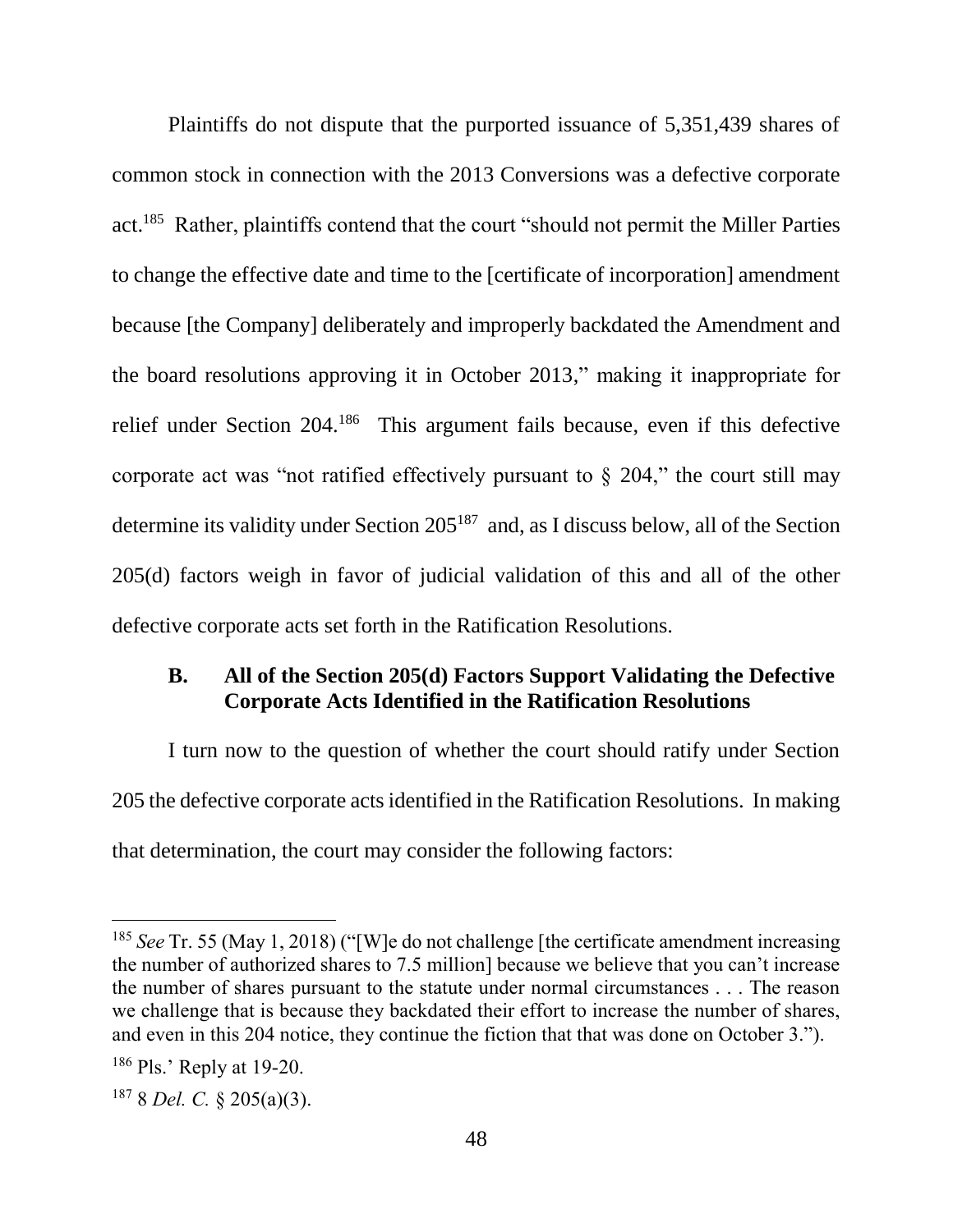- (1) Whether the defective corporate act was originally approved or effectuated with the belief that the approval or effectuation was in compliance with the provisions of this title, the certificate of incorporation or bylaws of the corporation;
- (2) Whether the corporation and board of directors has treated the defective corporate act as a valid act or transaction and whether any person has acted in reliance on the public record that such defective corporate act was valid;
- (3) Whether any person will be or was harmed by the ratification or validation of the defective corporate act, excluding any harm that would have resulted if the defective corporate act had been valid when approved or effectuated;
- (4) Whether any person will be harmed by the failure to ratify or validate the defective corporate act; and
- (5) Any other factors or considerations the Court deems just and equitable.<sup>188</sup>

In my opinion, all of the Section 205(d) factors weigh overwhelmingly in favor of judicial validation of the defective corporate acts identified in the Ratification Resolutions.

First*,* the record demonstrates that the Board effectuated the Reverse Stock Splits and 2013 Conversions with the reasonable belief that those transactions would be carried out by counsel in compliance with Delaware law and the Company's

<sup>188</sup> 8 *Del. C.* § 205(d); *see Cirillo Family Trust v. Moezinia*, 2018 WL 3388398, at \*8-9 (Del. Ch. July 11, 2018).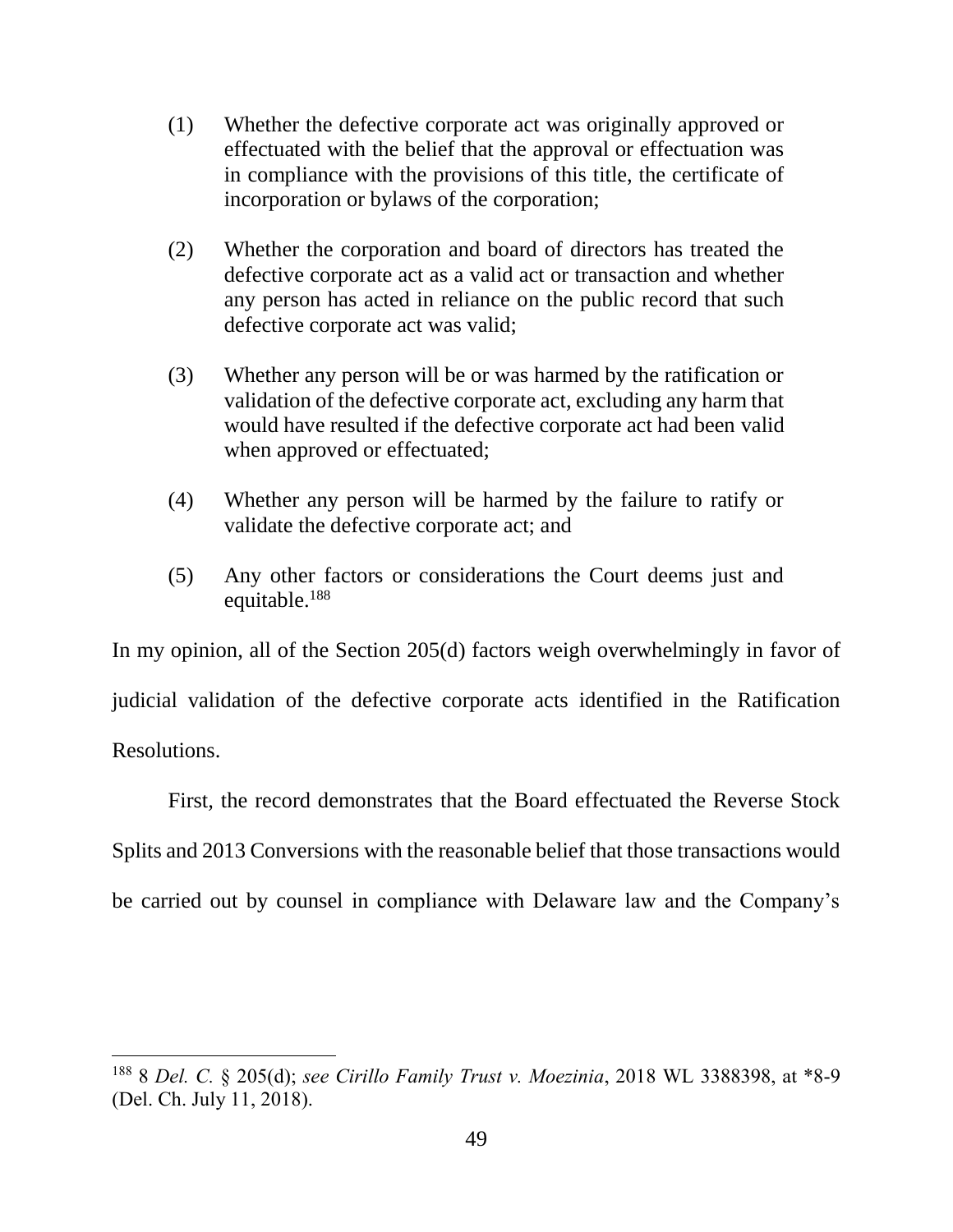certificate of incorporation and bylaws.<sup>189</sup> The reality is that counsel tasked with documenting these transactions botched them up unbeknownst to anyone associated with the transactions until after they had been implemented. There is no credible evidence to the contrary. Indeed, given that the implementation of the Reverse Stock Splits, if not corrected, would have gutted the value of Glenhill's Series A Preferred upon a conversion, it is inconceivable that Krevlin or anyone associated with Glenhill knew about the double dilution problem when the Reverse Stock Splits and the 2013 Conversions were implemented.

Second, the record shows that the Board always treated the defective corporate acts as if they were valid and effective. The Board disclosed the Reverse Stock Splits in a press release<sup>190</sup> and to  $FINRA<sup>191</sup>$  and purported to take official action by signing Board resolutions approving the Reverse Stock Splits and 2013 Conversions<sup>192</sup> and by authorizing amendments to the Company's certificate of incorporation in connection with both transactions.<sup>193</sup> Numerous parties relied on

<sup>189</sup> Tr. 61-63, 84-85, 133 (Krevlin); Tr. 476-77 (Edelman); Tr. 587-89, 651-52 (McPhee) Tr. 889-90 (Sweedler); *see also* Tr. 299 (Shapiro).

 $190$  JX 130.

 $191$  JX 125.

<sup>192</sup> JX 122; JX 285.

<sup>193</sup> PTO ¶¶ 29, 51.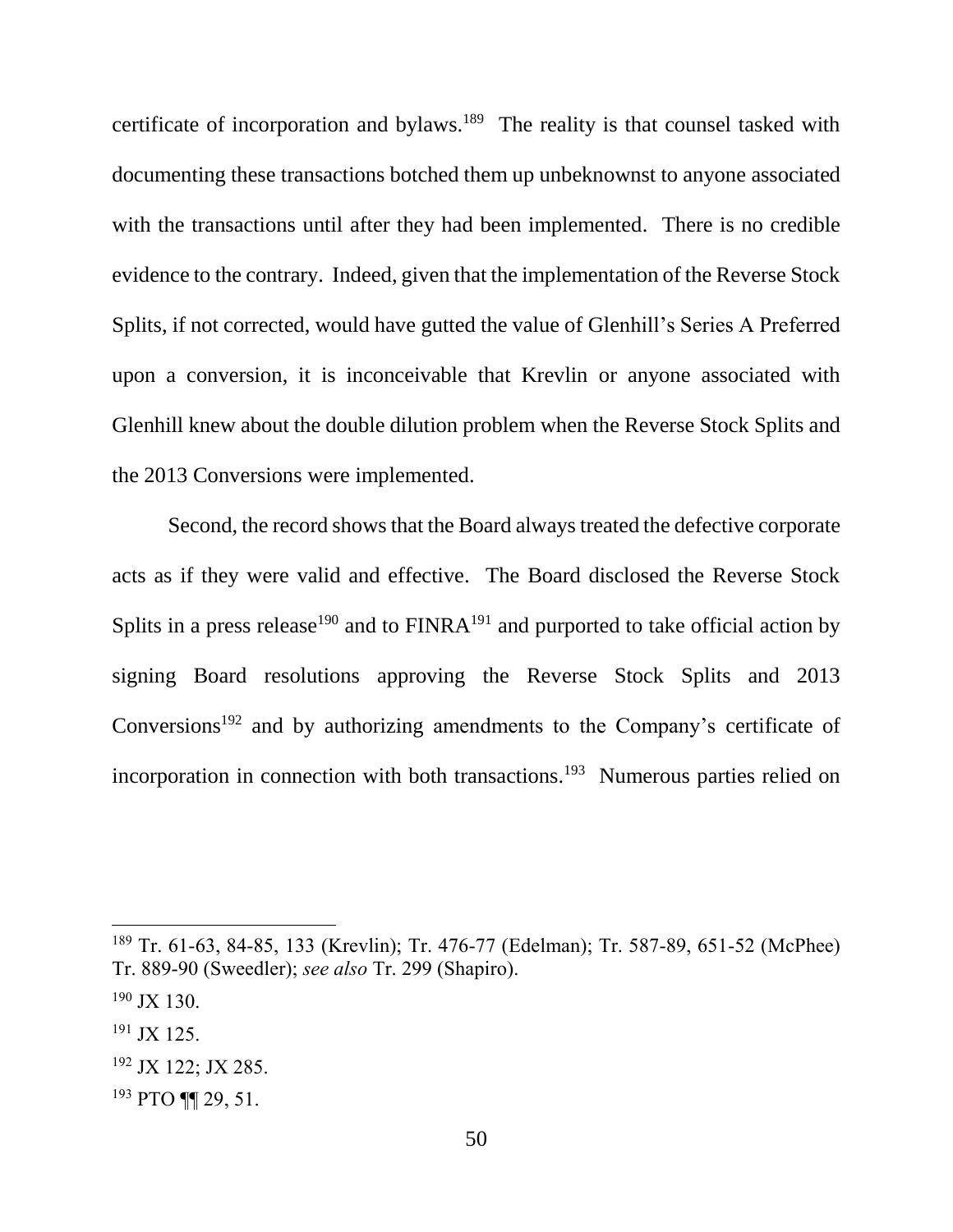the public record of validity, including those who traded in DWR stock over a fouryear period (including both plaintiffs)<sup>194</sup> and Herman Miller.<sup>195</sup>

Third*,* no one legitimately will or could claim to be harmed by the ratification of the defective corporate acts. The only conceivable harm is that plaintiffs will lose a large claim for damages. But that is not a cognizable harm under Section 205(d)(3) because plaintiffs would not have suffered that harm had the defective corporate acts been carried out correctly in first instance.<sup>196</sup> Indeed, plaintiffs' selective opposition to validation of the defective corporate acts in the Ratification Resolutions (*i.e.*, not opposing validation of the Reverse Stock Splits but opposing validation of the issuances to preserve the double dilution problem) betrays an intention to obtain a windfall for themselves in this litigation.

<sup>194</sup> *See* Tr. 1143-47 (Franklin) (discussing how Almond purchased DWR stock between 2009 and the Merger); JX 432 (showing that Franklin bought and sold DWR stock in 2014); JX 455 (showing that Almond bought DWR stock between 2010 and 2014).

<sup>&</sup>lt;sup>195</sup> See Tr. 734-37 (Lopez) (explaining that "DWR and its advisors would have loaded up onto a data room all information regarding the shareholdings of the company"); JX 502 at 56-57 (Walker) (testifying that he did not have any concerns about DWR's capital structure before the closing). Plaintiffs assert that sufficient information was made available to Herman Miller during due diligence for it to detect the defective corporate acts. Even if this is theoretically true, it is of no moment. Herman Miller's General Counsel, who oversaw the internal personnel and outside advisors responsible for Herman Miller's due diligence, testified credibly that Herman Miller did not actually become aware of these defects until after the litigation began. Tr. 789 (Lopez).

<sup>196</sup> *See* 8 *Del. C.* § 205 (d)(3) (excluding from the factors the statute identifies for consideration "any harm that would have resulted if the defective corporate act had been valid when approved or effectuated").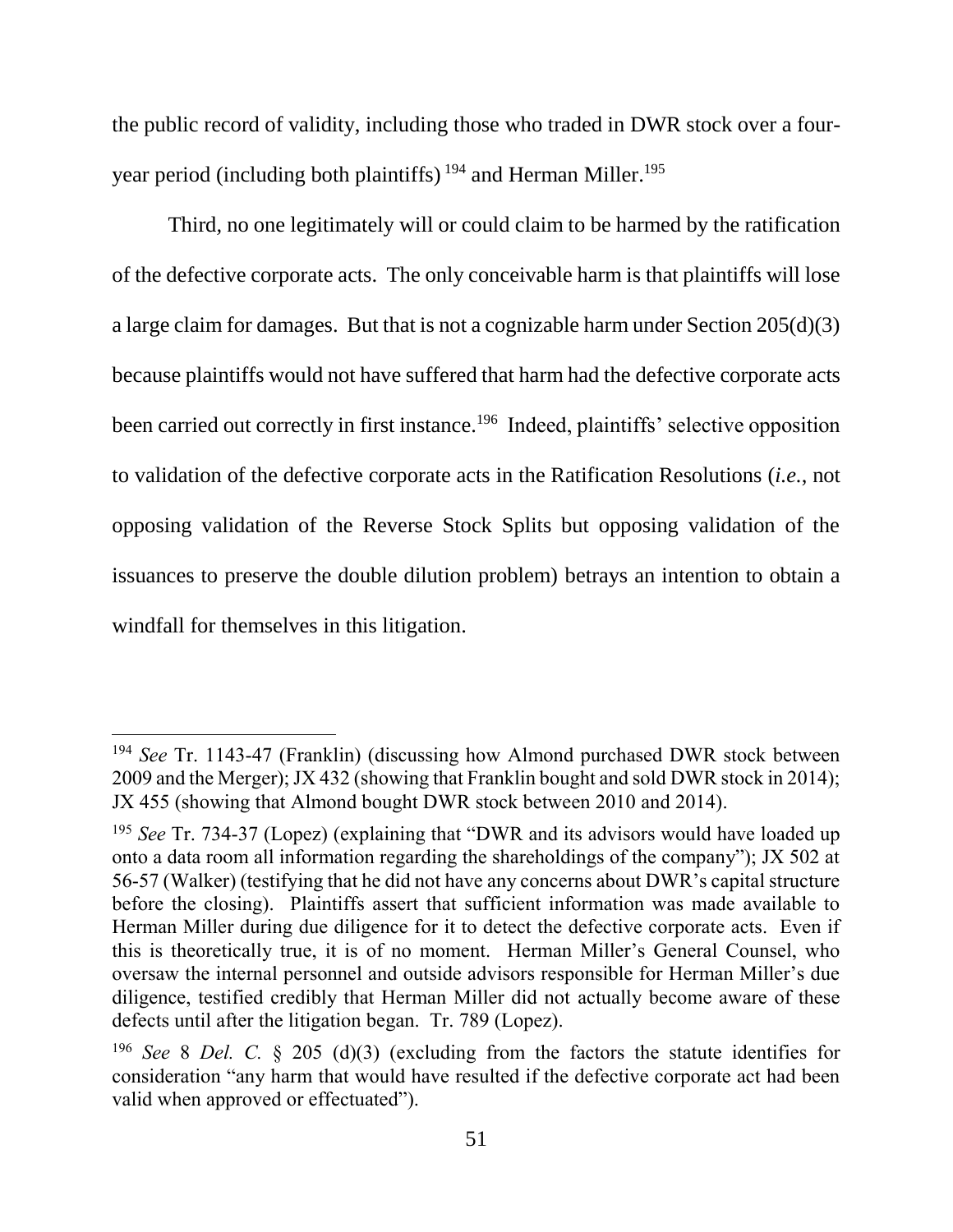Fourth, Glenhill and the individual defendants stand to be harmed by the defective corporate acts because plaintiffs seek damages from them (*e.g.*, Counts II, III, and V) for receiving more Merger consideration than they would have received if the defective corporate acts are not validated. Herman Miller and its stockholders similarly stand to be harmed if the defective corporate acts are not ratified because plaintiffs seek damages from them on the theory that "the Merger was void *ab initio* because it did not comply with Delaware law."<sup>197</sup>

Fifth, ratification is clearly the equitable outcome. Defendants are requesting that the court restore the Company and its stockholders to the positions they believed they occupied at all times from the Reverse Stock Splits in 2010 through the Merger in 2014. This is the "preferred remedy."<sup>198</sup> There is no inequitable motivation underlying the Company's failure to implement and document the Reverse Stock Splits and 2013 Conversions correctly. To the contrary, defendants had nothing to gain but much to lose by the failures, and Herman Miller took action to fix the defective corporate acts promptly after they came to its attention. Plaintiffs, on the

 $197$  Compl.  $\P$  141.

<sup>198</sup> C. Stephen Bigler & John Mark Zeberkiewicz, *Restoring Equity: Delaware's Legislative Cure for Defects in Stock Issuances and Other Corporate Acts*, 69 BUS. LAW. 393, 427 (2014) ("The ratification statutes, when effective, will eliminate the uncertainty faced by counsel and courts confronted with defects in stock issuances and other corporate acts by providing a practical and certain path to curing those defects that will result in the corporation and its stockholders being restored to the positions they thought they occupied and having the interests they thought they had before the defects were discovered. In most cases, this will be the preferred remedy.").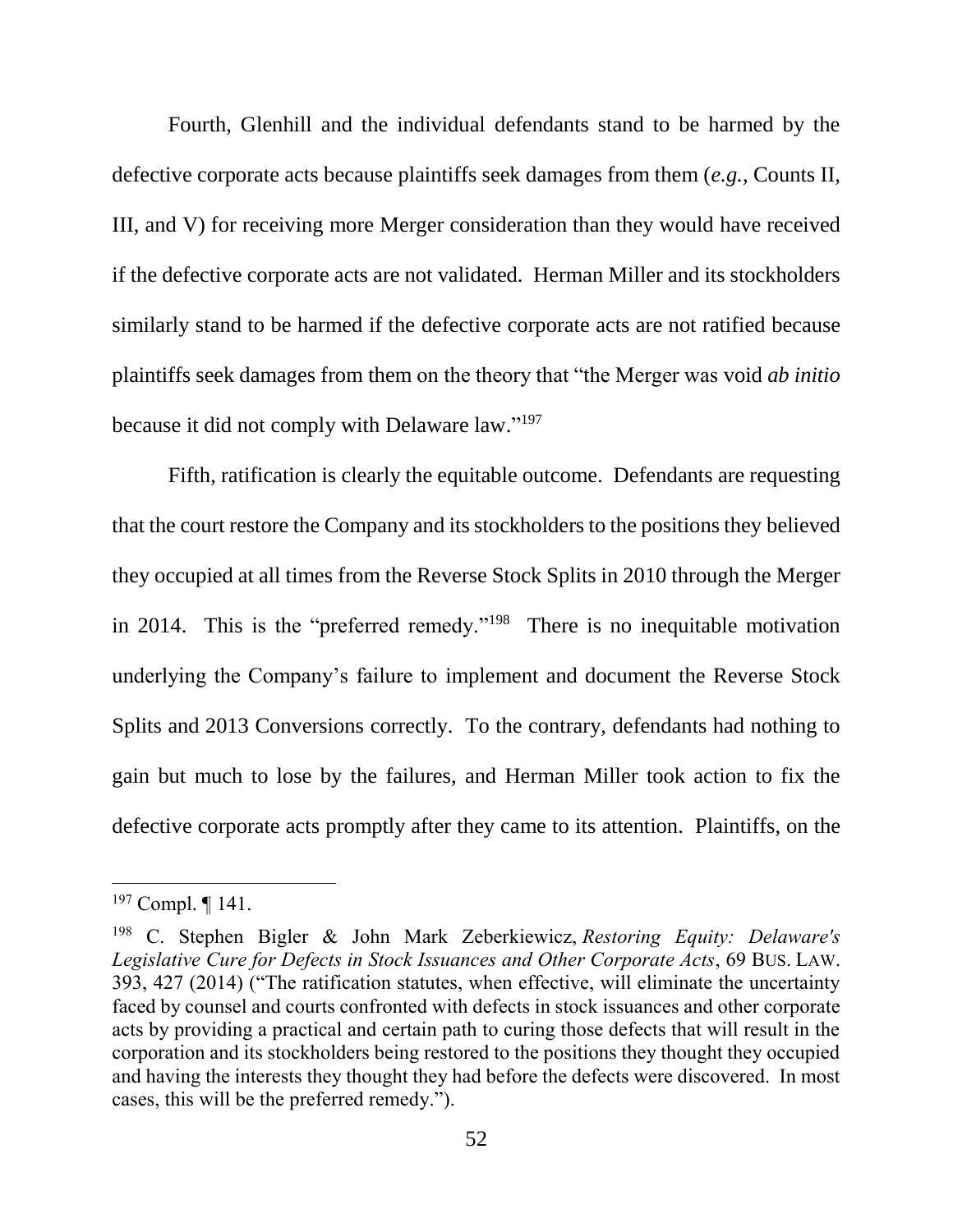other hand, seek an inequitable windfall for technical defects that DWR, the Board, Glenhill, and Herman Miller had no idea occurred until after the Merger.<sup>199</sup>

\* \* \* \* \*

For the reasons discussed above, the court grants the request to validate under Section 205 the defective corporate acts identified in the Ratification Resolutions. Accordingly, judgment will be entered in favor of the Herman Miller, HM Catalyst, and DWR and against plaintiffs on the counterclaim.

Counts II, III, and V of the Complaint all appear to proceed from the premise that one or more of the defendants unlawfully benefited from, or converted to his own benefit, a greater percentage of the Company's equity in connection with the Merger than he would have received if the defective corporate acts had not been validated.<sup>200</sup> Because the defective corporate acts have been validated, these three

<sup>&</sup>lt;sup>199</sup> Plaintiffs argue that the Company's ratification under Section 204 was approved by a conflicted Board (consisting of Krevlin, Edelman, McPhee, Walker, Watson, and Gane) and does not meet the entire fairness test. No statutory support or precedent is cited in support of this puzzling argument. Putting aside that plaintiffs were not stockholders of the Company when the Board approved the ratifying actions and thus would have no standing to assert a breach of fiduciary duty claim relating thereto, all of the considerations discussed above demonstrating that the Section 205(d) factors overwhelmingly weigh in favor of judicial validation as the only equitable outcome equally support the conclusion that the Board's ratification under Section 204 was entirely fair.

<sup>200</sup> *See* Compl. ¶¶ 136-39 (Count II: claim for breach of fiduciary duty and "unlawfully benefitting" from "Invalid Transaction");  $\P\P$  140-43 (Count III: conversion claim that "the Merger was void *ab initio* because it did not comply with Delaware law"); ¶¶ 155-62 (Count V: claim for breach of fiduciary duty and "unlawfully benefitting" from "Void Acts").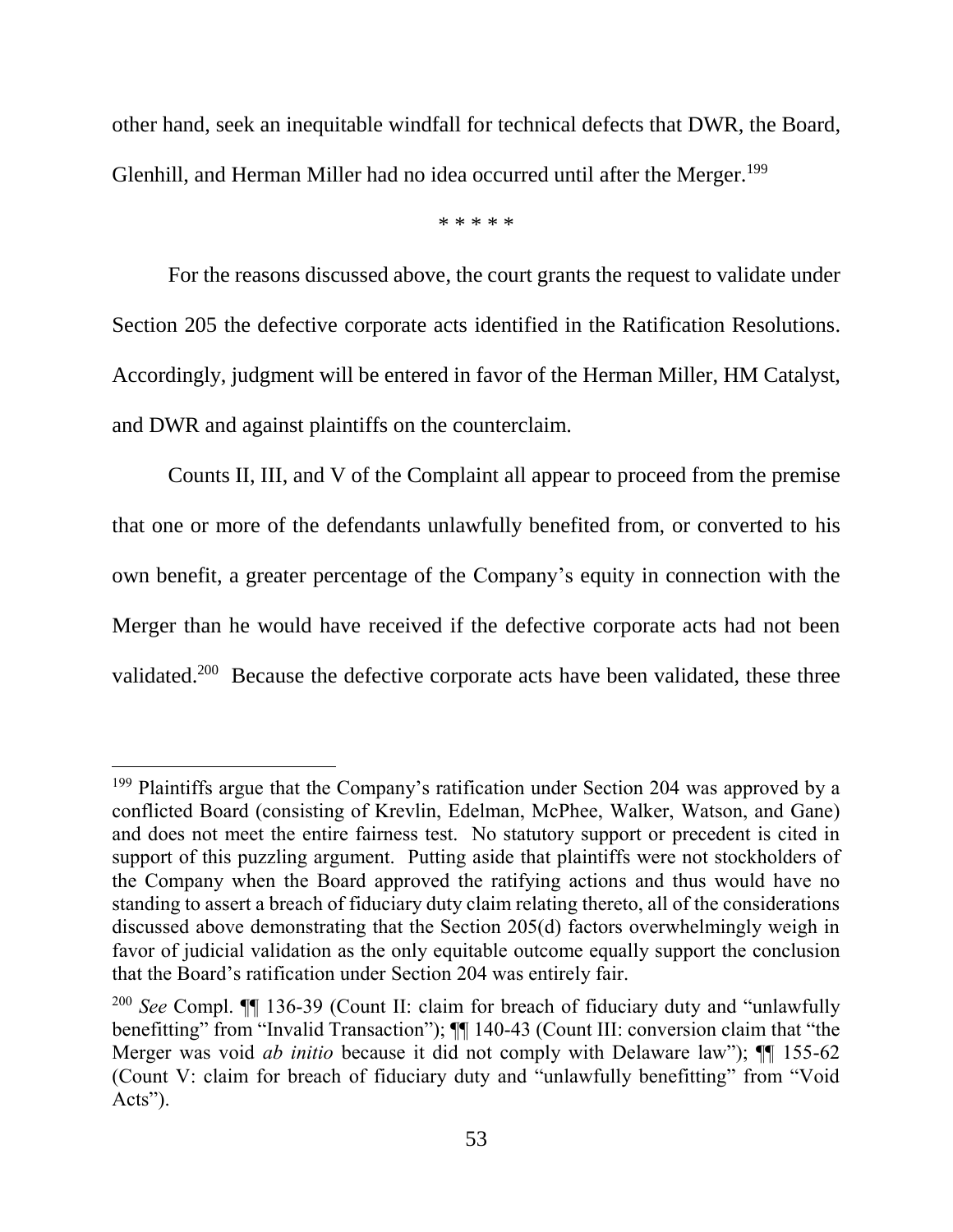claims necessarily fail. Accordingly, judgment is entered in favor of the relevant defendants and against plaintiffs on Counts II, III, and V.

#### **IV. ANALYSIS OF OVERPAYMENT CLAIMS**

In this section, the court considers plaintiffs' claims for breach of fiduciary duty relating to four transactions: the (i) Windsong Note; (ii) Brands Grant; (iii) 2012 Financing, including the 2012 Stock Sale and the extension of the Windsong Note; and (iv) Anti-Dilution Grants. I refer to these claims, at times, collectively as the "Overpayment Claims" because they each concern the authorization of transactions that allegedly unfairly benefitted some or all of the Director Defendants or their affiliates through the issuance of additional equity in the Company before or in connection with the Merger. Specifically, taking the four transactions in chronological order, plaintiffs contend that:

- All four members of the Board (Krevlin, Sweedler, Edelman, and McPhee) had a financial interest in and unfairly benefitted from the Windsong Note issued in May 2010, which was structured as a loan convertible into common stock.
- Windsong Brands—and thus its principal Sweedler—was overpaid for the restructuring work it performed in 2009 when the Company granted it restricted stock, which would vest only upon a change of control, in September 2011 (*i.e.*, the Brands Grant).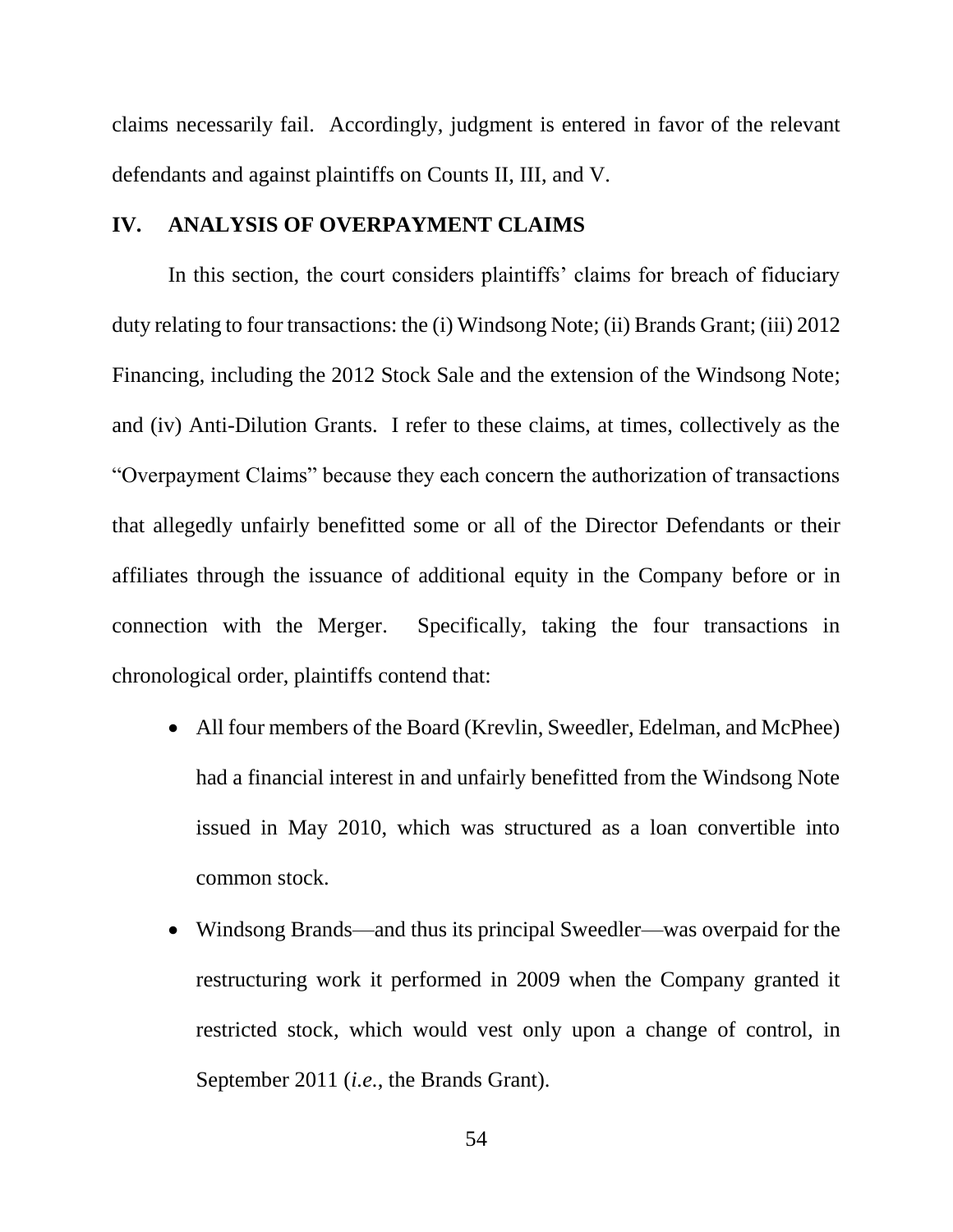- Windsong Brands, Edelman, and McPhee received an unfair benefit in July 2012 when they were awarded restricted stock and stock options (*i.e.*, the Anti-Dilution Grants) to offset dilution they each would have suffered as a result of dilutive events that occurred after Windsong Brands received the Brands Grant and after Edelman and McPhee signed their employment agreements. To be clear, those agreements did not contain anti-dilution protection.
- All four members of the Board again had financial interests in and unfairly benefitted from the 2012 Stock Sale and the extension of the Windsong Note that were components of the 2012 Financing approved in July 2012.

With respect to each of the Overpayment Claims, a threshold issue is whether plaintiffs have standing to assert those claims in light of the Merger. It is plaintiffs' burden to prove they do. $^{201}$ 

It is well established under our Supreme Court's decision in *Lewis v. Anderson* and its progeny that, as a general matter, a merger extinguishes a plaintiff's standing to maintain a derivative suit.<sup>202</sup> This is because "a derivative claim is a property right owned by the nominal corporate defendant [that] flows to the acquiring

<sup>201</sup> *El Paso Pipeline GP Co., L.L.C. v. Brinckerhoff*, 152 A.3d 1248, 1260 n. 57 (Del. 2016) (quoting *Dover Historical Soc'y v. City of Dover Planning Comm'n.*, 838 A.2d 1103, 1109 (Del. 2009)).

<sup>202</sup> 477 A.2d 1040, 1049 (Del. 1984).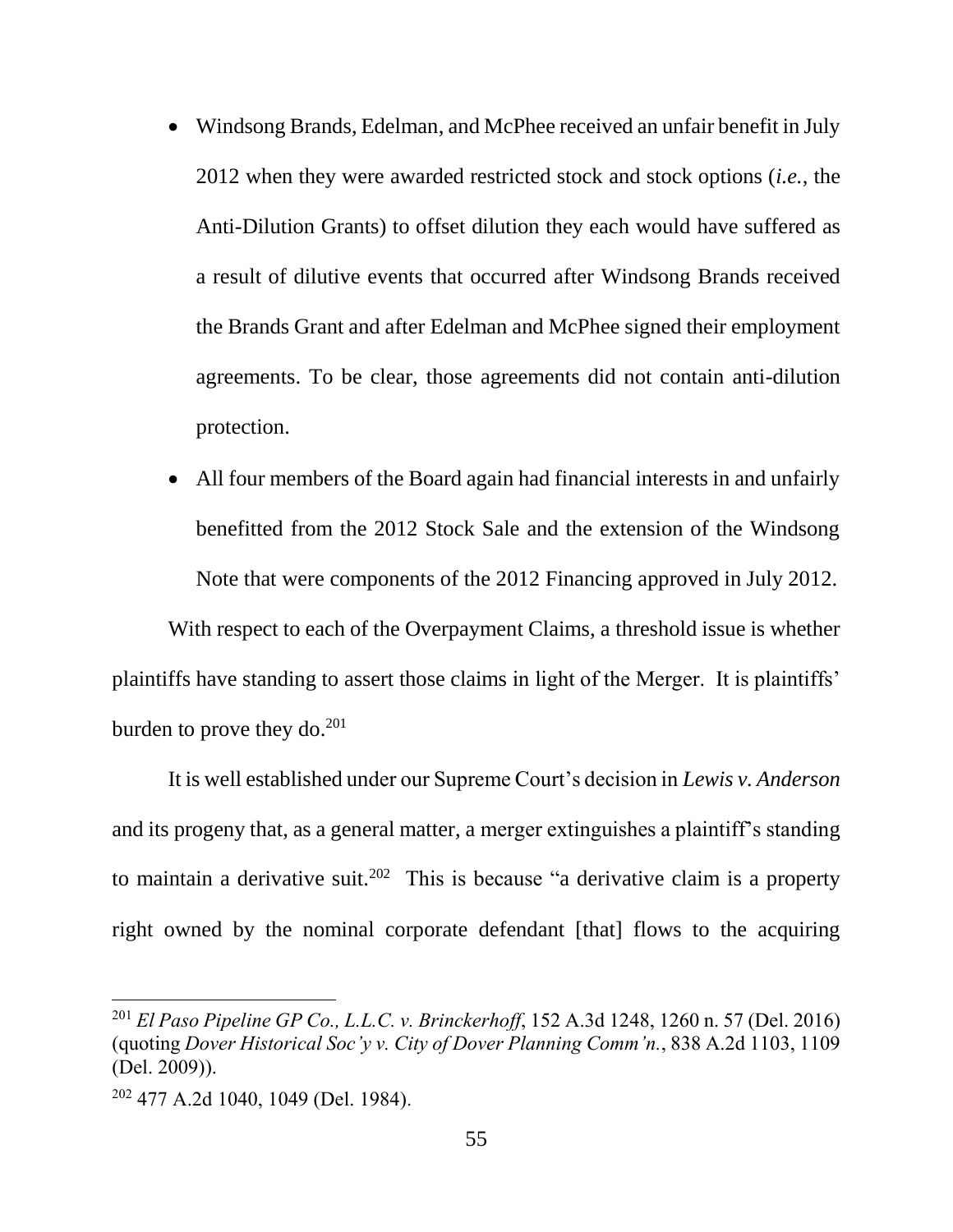corporation by operation of a merger."<sup>203</sup> Delaware law recognizes two circumstances where a merger would not extinguish a stockholder's standing to maintain a derivative claim,  $204$  but neither is present here, as plaintiffs concede.  $205$ 

To determine whether a claim is direct or derivative, the court must consider "(1) who suffered the alleged harm (the corporation or the suing stockholders, individually); and (2) who would receive the benefit of any recovery or other remedy (the corporation or the stockholders, individually)?"<sup>206</sup> "In the typical corporate overpayment case, a claim against the corporation's fiduciaries for redress is regarded as exclusively derivative, irrespective of whether the currency or form of overpayment is cash or the corporation's stock."<sup>207</sup> "The reason is that, in the typical corporate overpayment case, 'any dilution in value of the corporation's stock is merely the unavoidable result (from an accounting standpoint) of the reduction in

<sup>203</sup> *Feldman v. Cutaia*, 951 A.2d 727, 731 (Del. 2008).

<sup>204</sup> *See Lewis*, 477 A.2d at 1047, n.10 ("The two recognized exceptions to the rule are: (1) where the merger itself is the subject of a claim of fraud; and  $(2)$  where the merger is in reality a reorganization which does not affect plaintiff's ownership of the business enterprise.").

 $205$  Tr. 85 (May 1, 2018).

<sup>206</sup> *Tooley v. Donaldson, Lufkin & Jenrette, Inc.*, 845 A.2d 1031, 1033 (Del. 2004).

<sup>207</sup> *Gentile v. Rossette*, 906 A.2d at 99.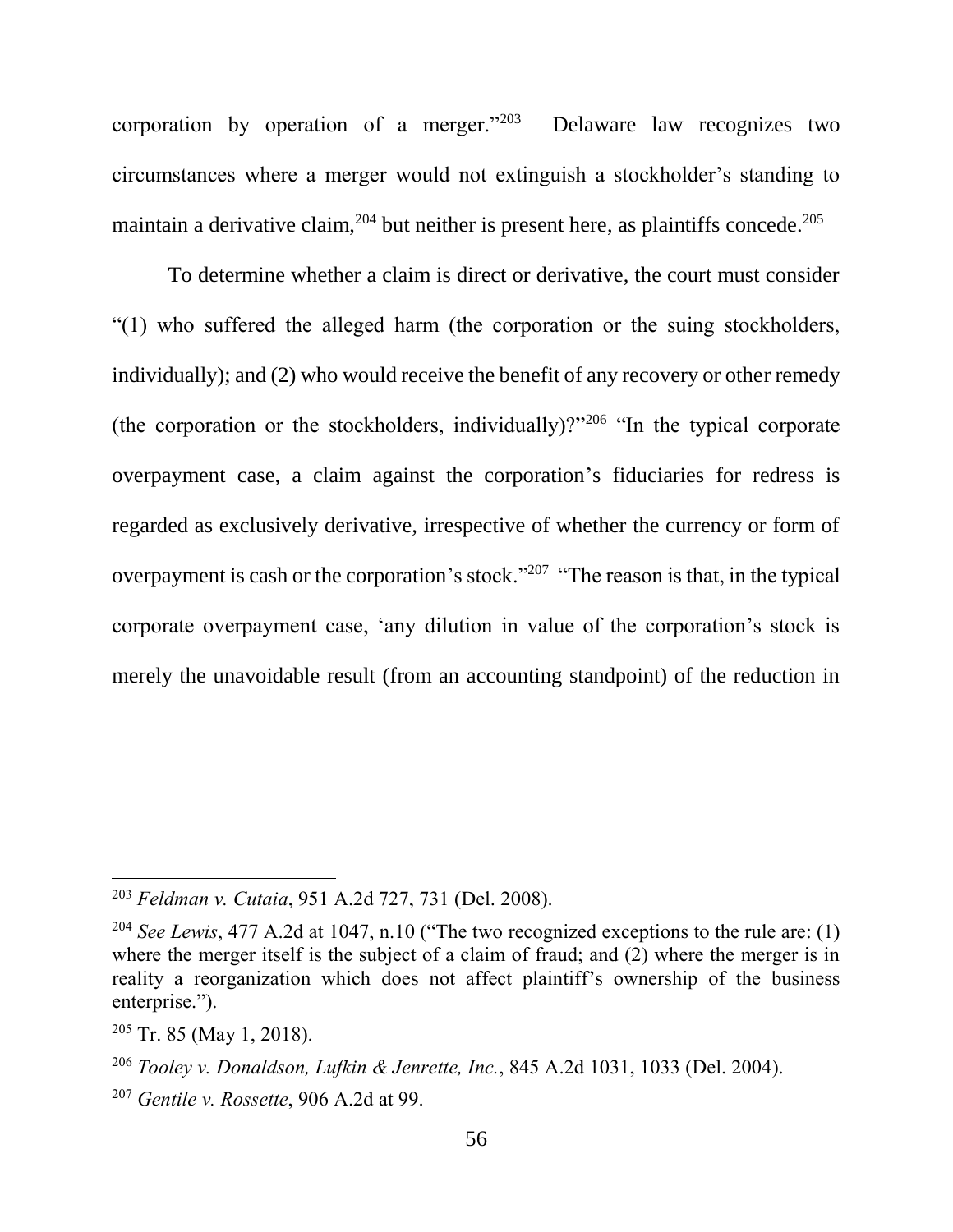the value of the entire corporate entity, of which each share of equity represents an equal fraction."<sup>208</sup>

Consistent with these authorities, plaintiffs concede that all of the Overpayment Claims are derivative claims.<sup>209</sup> Plaintiffs nonetheless contend they have standing to maintain these claims under the "transactional paradigm" our Supreme Court recognized in *Gentile v. Rosette* where "a species of corporate overpayment claim" could be both direct and derivative in nature:

A breach of fiduciary duty claim having this dual character arises where: (1) a stockholder having majority or effective control causes the corporation to issue 'excessive' shares of its stock in exchange for assets of the controlling stockholder that have a lesser value; and (2) the exchange causes an increase in the percentage of the outstanding shares owned by the controlling stockholder, and a corresponding decrease in the share percentage owned by the public (minority) shareholders. $210$ 

Before focusing on plaintiffs' theory for applying the *Gentile* framework here, it

bears mentioning that our Supreme Court recently construed the doctrine narrowly

in the context of an alternative entity dispute in *El Paso Pipeline GP Co., L.L.C. v.* 

<sup>208</sup> *Sciabacucchi v. Liberty Broadband Corp.*, 2018 WL 3599997, at \*7 (Del. Ch. July 26, 2018) (quoting *Gentile*, 906 A.2d at 99).

<sup>209</sup> Tr. 77 (May 1, 2018).

<sup>210</sup> *Gentile*, 906 A.2d at 99-100.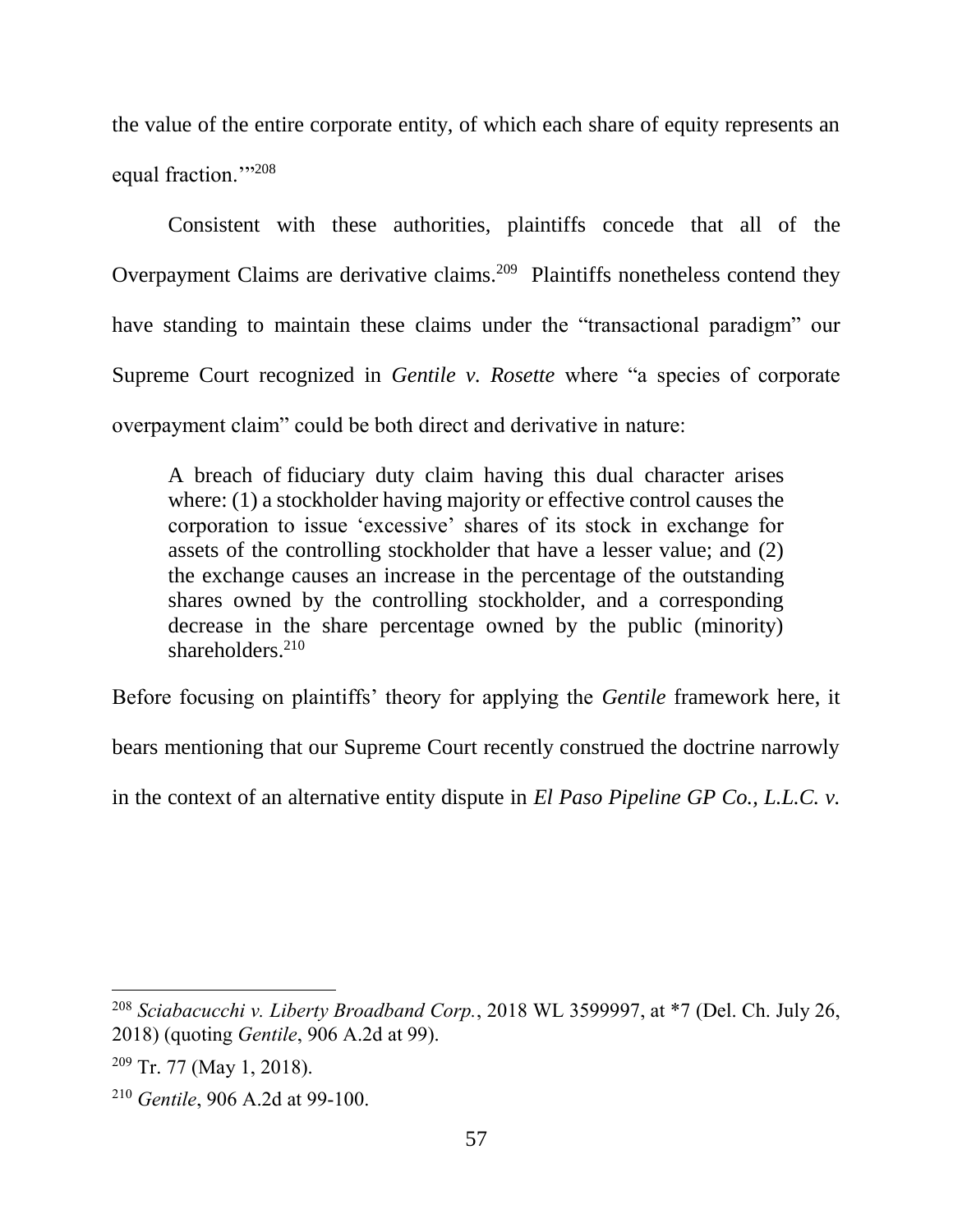*Brinckerhoff*, with our Chief Justice even suggesting that *Gentile* should be overruled, at least in certain respects.<sup>211</sup>

In *El Paso*, a limited partner argued that its claim, which alleged overpayments by the partnership to the controlling general partner, fell within the *Gentile* framework because the overpayments diluted the minority limited partners' economic interests but concededly were "not coupled with any voting rights dilution." <sup>212</sup> The Supreme Court refused to apply *Gentile* to that claim:

*Gentile* concerned a controlling shareholder and transactions that resulted in an improper transfer of both economic value *and* voting power from the minority stockholders to the controlling stockholder. [Plaintiff's] claim does not satisfy the unique circumstances presented by the *Gentile* species of corporate overpayment claims.<sup>213</sup>

The Court further explained, "[w]e decline the invitation to further expand the universe of claims that can be asserted 'dually' to hold here that the extraction of solely economic value from the minority by a controlling stockholder constitutes direct injury."<sup>214</sup> To do so, the Court reasoned, "would deviate from the

<sup>211</sup> *See El Paso Pipeline GP Co., L.L.C. v. Brinckerhoff*, 152 A.3d 1248, 1265–66 (Del. 2016) (Strine, C.J., concurring) ("*Gentile* cannot be reconciled with the strong weight of our precedent and it ought to be overruled, to the extent that it allows for a direct claim in the dilution context when the issuance of stock does not involve subjecting an entity whose voting power was held by a diversified group of public equity holders to the control of a particular interest.").

<sup>212</sup> *Id.* at 1252-53, 1264.

<sup>213</sup> *Id.* at 1263-64 (emphasis in original) (internal quotations and citations omitted). <sup>214</sup> *Id.* at 1264.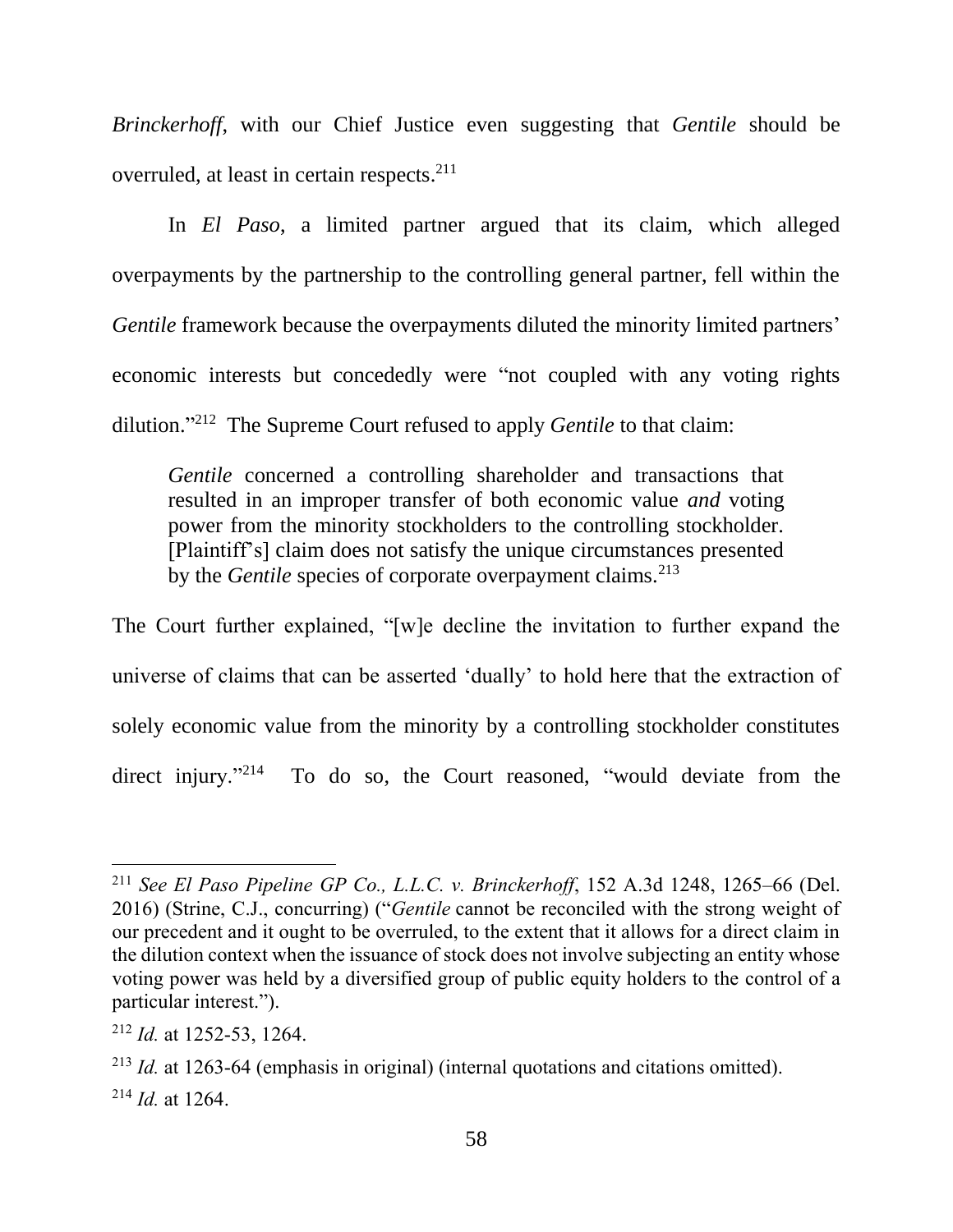*Tooley* framework and largely swallow the rule that claims of corporate overpayment are derivative."<sup>215</sup>

The consequence of the Supreme Court's ruling in *El Paso* was highly significant. It resulted in the reversal of a \$171 million judgment for damages plaintiff had obtained because plaintiff's standing to maintain a derivative claim was extinguished under *Lewis v. Anderson* and its progeny when the limited partnership was acquired in a merger "after the trial was completed and before any judicial ruling on the merits" in what the high court described as a "troubling case."<sup>216</sup>

In the wake of *El Paso*, this court has exercised caution in applying the *Gentile*  framework, commenting in one case that "[w]hether *Gentile* is still good law is debatable<sup>"217</sup> and finding in another that "*Gentile* must be limited to its facts."<sup>218</sup> Whatever the ultimate fate of the *Gentile* paradigm may be, the current state of the law for the doctrine to apply is that (i) there must be a controlling stockholder or control group; and (ii) the challenged transaction must result "in an improper transfer

<sup>215</sup> *Id.* (internal quotations and citations omitted).

<sup>216</sup> *Id.* at 1250-52.

<sup>217</sup> *ACP Master Ltd. v. Sprint Corp*., 2017 WL 3421142, at \*26 n.206 (Del. Ch. July 21, 2017, *aff'd*, 2018 WL 1905256 (Del. Apr. 23, 2018).

<sup>218</sup> *Liberty Broadband Corp.*, 2018 WL 3599997, at \*10.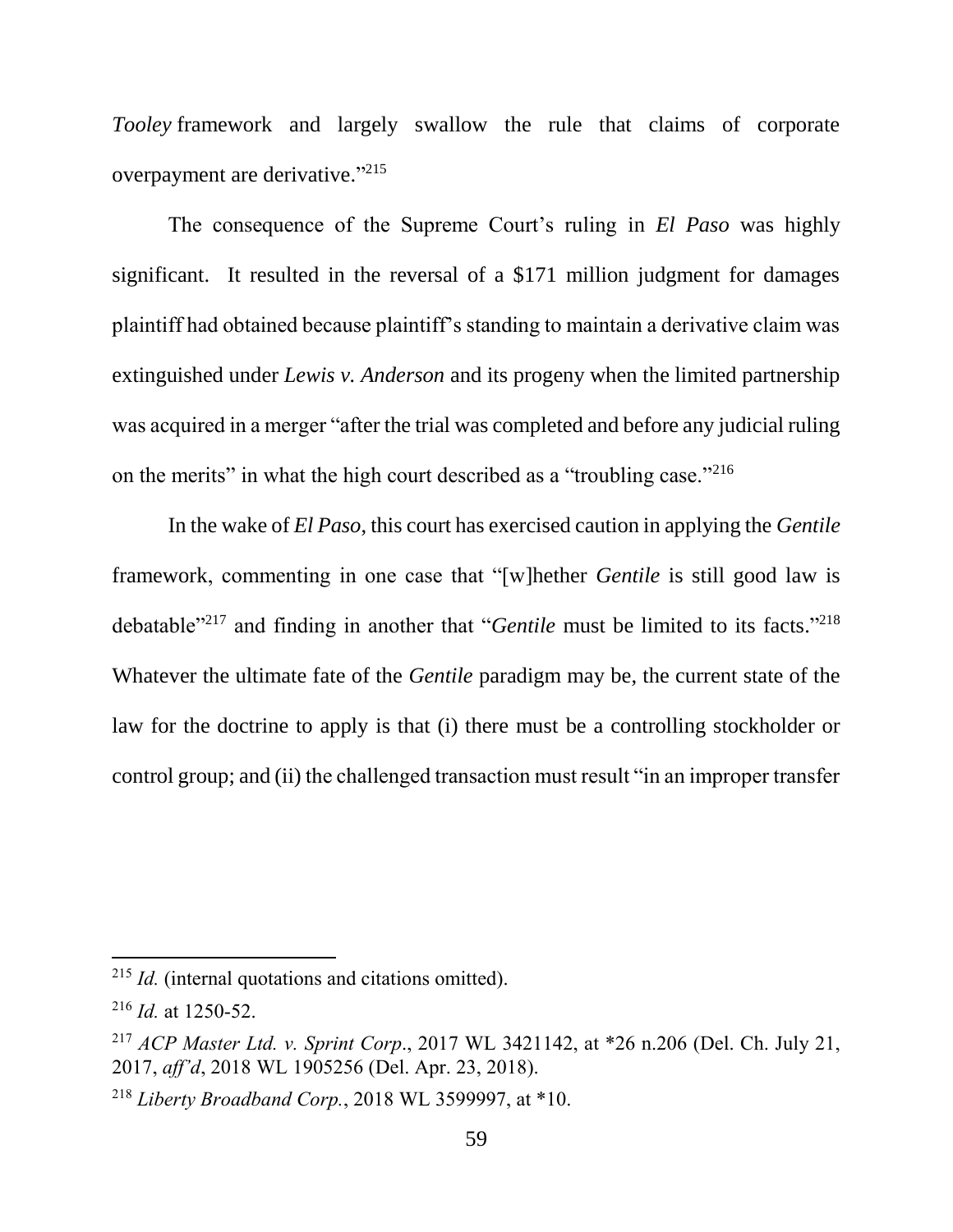of both economic value *and* voting power from the minority stockholders to the controlling stockholder."<sup>219</sup> I address each requirement, in turn, below.

## **A. The Windsong Entities, Edelman, and McPhee Were not Part of a Control Group with Glenhill with Respect to the Overpayment Claims**

Plaintiffs' theory for invoking *Gentile* proceeds from a novel premise. It is stipulated that Glenhill became DWR's majority stockholder when the 2009 Transaction closed, before any of the transactions underlying the Overpayment Claims occurred.<sup>220</sup> At that point, Glenhill's equity ownership in DWR was  $92.8\%$ <sup>221</sup> It also is stipulated that Krevlin had the sole investment and voting power over all DWR shares Glenhill held at all relevant times.<sup>222</sup> Recognizing the reality that Glenhill was DWR's controlling stockholder at all relevant times, plaintiffs asserted a claim against "the Glenhill Defendants" with respect to some of the Overpayment Claims for breach of fiduciary duty as the "controlling shareholders of DWR." 223

<sup>219</sup> *El Paso*, 152 A.3d at 1263–64 (emphasis in original).

<sup>&</sup>lt;sup>220</sup> PTO  $\parallel$  5. Technically, the shares were held by multiple Glenhill funds, but I refer to "Glenhill" in the singular for simplicity.

<sup>&</sup>lt;sup>221</sup> JX 111 at DWR EM 0000455; JX 513 ¶ 24.

 $222$  PTO ¶ 6.

 $223$  Compl.  $\P\P$  174-75 (asserting that Glenhill breached its fiduciary duty as a controlling stockholder with respect to the Windsong Note, the extension of the Windsong Note, and the 2012 Stock Sale).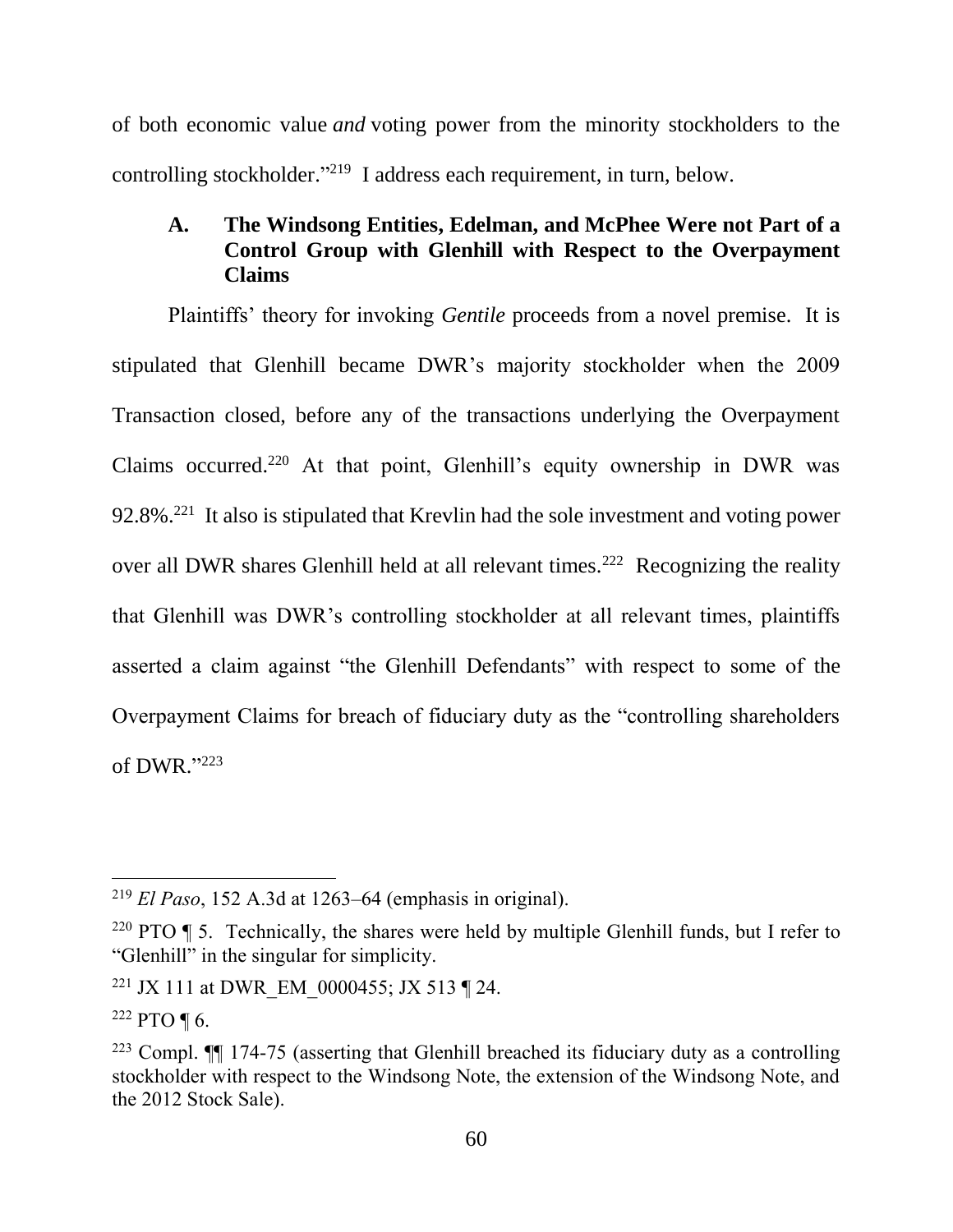Despite Glenhill's indisputable status as DWR's controlling stockholder and the manner in which plaintiffs plead their controlling stockholder claim for breach of fiduciary duty, plaintiffs do not—for reasons that will become obvious—invoke the *Gentile* framework based on Glenhill's ownership position alone. Instead, relying on this court's decision in *In re Nine Systems Corporation Shareholders Litigation*, <sup>224</sup> plaintiffs argue that Edelman, McPhee, and the various Windsong entities (including Sweedler) were part of a control group along with Glenhill*.*

In *Nine Systems*, this court found after trial that three stockholders, none of which individually qualified as a controlling stockholder but the three of which collectively held approximately 54% of the company's equity, functioned as a control group for purposes of *Gentile*.<sup>225</sup> The court framed the analysis to find a control group, as follows:

A group of stockholders, none of whom individually qualifies as a controlling stockholder, may collectively be considered a control group that is analogous, for standard of review purposes, to a controlling stockholder. A control group is accorded controlling stockholder status and, therefore, its members owe fiduciary duties to their fellow shareholders. Proving a control group is not impossible, but it is rarely a successful endeavor because it is a fact-intensive inquiry that requires evidence of more than mere parallel interests. A plaintiff must prove that the group of stockholders was connected in some legally significant way—e.g., by contract, common ownership, agreement, or other arrangement—to work together toward a shared goal. The standard

<sup>224</sup> 2014 WL 4383127 (Del. Ch. Sept. 4, 2014), *aff'd sub nom. Fuchs v. Wren Holdings, LLC*, 129 A.3d 882 (Del. 2015).

<sup>225</sup> *Id.* at \*2, \*24-26.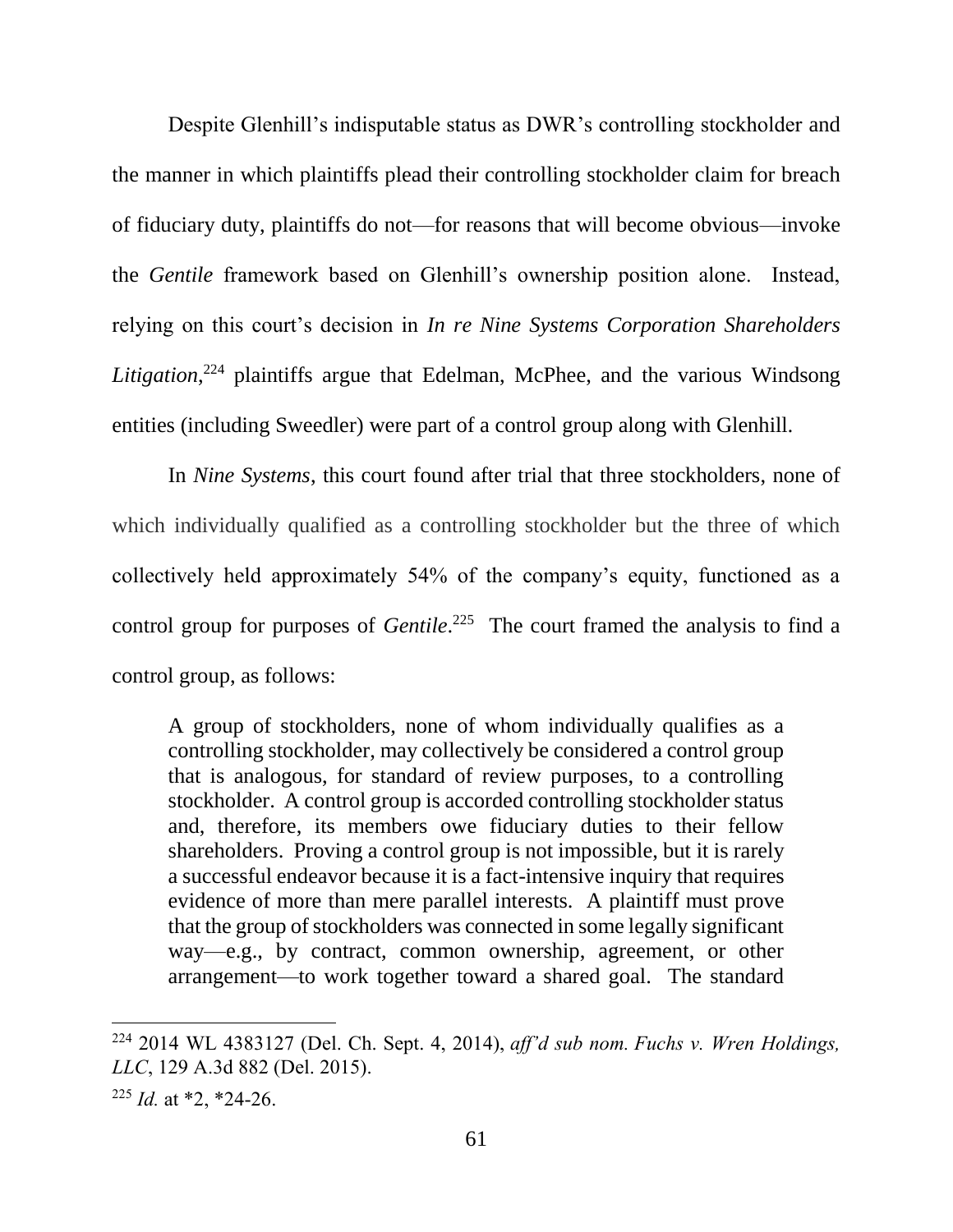does not necessarily require control over the day-to-day operations of a corporation; actual control with regard to the particular transaction that is being challenged may suffice.  $226$ 

This court has applied this form of analysis to determine whether or not a group of stockholders, none of whom individually qualified as a controlling stockholder, constitutes a control group at least one other time for the purpose of determining whether a direct claim exists under the *Gentile* paradigm,<sup>227</sup> and on many occasions for other purposes outside of the *Gentile* context.<sup>228</sup>

Particularly instructive is this court's decision in *In re PNB Holding Company Shareholders Litigation*, where Chief Justice Strine, writing as a Vice Chancellor, considered after trial whether a group of individuals holding 33.5% of the company's outstanding shares constituted a control group for purposes of deciding whether to

<sup>226</sup> *Id.* at \*24 (internal quotations and citations omitted).

<sup>227</sup> *See, e.g., Carsanaro v. Bloodhound Techs., Inc*., 65 A.3d 618, 659-61 (Del. Ch. 2013).

<sup>228</sup> *See, e.g., In re Hansen Med., Inc. S'holders Litig.*, 2018 WL 3030808, at \*5 (Del. Ch. June 18, 2018) (finding that "[p]laintiffs have stated a reasonably conceivable claim that the Merger should be considered under the entire fairness standard of review because it was a conflicted transaction involving [a control group]"); *Frank v. Elgamal*, 2014 WL 957550, at \*18-19 (Del. Ch. Mar. 10, 2014) (finding that a group of stockholders did not constitute a control group during the initial part of a sales process but that a genuine issue of fact existed as to whether they did later in the sales process); *Zimmerman v. Crothall*, 62 A.3d 676, 700 (Del. Ch. 2013) (finding after trial that two stockholders did not constitute a control group for purposes of resolving a loyalty claim); *Emerson Radio Corp. v. Int'l Jensen Inc.*, 1996 WL 483086, at \*17 (Del. Ch. Aug. 20, 1996) (finding on a preliminary injunction record that two stockholders did not constitute a control group for purposes of determining the probability of success of a fiduciary duty claim).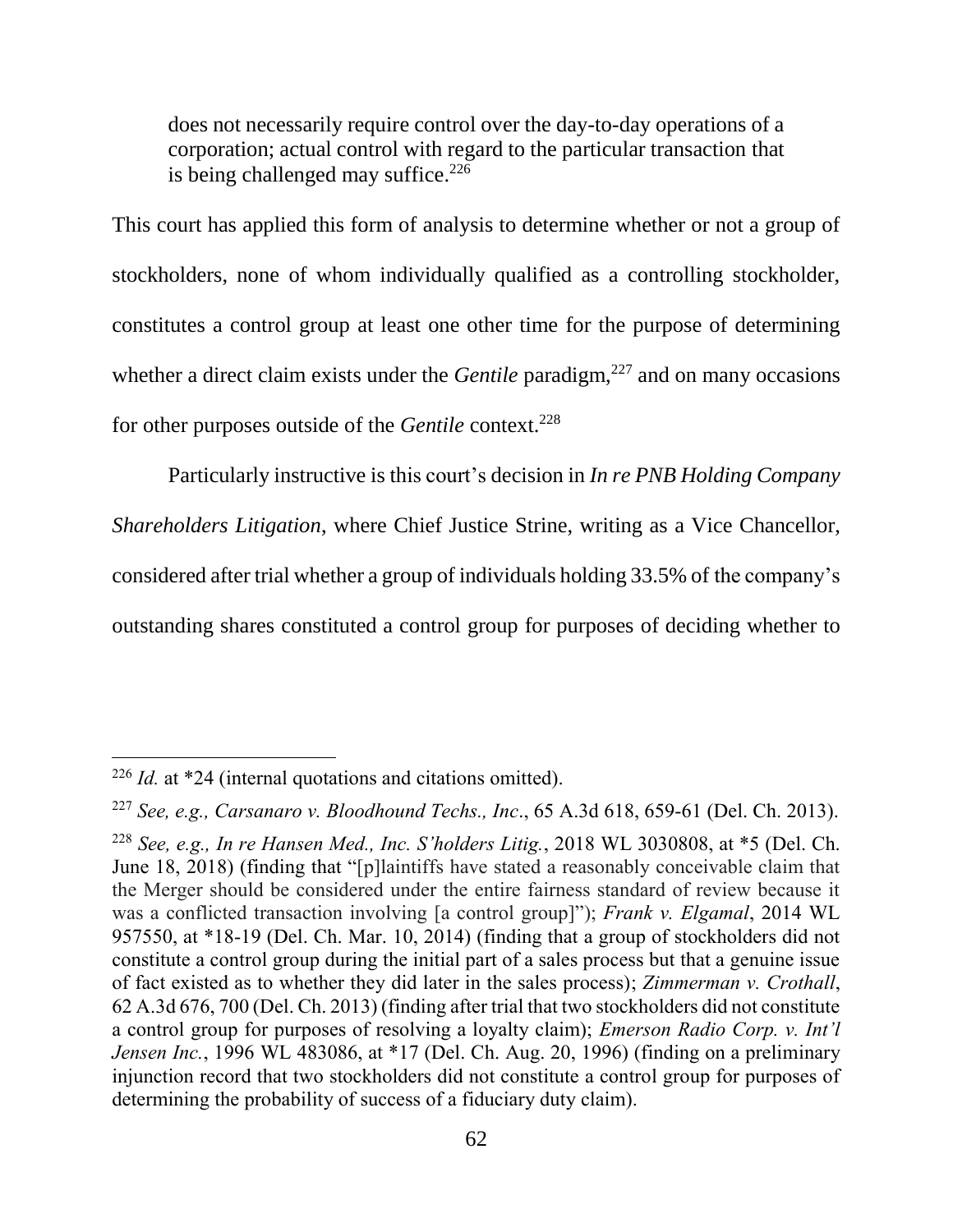review a merger under the entire fairness standard of review.<sup>229</sup> In holding that they did not, the court emphasized the lack of any voting agreement or other arrangement impeding each stockholder's ability to act in his or her own self-interest:

All told, some twenty people (directors, officers, spouses, children, and parents) comprise the supposed controlling stockholder group. The record, though, does not support the proposition that these various director-stockholders and their family members were involved in a blood pact to act together. *To that point, there are no voting agreements between directors or family member[s]. Rather, it appears that each had the right to, and every incentive to, act in his or her own selfinterest as a stockholder.* 230

Here, plaintiffs have identified no case—and the court is aware of none where the analysis for determining the existence of a control group has been applied to glom on to a preexisting controlling stockholder additional stockholders to give them the status of a "control group" for *Gentile* purposes or otherwise. Given that the controller already is the proverbial 800-pound gorilla imbued with fiduciary obligations to guard against acting "selfishly to the detriment of the corporation's minority stockholders,"<sup>231</sup> it is not readily apparent why this scenario would arise. To be sure, one can envision a situation where a controller may have parallel interests

<sup>229</sup> 2006 WL 2403999, at \*9-12 (Del. Ch. Aug. 18, 2006).

 $^{230}$  *Id.* at  $*10$  (emphasis added).

<sup>231</sup> *Nine Sys.*, 2014 WL 4383127, at \*24.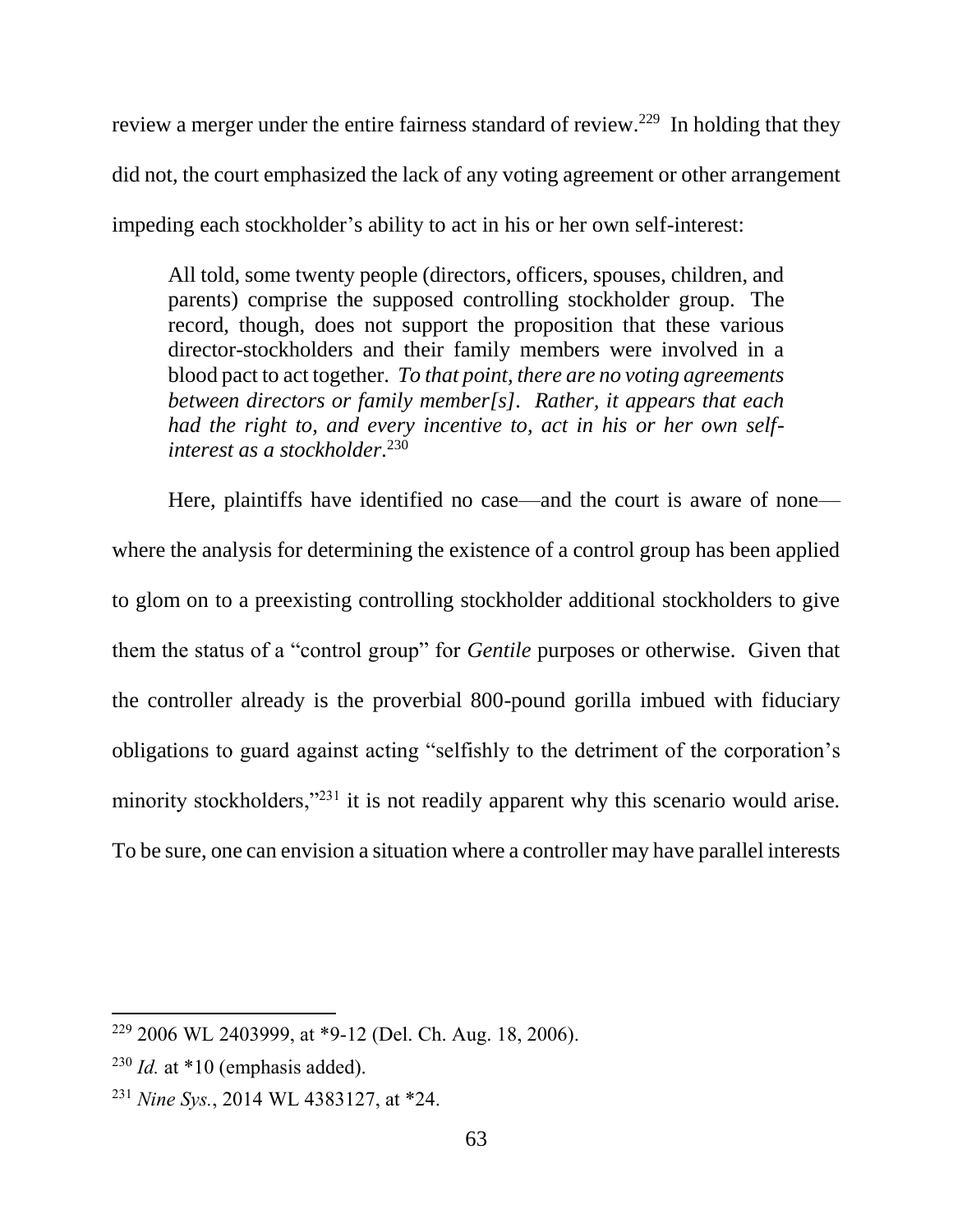with other stockholders in a given transaction, but that is insufficient to create a "control group."232

In my opinion, in order for a preexisting controlling stockholder to become part of a "control group" with other stockholders, the preexisting controlling stockholder would have to agree to share with other stockholders, or to impose limitations on, its own control power (such as through a voting agreement) for some perceived advantage as part of a legally significant relationship with the other stockholders. In other words, the preexisting controlling stockholder would have to agree to limit its ability to act in its own self-interest as a controller in some material way; otherwise the preexisting controlling stockholder would retain the ability to wield control by itself, and the power of control would not reside in the hands of a "group." Nothing of this nature exists in the trial record.

With respect to the Brands Grant and the Anti-Dilution Grants, for example, Glenhill entered no arrangements to share its majority voting control with any Windsong entity (in the case of the Brands Grant) or Edelman and McPhee (in the case of the Anti-Dilution Grants), or to otherwise limit its ability to act in its own self-interest as the Company's majority stockholder. Indeed, Glenhill received no equity or other form of payment in connection with either transaction and actually

<sup>232</sup> *Id.* (citing *Williamson v. Cox Commc'ns, Inc.*, 2006 WL 1586375, at \*6 (Del. Ch. June 5, 2006)).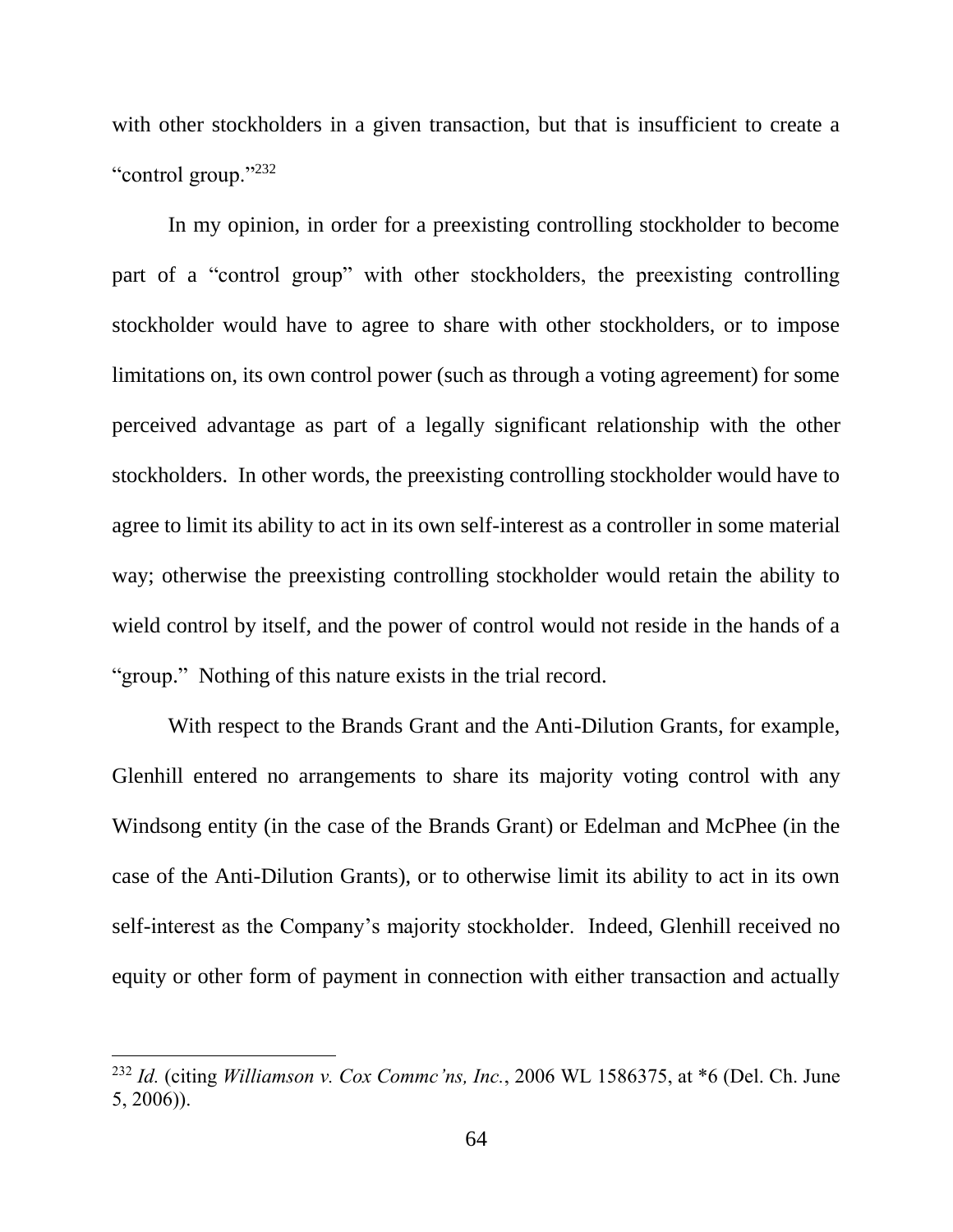stood on the opposite side of the negotiating table for both transactions, each of which *diluted* its ownership stake in DWR. Indicative of this misalignment of interest, the record reflects that the negotiations with Windsong Brands over the Brands Grant were vigorous and protracted, extending over an eighteen-month period and resulting in a deal in which Windsong Brands received a 1.5% interest in the Company after initially demanding a 10% interest.

With respect to the Windsong Note, the 2012 Stock Sale, and the extension of the Windsong Note in 2012, the record shows that Glenhill's interests were, *at most*, parallel to those of Sweedler (the principal behind Windsong Brands), Edelman, and McPhee. This is because they each held an interest in Windsong I, the entity holding the Windsong Note, and thus each had an apparent interest in procuring the Windsong Note (and extending it) on terms favorable to Windsong I. The same holds true concerning the 2012 Stock Sale, where the purchasers were the Glenhill Long Fund (\$500,000), Windsong II, an entity affiliated with Sweedler (\$500,000), Edelman (\$400,000), and McPhee (\$400,000). Critically, however, nothing in the record indicates that Glenhill entered into a voting agreement or any other arrangement imposing limitations on its control power that would have prevented Glenhill from acting in its own self-interest as DWR's controlling stockholder as a result of any of these transactions.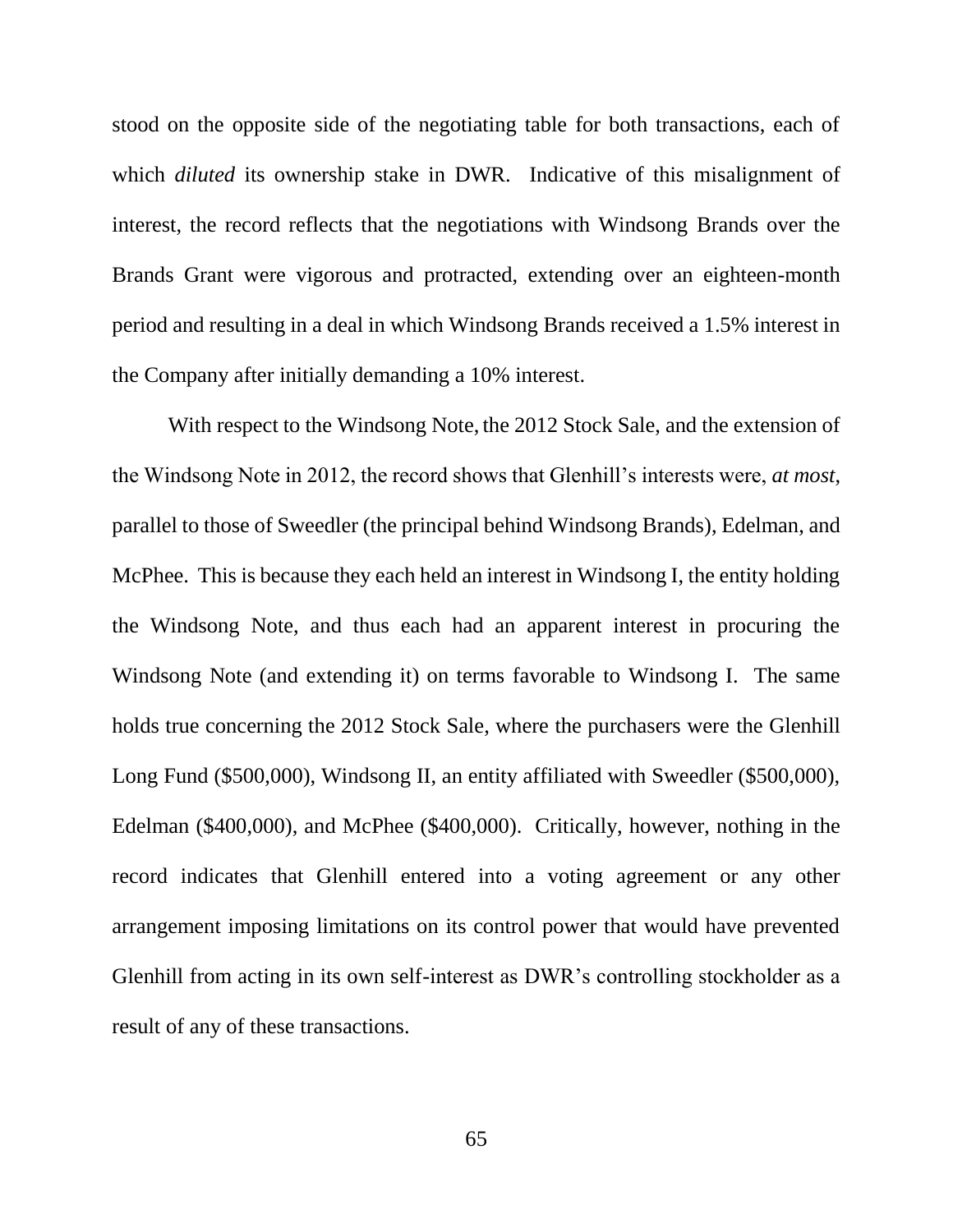During post-trial argument, plaintiffs cited as evidence of a control group the fact that Glenhill entered into an LLC Agreement in connection with the Windsong Note, and a Stockholders Agreement in connection with the 2012 Financing.<sup>233</sup> As an initial matter, plaintiffs never discussed either of these agreements as evidence of a control group during post-trial briefing, thereby waiving the argument,<sup>234</sup> and made no real effort to explain during post-trial argument why entering into either of these agreements supports their control group theory. In any event, based on the court's own review of the terms of these agreements, neither supports plaintiffs' position.

Glenhill, Edelman, McPhee, Windsong DB, LLC (an entity affiliated with Sweedler), and Jamieson Investments, LLC entered into the LLC Agreement in connection with Windsong I's issuance of the Windsong Note to DWR.<sup>235</sup> From the court's review, no provision in that agreement limited in any way Glenhill's ability to vote any of its shares in the Company as it saw fit so as to prevent it from acting unilaterally in its self-interest as DWR's majority stockholder. Rather, that agreement appears to address the rights and obligations relating to the members'

<sup>233</sup> Tr. 99 (May 1, 2018); Tr. 195-96 (May 22, 2018).

<sup>234</sup> *See Emerald P'rs v. Berlin*, 726 A.2d 1215, 1224 (Del. 1999) ("Issues not briefed are deemed waived.").

 $235$  JX 107.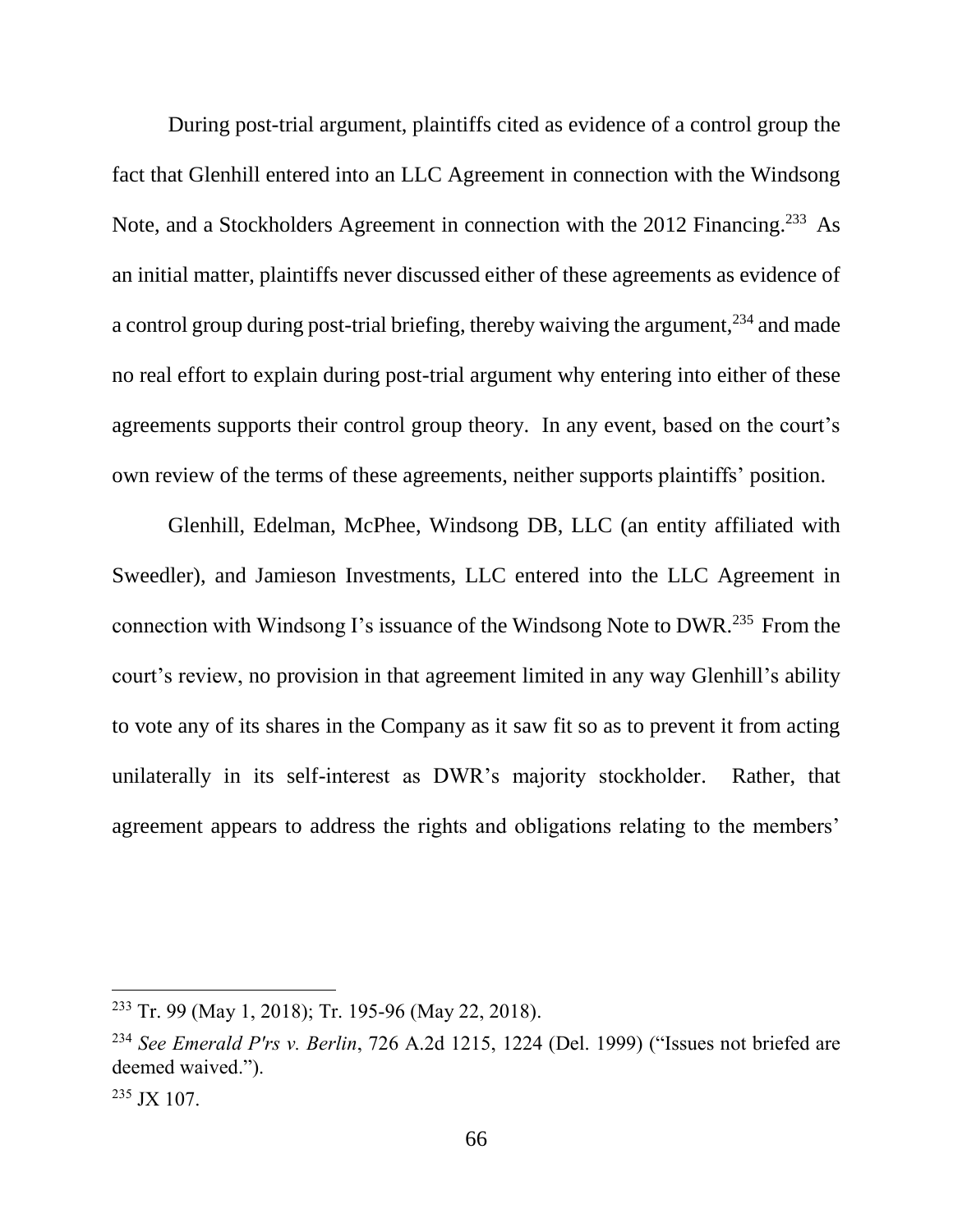respective ownership interests in Windsong I and the terms governing the internal affairs of that entity.<sup>236</sup>

Glenhill, Edelman, McPhee, and various Windsong entities entered into the Stockholders Agreement for the purpose of setting forth "certain terms and conditions regarding the [2012 Stock Sale] and the ownership of the Equity Securities held by the Stockholders, including certain restrictions on the transfer of such shares. $1237$  As with the LLC Agreement, the court found no provision in that agreement evidencing that Glenhill limited in any way its ability to vote its shares in the Company as it saw fit. The Stockholders Agreement does contain a provision providing that, subject to various exceptions, "no Stockholder shall Transfer, directly or indirectly, all or any part of its Equity Securities . . . in the Company without the prior approval of the board of directors of the Company,"<sup>238</sup> but that provision did not limit Glenhill's ability to vote its shares in the Company and exercise its majority voting control as it sees fit, including by replacing the members of the Board, or to otherwise act unilaterally in its self-interest as DWR's majority stockholder.

<sup>236</sup> *See* JX 107 at GH\_WS0036423.

<sup>&</sup>lt;sup>237</sup> Tr. 195-196 (May 22, 2018); JX 246 at DWR EM 0002220.

<sup>&</sup>lt;sup>238</sup> JX 246 at DWR EM 0002222 § 2.1.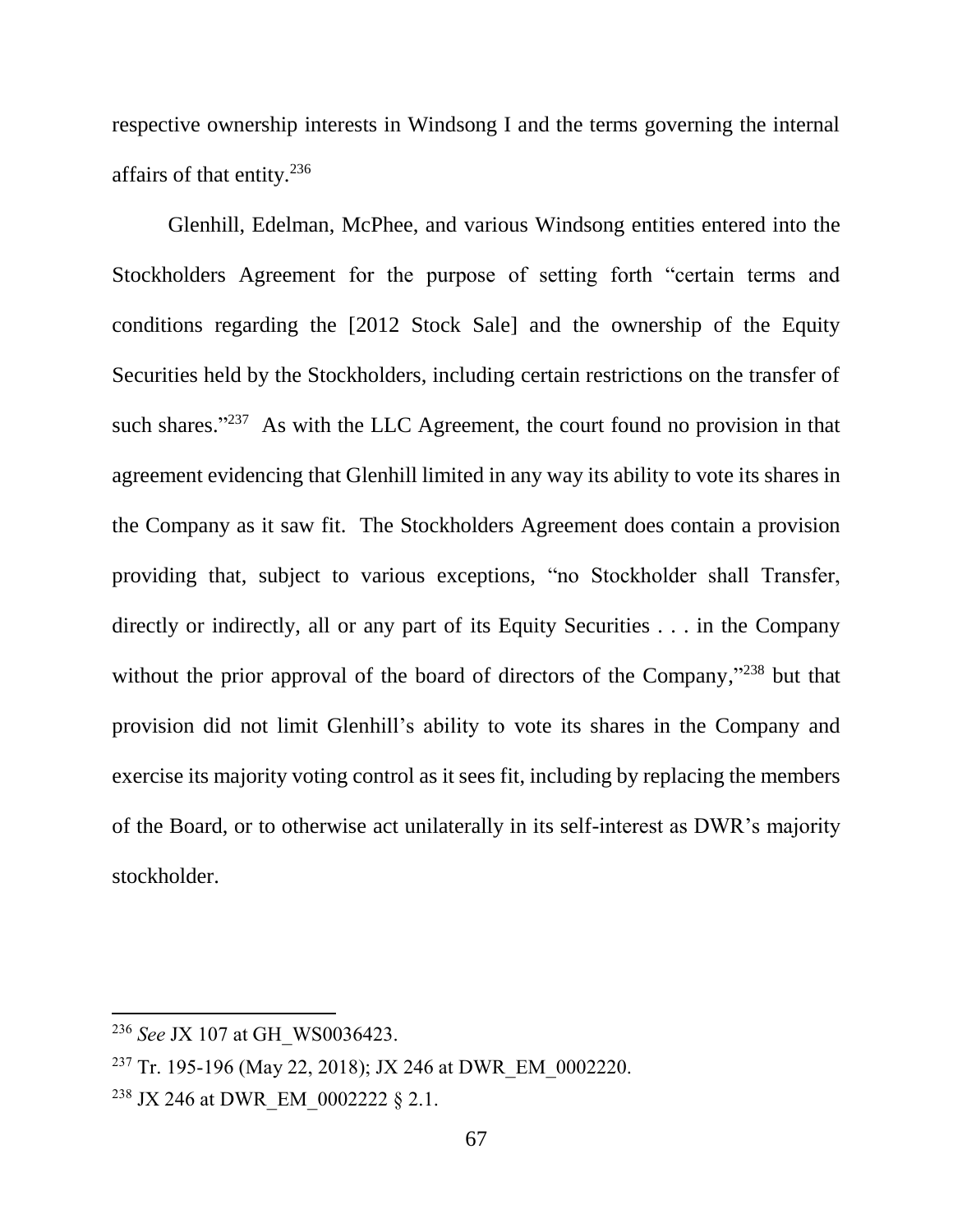In sum, based on the preponderance of the evidence, I find that Glenhill alone was DWR's controlling stockholder at all times from the 2009 Transaction until the Merger, and that it did not share or otherwise limit its control power with any Windsong entity, Edelman, or McPhee in such a manner as to make them part of a "control group" along with Glenhill for purposes of applying the *Gentile* framework.

### **B. The Transactions Underlying the Overpayment Claims Did Not Result in an Improper Transfer of Either Economic or Voting Power from the Minority Stockholders to Glenhill**

The harm *Gentile* seeks to remedy arises "when a controlling stockholder, with sufficient power to manipulate the corporate processes, engineers a dilutive transaction whereby that stockholder receives an exclusive benefit of increased equity ownership and voting power for inadequate consideration."<sup>239</sup> As such, a transaction does not fit within the *Gentile* paradigm if the controller itself is diluted by that transaction. $240$  Having determined that Glenhill alone was DWR's controlling stockholder at all relevant times, the next question is whether any of the challenged transactions resulted "in an improper transfer of both economic

<sup>239</sup> *Feldman v. Cutaia*, 956 A.2d 644, 657 (Del. Ch. 2007), *aff'd*, 951 A.2d 727 (Del. 2008). <sup>240</sup> *See Dubroff v. Wren Holdings, LLC*, 2011 WL 5137175, at \*9 (Del. Ch. Oct. 28, 2011) ("[M]inority shareholders may have a direct equity dilution claim when their holdings are diluted, and those of the corporation's controller are not. In other words, as long as the controller's holdings are not decreased, and the holdings of the minority shareholders are, the latter may have a direct equity dilution claim.").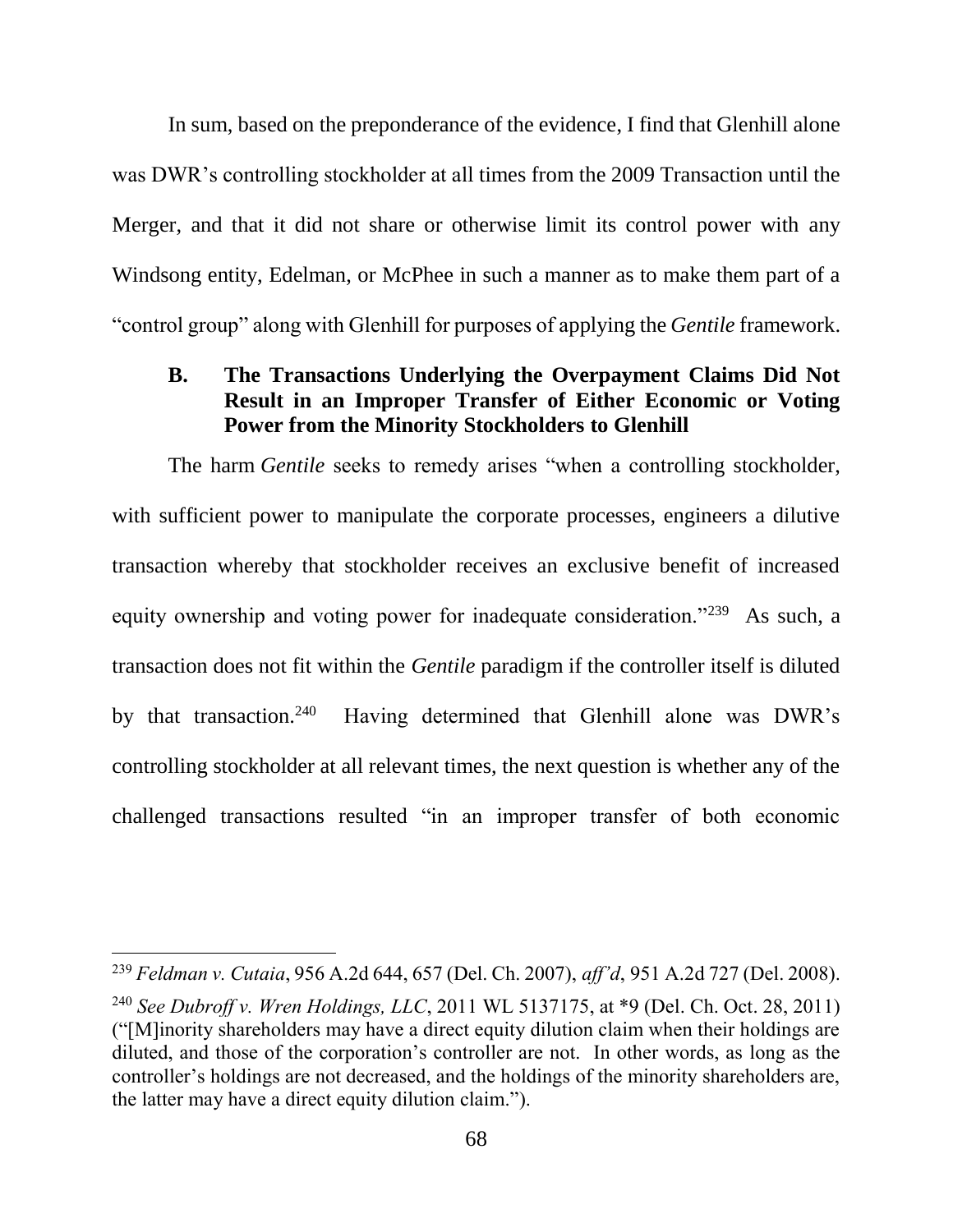value *and* voting power from the minority stockholders" to Glenhill.<sup>241</sup> The answer is clearly no.

As an initial matter, the parties debate whether the type of securities underlying most of the Overpayment Claims—*i.e*., a convertible debt instrument, stock options, or restricted stock that vests only on a change-of-control—can form the basis of an improper transfer of economic and voting power under *Gentile*. 242 I need not resolve these technical issues. Even if one assumes for the sake of argument that each of these types of securities could satisfy *Gentile*, which is debatable,<sup>243</sup> none of the transactions challenged here resulted in a disproportionate transfer of economic and voting power to Glenhill.

As a mathematical matter, for a transaction to transfer economic and voting power to Glenhill disproportionately, Glenhill would need to receive in that transaction a percentage of the security to be issued that *exceeds* the percentage of economic and voting power Glenhill already held in the Company immediately

<sup>241</sup> *El Paso*, 152 A.3d at 1263 (emphasis in original).

<sup>242</sup> Glenhill's Answering Br. at 51-53; Pls' Reply Br. at 26-27.

<sup>243</sup> *See, e.g., ACP Master*, 2017 WL 3421142, at \*26 (concluding that plaintiff did not have standing to assert a direct dilution claim after a merger because "Sprint's notes were never converted and no additional shares were issued"); *Caspian Select Credit Master Fund Ltd. v. Gohl*, 2015 WL 5718592, at \*5 (Del. Ch. Sept. 28, 2015) (rejecting plaintiffs' attempt to characterize a term loan facility, which was "facially a debt instrument," as an equity transaction for purposes of *Gentile*); *Harff v. Kerkorian*, 324 A.2d 215, 219 (Del. Ch. 1974), *rev'd on other grounds*, 347 A.2d 133 (Del. 1975) ("The holder of an option to purchase stock is not an equitable stockholder of the corporation.").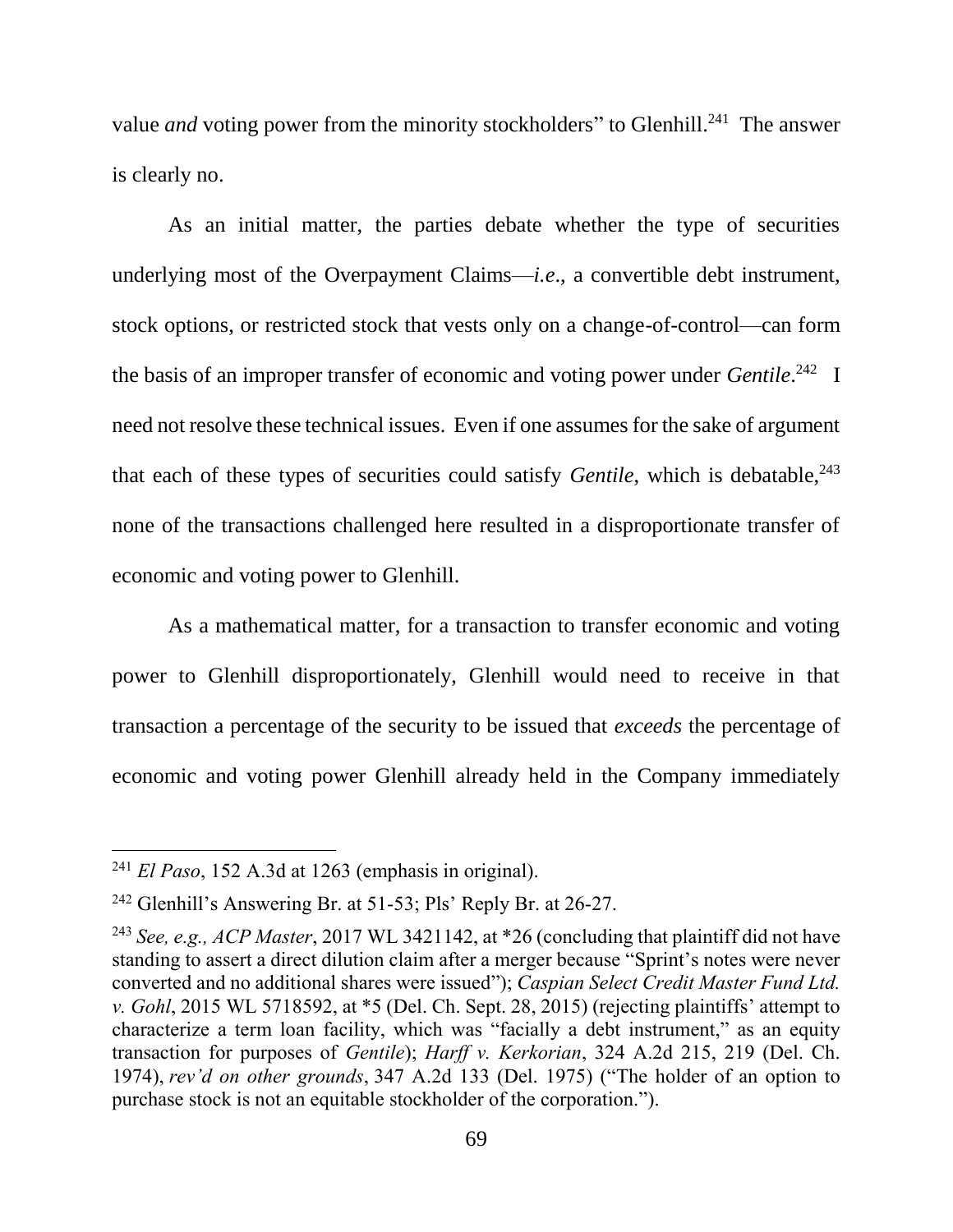before that transaction. Otherwise, the transaction either would be *dilutive* to Glenhill or would maintain its percentage ownership. A simple hypothetical demonstrates the point.

Assume that Glenhill had a pre-issuance equity stake of 90 of 100 shares outstanding, that the Windsong entities, Edelman, and McPhee collectively held five shares, and that the remaining stockholders held five shares. If the Company issued 50 shares in a transaction, Glenhill must receive 90% of those shares to retain its 90% stake in the post-issuance entity:

|                         | <b>Pre-Issuance</b> | <b>Share</b>    | <b>Post-Issuance</b> |
|-------------------------|---------------------|-----------------|----------------------|
| <b>Stockholder</b>      | <b>Shares</b>       | <b>Issuance</b> | <b>Shares</b>        |
| Glenhill                | 90                  | 45              | 135                  |
| Windsong/Edelman/McPhee |                     |                 | 10                   |
| <b>Public Minority</b>  | ς                   | 0               |                      |
| <b>Total</b>            | 100                 | 50              | 150                  |
| <b>Glenhill Stake</b>   | 90%                 | 90%             | 90%                  |

Now assume that, as part of that 50 share issuance, Glenhill received only ten shares (20% of the issuance) while the Windsong entities, Edelman, and McPhee together received the remaining 40 shares (80% of the issuance). In that scenario, Glenhill's position would drop below 90%: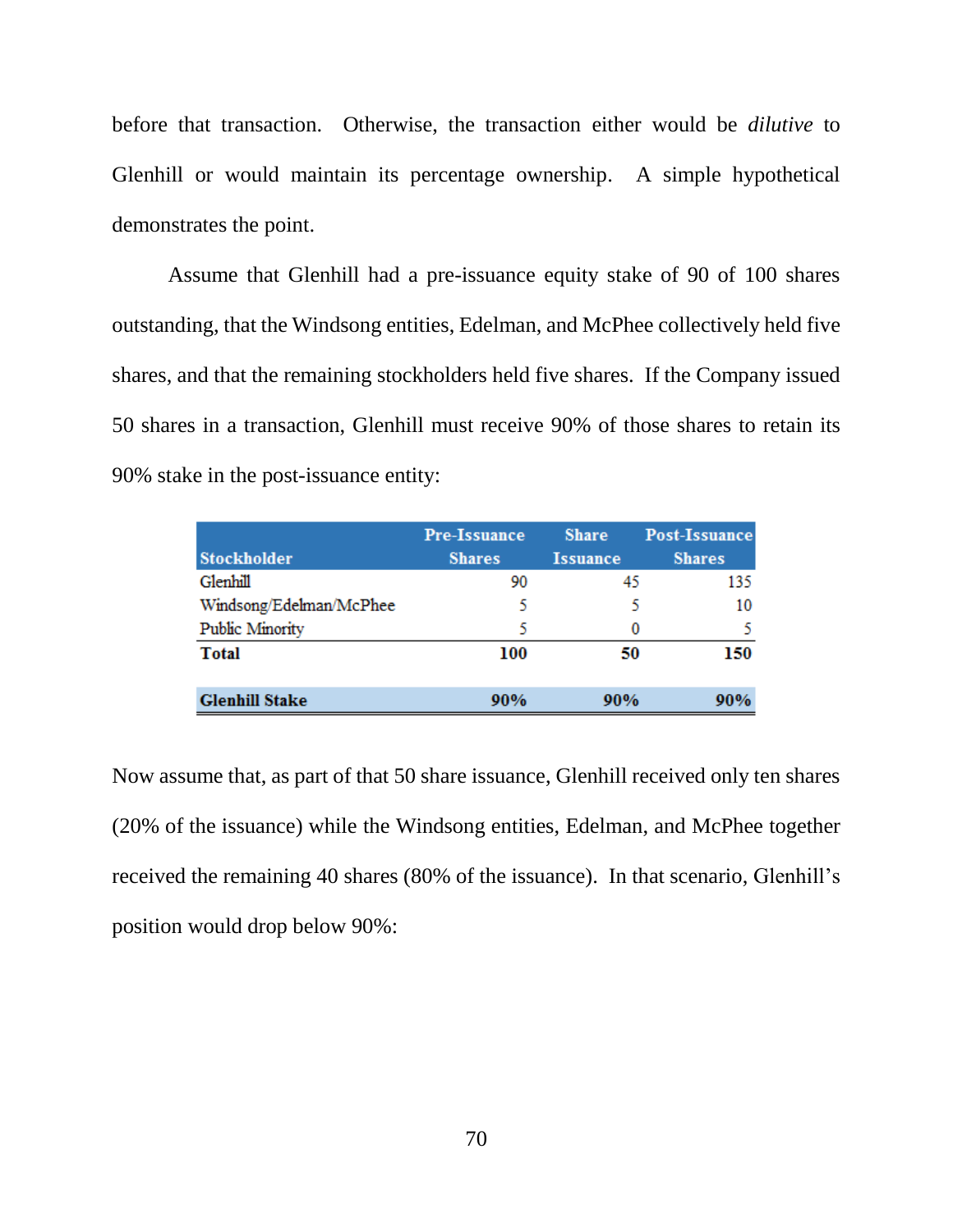|                         | <b>Pre-Issuance</b> | <b>Share</b>    | <b>Post-Issuance</b> |
|-------------------------|---------------------|-----------------|----------------------|
| <b>Stockholder</b>      | <b>Shares</b>       | <b>Issuance</b> | <b>Shares</b>        |
| Glenhill                | 90                  | 10              | 100                  |
| Windsong/Edelman/McPhee | 5                   | 40              | 45                   |
| Public Minority         |                     | 0               | 5                    |
| <b>Total</b>            | 100                 | 50              | 150                  |
| <b>Glenhill Stake</b>   | 90%                 | 20%             | 67%                  |

Glenhill did not receive any securities in connection with either the Brands Grant or the Anti-Dilution Grants. Thus, by definition, both of these transactions were *dilutive* to Glenhill and fail to satisfy the second prong of *Gentile*.

Although Glenhill received a 20% economic interest in the Windsong Note and purchased approximately 28% of the shares issued in connection with the 2012 Stock Sale, both of these transactions also were *dilutive* to Glenhill and fail to satisfy the second prong of *Gentile* because Glenhill held at least a majority of the economic and voting power of the Company at all times from the 2009 Transaction until the Merger.<sup>244</sup> Plaintiffs do not contend otherwise, which explains why they premised their *Gentile* argument on a novel "control group" theory instead of focusing on Glenhill's own control position.

<sup>&</sup>lt;sup>244</sup> According to plaintiffs' expert, Glenhill held approximately 85% of the Company on a fully diluted basis as of May 18, 2010, when the Windsong Note was issued. JX 513 Ex. E. The math concerning Glenhill's ownership interest before the 2012 Financing is more complicated, but it plainly exceeded a majority position. *See* JX 513 Ex. E (calculating Glenhill's position to be approximately 86% as of October 3, 2012); JX 552 at Defs' Demonstrative 2 (estimating Glenhill's position to be approximately 87% as of July 2012).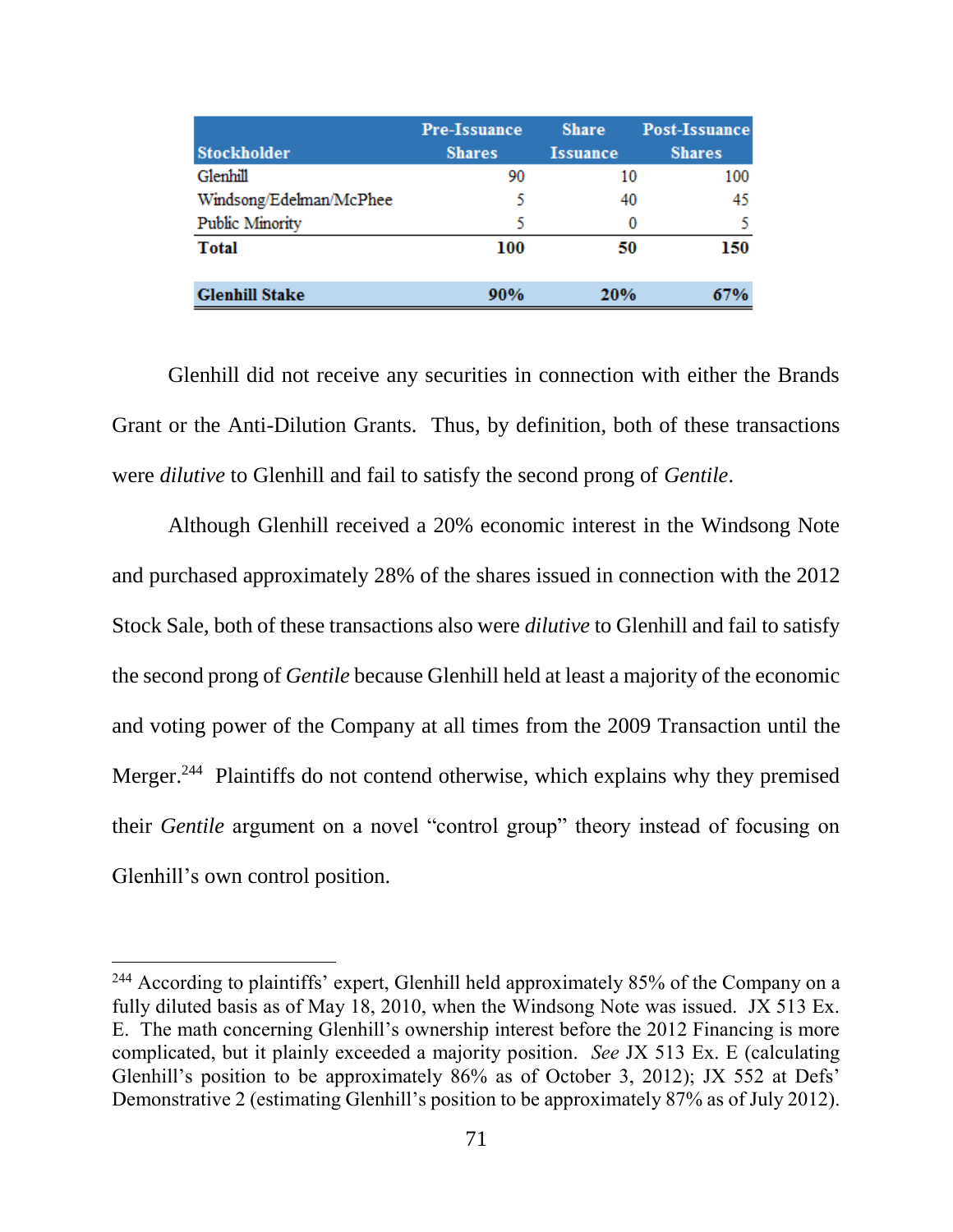\* \* \* \* \*

For the reasons explained above, the Overpayment Claims (which seem to include at least Counts IV, VI, and VII) do not fall within the *Gentile* paradigm and thus constitute purely derivative claims that were extinguished by the Merger. Accordingly, judgment is entered in defendants' favor and against plaintiffs with respect to each of those claims.

In reaching this conclusion, I recognize that some of the claims that will be extinguished here involved self-dealing transactions in which all members of the Board were conflicted (*e.g.*, the Windsong Note and the 2012 Financing) and which otherwise would be subject to entire fairness review.<sup>245</sup> As the *El Paso* decision recently reinforced, however, our law only permits purely derivative claims to survive a merger in certain narrowly prescribed circumstances, which simply do not exist here.<sup>246</sup> And at least in this case, unlike in *El Paso*, plaintiffs cannot claim to

<sup>&</sup>lt;sup>245</sup> Krevlin, Sweedler, Edelman, and McPhee all benefited from these transactions by receiving, personally or through affiliated entities, an interest in the Windsong Note or shares of stock or options issued in connection with the 2012 Stock Sale. In Krevlin's case, these benefits were obtained through his status as the largest holder of the Glenhill Long Fund at all relevant times. *See* Tr. 105-06 (Krevlin). That is the vehicle through which Glenhill acquired its 20% membership interest in Windsong I (the entity holding the Windsong Note) and purchased approximately 28% of the shares sold in the 2012 Stock Sale.

<sup>246</sup> *See Lewis*, 477 A.2d at 1047, n.10 ("The two recognized exceptions to the rule are: (1) where the merger itself is the subject of a claim of fraud; and (2) where the merger is in reality a reorganization which does not affect plaintiff's ownership of the business enterprise.").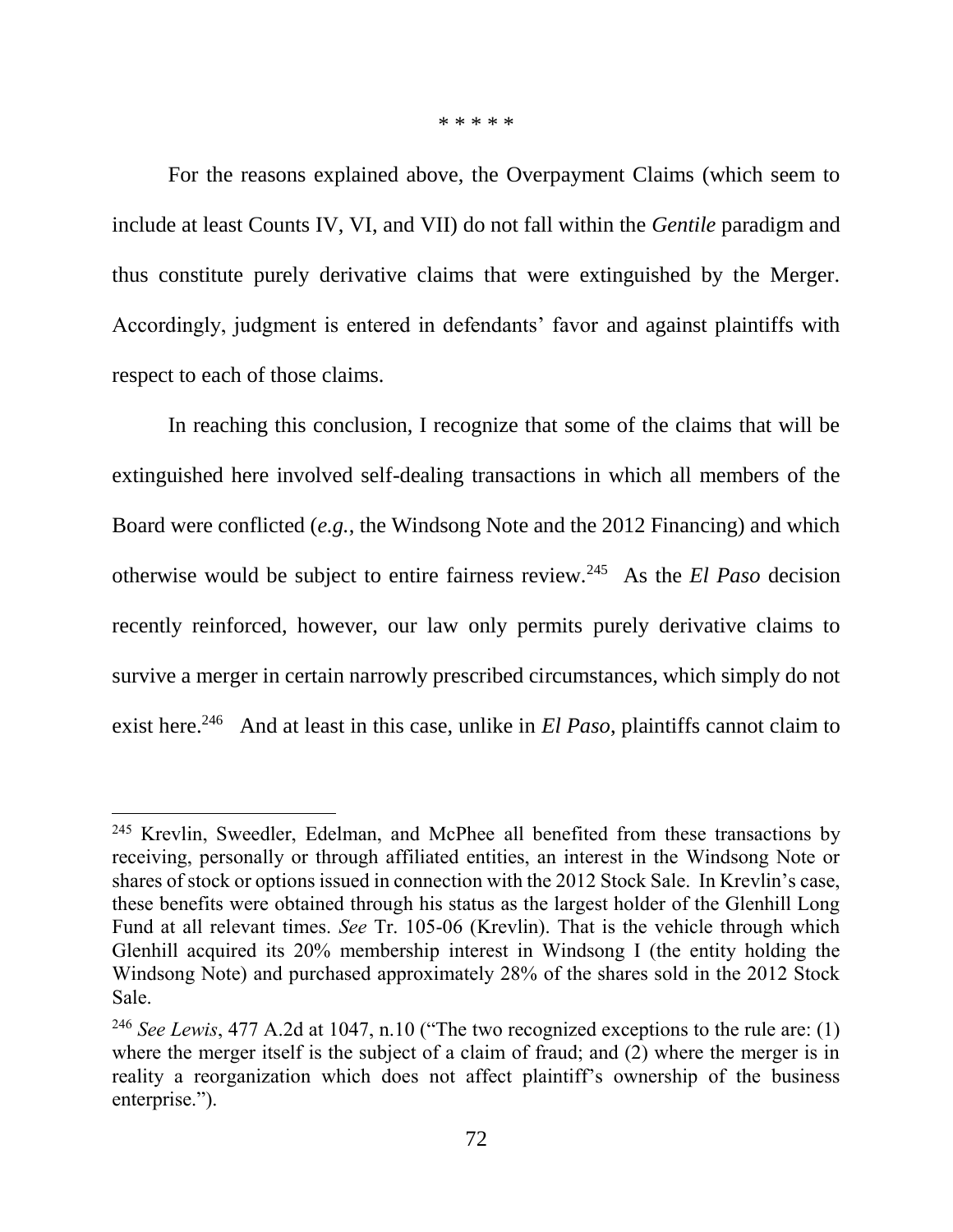have been ambushed. They did not assert any of the Overpayment Claims in real time but chose to file them after the Merger closed, presumably aware of the risk of litigating derivative claims in that context.

### **V. ANALYSIS OF PLAINTIFFS' REMAINING CLAIMS**

In this section, the court considers plaintiffs' remaining claims. Each of these claims, which were litigated seemingly as an afterthought to the claims discussed in Sections III and IV above, relates to the Merger. They are styled as claims for breach of fiduciary duty, equitable fraud, and aiding and abetting, and they concern essentially two subjects: the manner in which the Change of Control Bonuses were paid and certain disclosures in the Merger Notice. Based on these theories, plaintiffs seek, among other relief, rescissory damages.

### **A. Change of Control Bonuses**

As previously discussed, during due diligence for the Merger, DWR's counsel discovered that a greater number of options had been granted to twelve employees than was authorized under the Company's 2009 Equity Incentive Award Plan. The Company addressed this problem by paying the affected employees Change of Control Bonuses in a cash equivalent to what they would have received had their options been exercised in connection with the Merger. Edelman and McPhee together received approximately \$2 million in Change of Control Bonuses.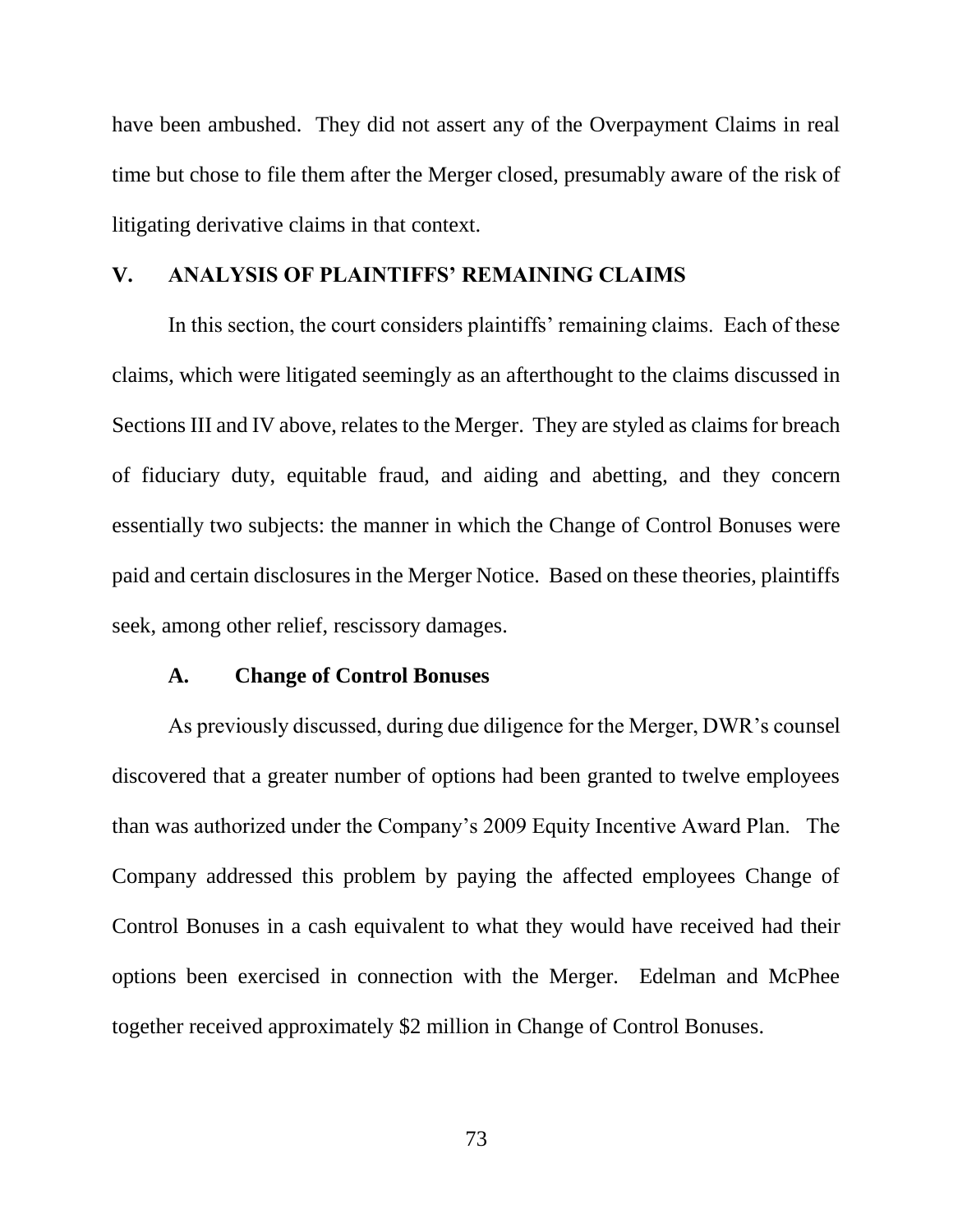Plaintiffs assert in Count X that the Board breached its fiduciary duty by having the Company pay the Change of Control Bonuses on the theory that it caused plaintiffs to bear a pro rata portion of the expense.<sup>247</sup> This claim fails for two related reasons.

First, the contractual obligation to pay the option holders plainly belonged to the *Company* as the counterparty to the stock option agreements with its employees.<sup>248</sup> That obligation was not owed by the Director Defendants or any subgroup of stockholders, and plaintiffs have offered no logical reason why the Company's directors would be under a fiduciary obligation to treat the options as anything other than a liability of the Company.

Second, plaintiffs have not established any harm resulting from the Company paying the Change of Control Bonuses. As plaintiffs concede, the Company selected a zero-sum solution where the option holders received exactly the same value they would have received had the options been valid.<sup>249</sup> Thus, the Change of Control Bonuses did not reduce the Merger consideration the plaintiffs received. If anything,

<sup>&</sup>lt;sup>247</sup> Pls.' Opening Br. at  $72-73$ . Count X also was asserted against the Glenhill Defendants (Compl. ¶¶ 190-91), but plaintiffs did not brief and thus waived that aspect of the claim. *See Emerald P'rs*, 726 A.2d at 1224 (Del. 1999) ("Issues not briefed are deemed waived.").

<sup>248</sup> *See* JX 394 at DWR\_EM\_0006761, 6765, 6769, 6773; *see also* JX 411 (flow of funds memorandum).

<sup>&</sup>lt;sup>249</sup> Pls.' Opening Br. at 72 ("After discovering that DWR had awarded more options than authorized under its option plan, the Board decided to pay the holders of invalid options the value they would have received in the Merger had the options been valid.").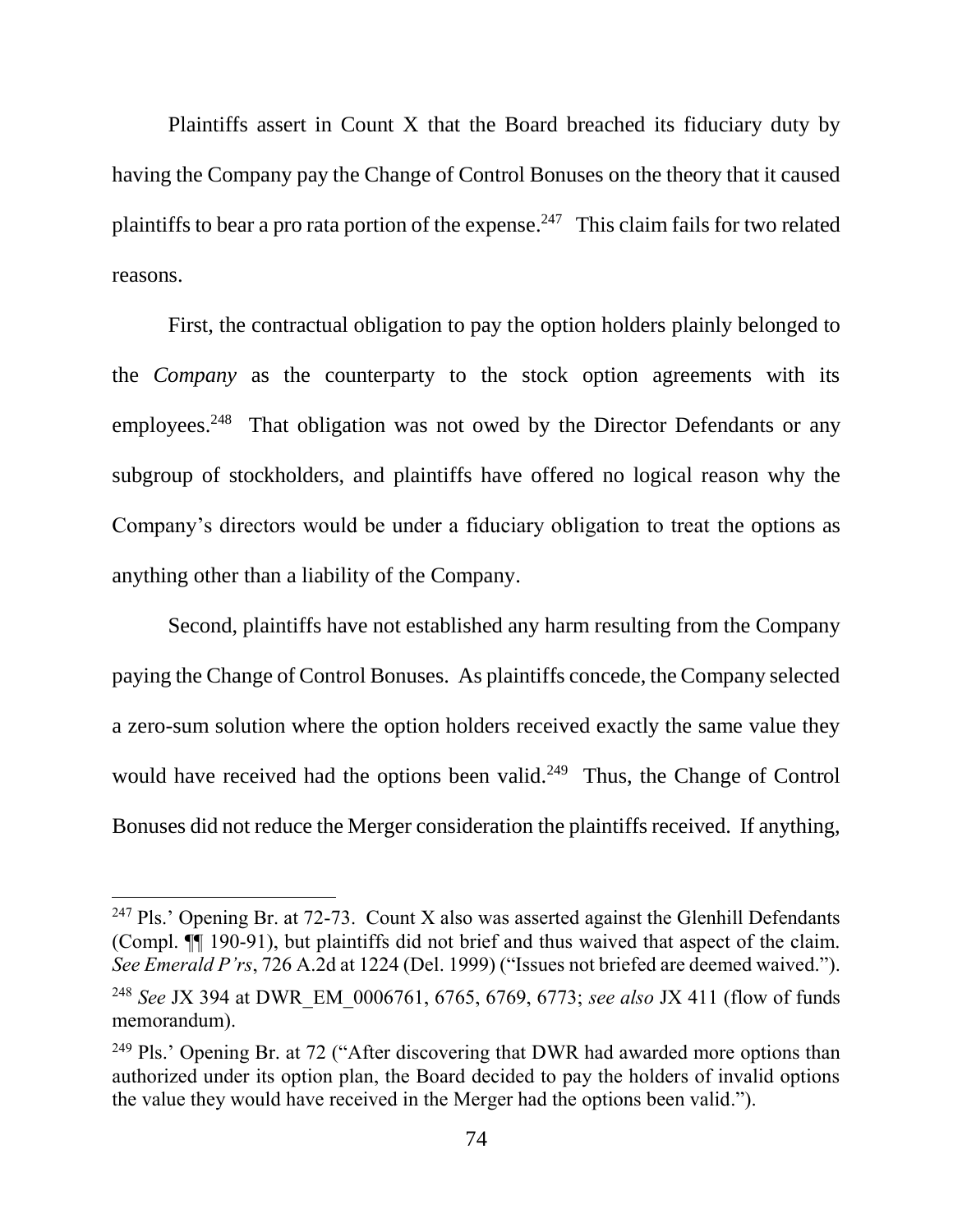the solution was beneficial to the Company (and all of its stockholders) because it eliminated—for no cost—the risk of employees seeking to impede the closing of the Merger to enforce their contractual rights.<sup>250</sup>

#### **B. The Merger Notice**

Plaintiffs assert two claims predicated on alleged material misstatements or omissions in the Merger Notice that principally concern the background of the Merger and the circumstances concerning the Change of Control Bonuses:<sup>251</sup> breach of fiduciary duty (Count IX) and equitable fraud (Count XII). I address each in turn.

# **1. Fiduciary Duty of Disclosure**

"[D]irectors of Delaware corporations are under a fiduciary duty to disclose fully and fairly all material information within the board's control when it seeks shareholder action."<sup>252</sup> "[T]he duty of disclosure is not an independent duty, but derives from the duties of care and loyalty."<sup>253</sup> To recover damages for a breach of this nature, plaintiffs bear the burden of proving: "(i) a culpable state of mind or

<sup>250</sup> *See* Tr. 500-01 (Edelman).

<sup>251</sup> *See* Pls.' Opening Br. at 81-82.

<sup>252</sup> *Stroud v. Grace*, 606 A.2d 75, 84 (Del. 1992).

<sup>253</sup> *Pfeffer v. Redstone*, 965 A.2d 676, 684 (Del. 2009) (internal quotations and citations omitted).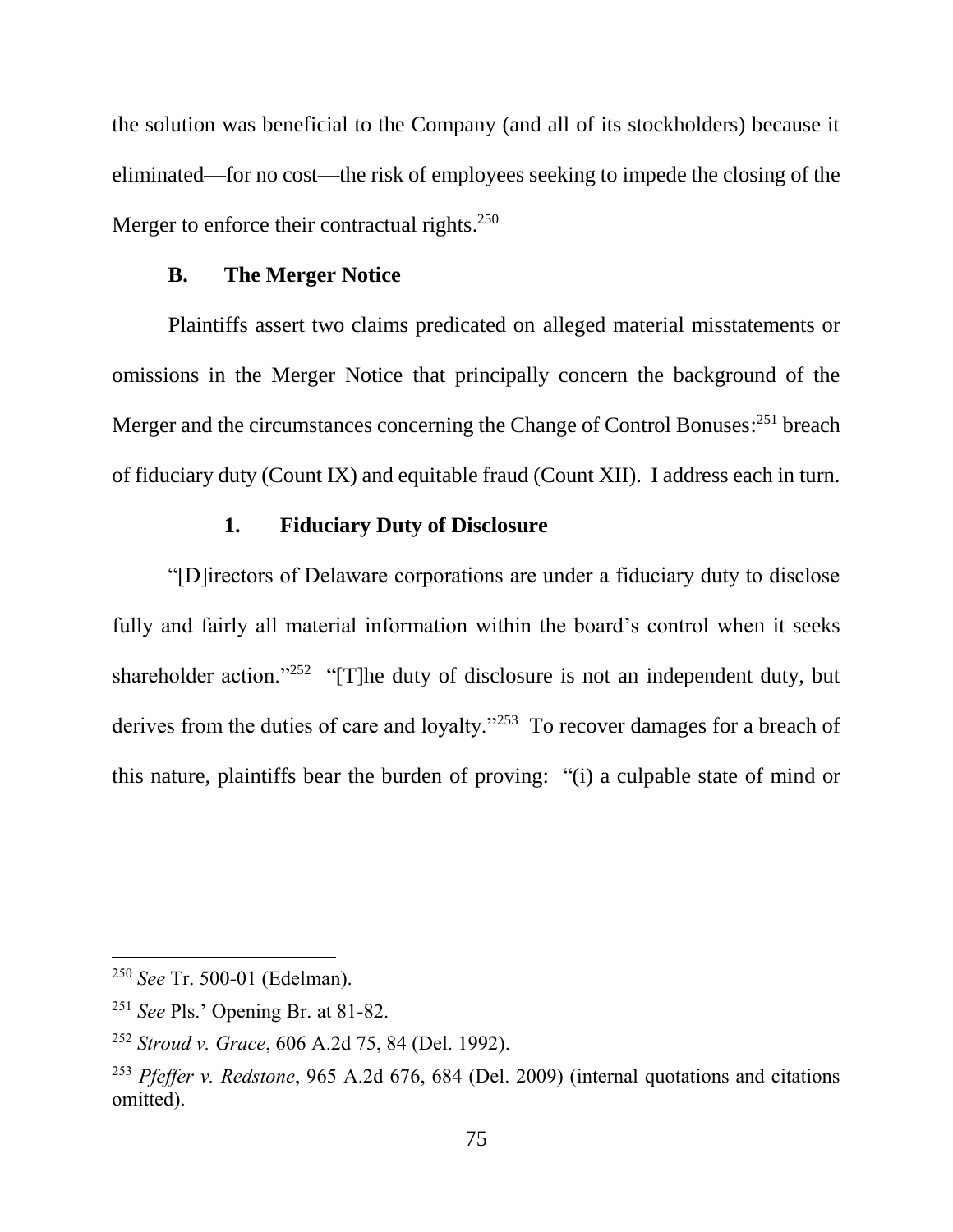non-exculpated gross negligence, (ii) reliance by the stockholders on the information that was not disclosed, and (iii) damages proximately caused by that failure." $254$ 

At the times relevant to this action, DWR's certificate of incorporation contained a provision, authorized under 8 *Del. C.* § 102(b)(7), exculpating DWR's directors from monetary liability for breaches of the duty of care.<sup>255</sup> Thus, the Director Defendants only could be liable with respect to the Merger Notice if they breached their duty of loyalty.<sup>256</sup> Here, however, plaintiffs have not identified any evidence of disloyalty or bad faith precipitating the contents of the Merger Notice. Indeed, plaintiffs made no effort in their post-trial briefs to discuss Glenhill's or the directors' involvement in the Merger Notice's preparation or approval, or how they were responsible for the contents of any of the alleged misstatements or omissions.<sup>257</sup>

Plaintiffs' fiduciary duty claim concerning the Merger Notice also fails because plaintiffs have not adduced any evidence of damages proximately caused by the alleged misstatements or omissions in the Merger Notice. "When seeking post-closing damages for breach of the duty of disclosure, . . . plaintiffs must prove

<sup>254</sup> *In re Wayport Inc. Litig.*, 76 A.2d 296, 315 (Del. Ch. 2013) (citing *Loudon v. Archer-Daniels-Midland Co.*, 700 A.2d 135, 146-47 (Del. 1997)).

 $255$  JX 1 at GH/WS 1392 (Ninth Article).

<sup>256</sup> *In re Transkaryotic Therapies, Inc.*, 954 A.2d 346, 360-63 (Del. Ch. 2008), *as revised* (June 24, 2008).

<sup>257</sup> *See Emerald P'rs*, 726 A.2d at 1224 (Del. 1999) ("Issues not briefed are deemed waived.").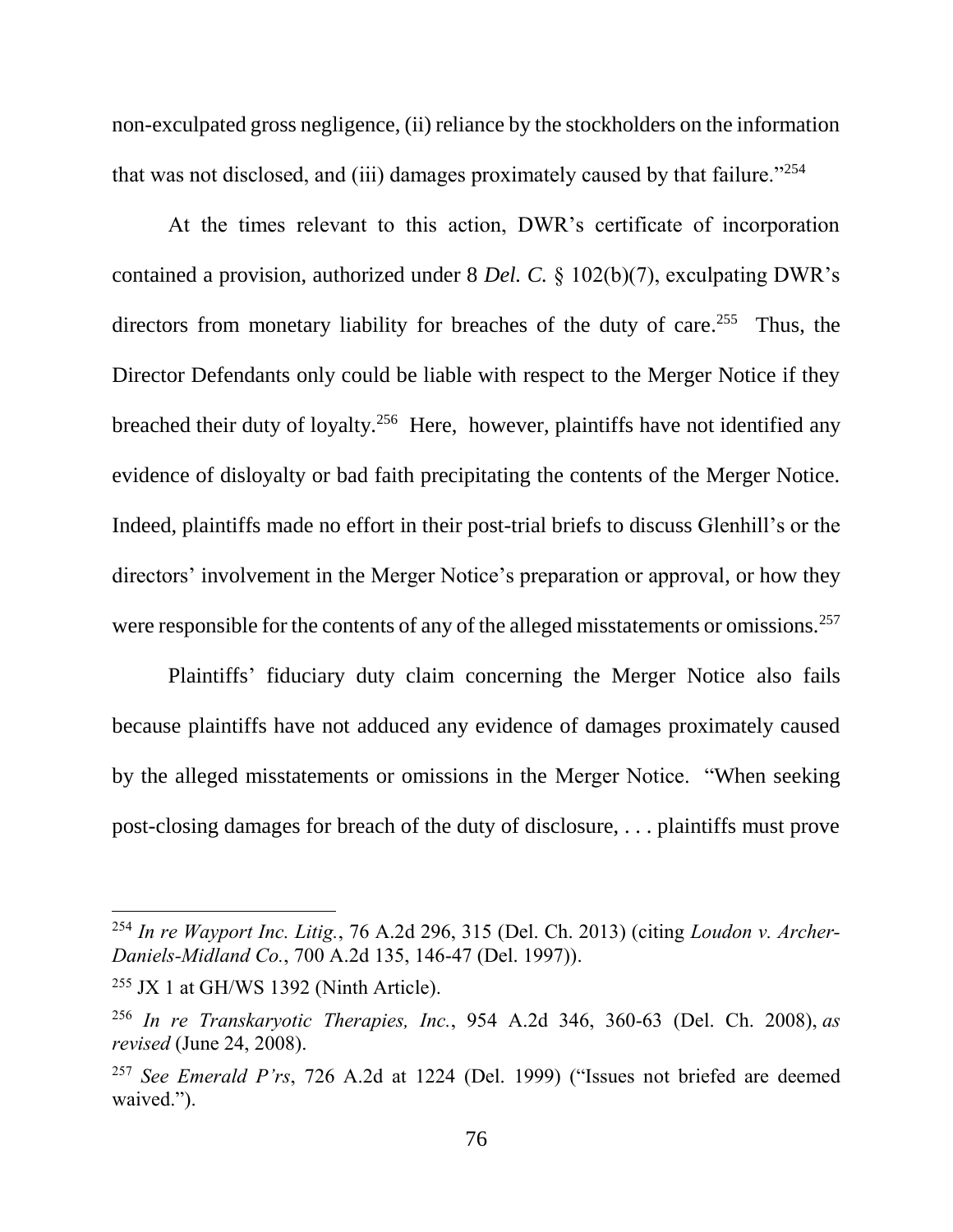quantifiable damages that are 'logically and reasonably related to the harm or injury for which compensation is being awarded.'"<sup>258</sup> Plaintiffs have not made such a showing here, nor could they.

The sole question the Merger Notice presented to plaintiffs was whether to accept the Merger consideration or to demand appraisal. Here, however, as Almond and Franklin both testified, <sup>259</sup> plaintiffs have never contended—even after full discovery and the retention of experts—that the Merger consideration was unfair. Plaintiffs did not even present an expert to offer an opinion on that subject. Instead, plaintiffs' consistent strategy throughout this case has been to advance arguments to obtain a larger share of the Merger consideration. They employed this strategy by, among other things, opposing the relief sought under Section 205 to correct the double dilution problem and pressing the purely derivative Overpayment Claims despite their lack of standing to do so. Plaintiffs' failure to challenge the sufficiency of the Merger consideration is fatal to their claim for damages relating to the Merger Notice.

<sup>258</sup> *In re Orchard Enters., Inc. S'holder Litig.*, 88 A.3d 1, 53 (Del. Ch. 2014) (quoting *In re J.P. Morgan Chase & Co. S'holder Litig.,* 906 A.2d 766, 775 (Del. 2006)).

<sup>&</sup>lt;sup>259</sup> Tr. 1192 (Franklin); JX 497 at 264 (Almond Dep.). Given plaintiffs' admissions that the Merger consideration was fair and the manner in which plaintiffs consistently litigated this case, I do not credit Franklin's testimony—in response to a leading question from his own counsel—that he would have sought appraisal "if the Merger Notice disclosed everything [he] now know[s] about DWR." Tr. 1110 (Franklin).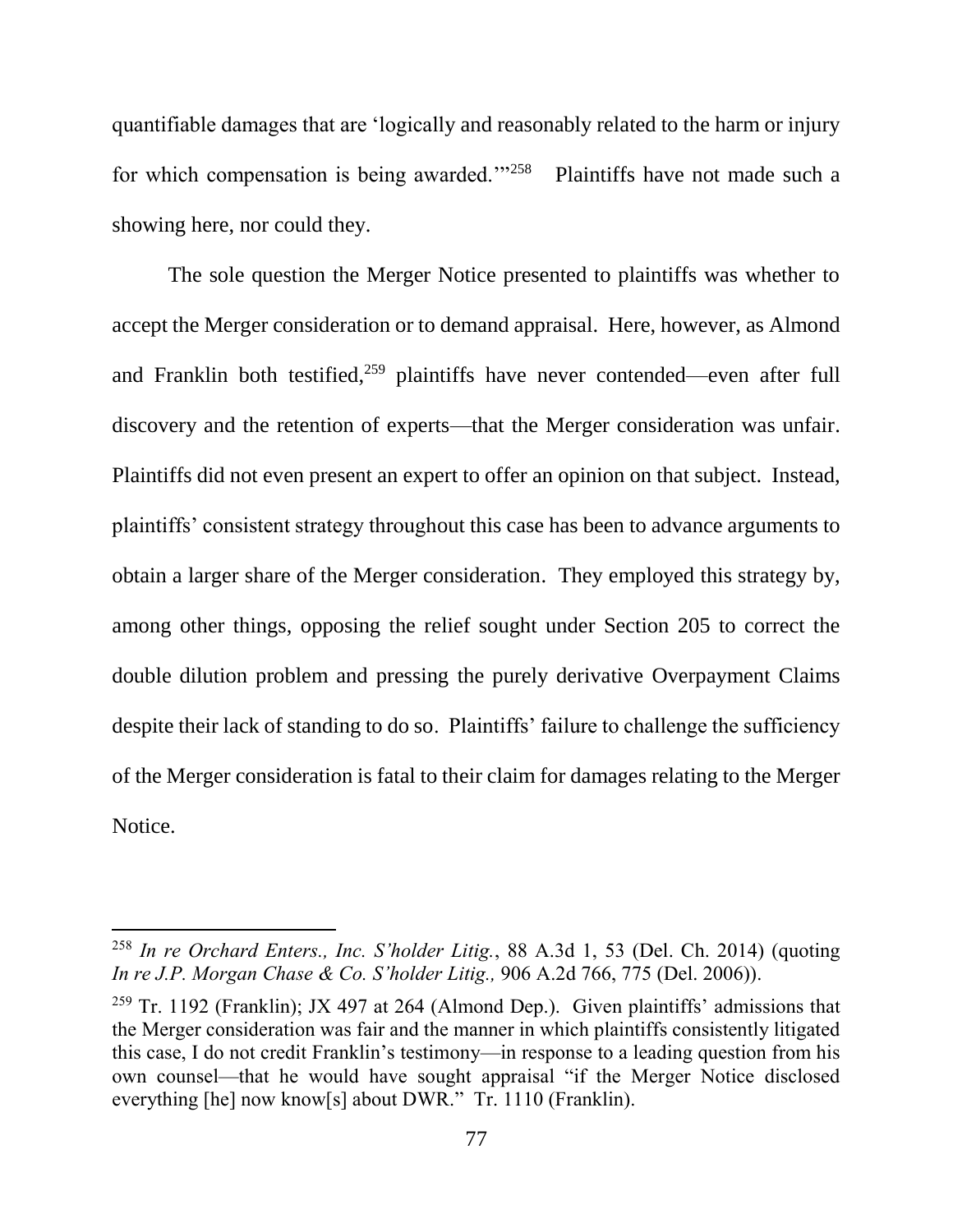## **2. Equitable Fraud**

To recover on a claim for equitable fraud, plaintiffs must establish "1) a false representation, usually of fact, by defendant; 2) an intent to induce plaintiff to act or to refrain from acting; 3) that plaintiff's action or inaction was taken in justifiable reliance upon the representation; and 4) damage to plaintiff as a result of such reliance."<sup>260</sup> Plaintiffs' equitable fraud claim in Count XII is based on the same alleged misstatements and omissions in the Merger Notice as their breach of fiduciary duty claim discussed above. As with that claim, plaintiffs' equitable fraud claim fails because it is conceded that the Merger consideration was fair. Thus, plaintiffs have not, and cannot, establish damages based on any alleged reliance on the contents of the Merger Notice.

### **C. Aiding and Abetting**

Plaintiffs assert in Count XI that Herman Miller aided and abetted breaches of fiduciary duty by the Director Defendants and the Glenhill Defendants with respect to (i) the Change of Control Bonuses (Count X); and (ii) the Merger Notice (Count IX).<sup>261</sup> Under Delaware law, to prove a claim for aiding and abetting a breach of fiduciary duty, a plaintiff must establish: "(i) the existence of a fiduciary

<sup>260</sup> *Shamrock Hldgs. of Cal., Inc. v. Iger*, 2005 WL 1377490, at \*7 (Del. Ch. June 6, 2005) (citations omitted).

<sup>261</sup> Pls.' Opening Br. at 82-83.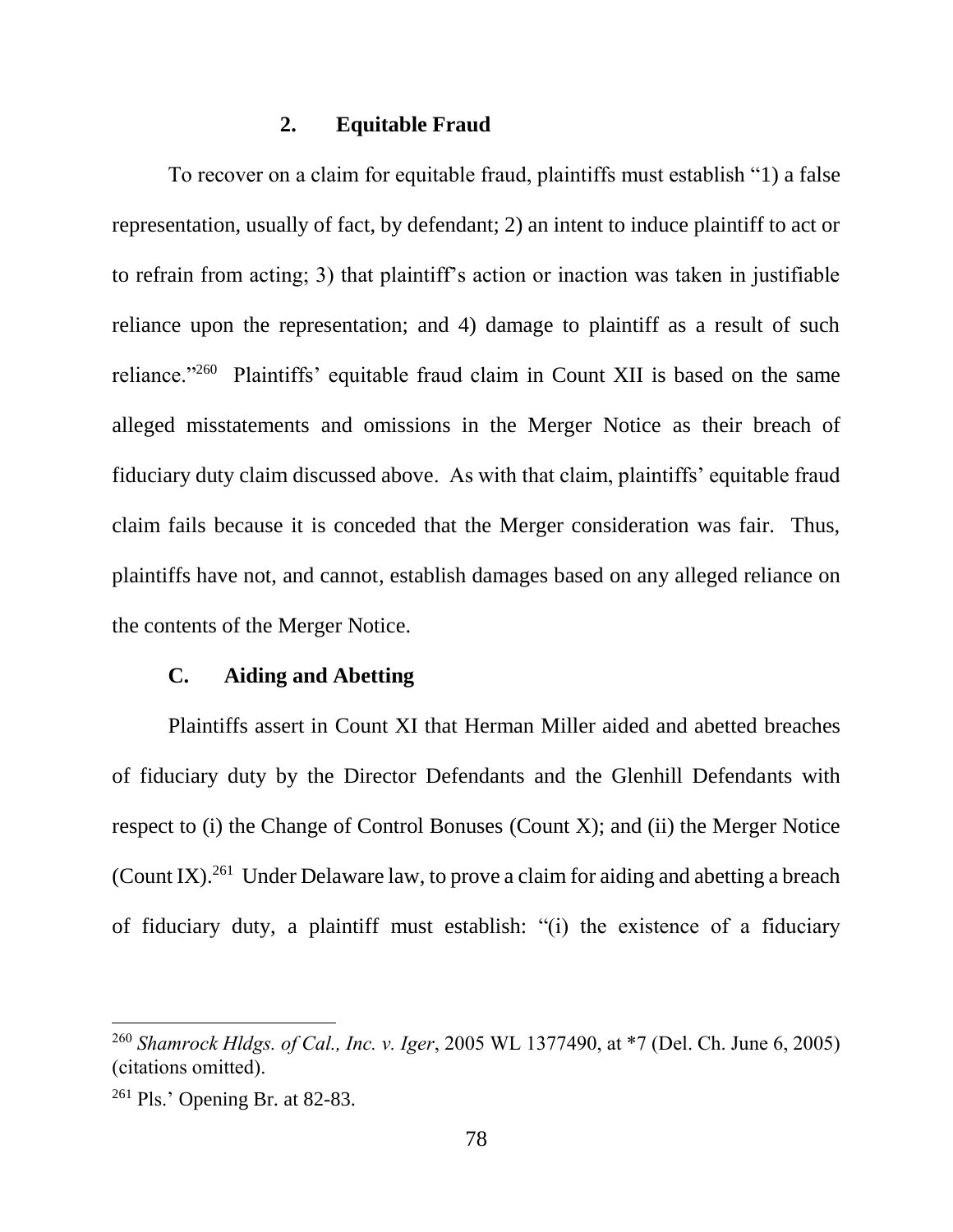relationship, (ii) a breach of the fiduciary's duty, (iii) knowing participation in that breach by the defendants, and (iv) damages proximately caused by the breach."<sup>262</sup>

Because plaintiffs have failed to establish a predicate breach of fiduciary duty with respect to the Change of Control Bonuses and the Merger Notice, or any harm resulting therefrom, the aiding and abetting claim against Herman Miller fails for the reasons discussed above. 263 Additionally, plaintiffs have failed to prove that Herman Miller knowingly participated in any wrongdoing.

"Knowing participation in a board's fiduciary breach requires that the third party act with the knowledge that the conduct advocated or assisted constitutes such a breach."<sup>264</sup> In other words, the aider and abettor must act with *scienter*, meaning that "the aider and abettor must act knowingly, intentionally, or with reckless indifference that is, with an illicit state of mind. To establish *scienter,* the plaintiff must demonstrate that the aider and abettor had actual or constructive knowledge that their conduct was legally improper." 265

Plaintiffs have not proven that Herman Miller acted with scienter concerning either the Change of Control Bonuses or the Merger Notice. With respect to the

<sup>262</sup> *RBC Capital Markets, LLC v. Jervis*, 129 A.3d 816, 861 (Del. 2015).

<sup>263</sup> *See, e.g. In re Crimson Expl. Inc. S'holder Litig.*, 2014 WL 5449419, at \*27 (Del. Ch. Oct. 24, 2014) ("Because the underlying breaches of fiduciary duty are being dismissed, Plaintiffs' aiding and abetting claim must be dismissed as well.").

<sup>264</sup> *Malpiede v. Townson*, 780 A.2d 1075, 1097 (Del. 2001).

<sup>265</sup> *RBC*, 129 A.3d at 862 (internal quotations and citations omitted).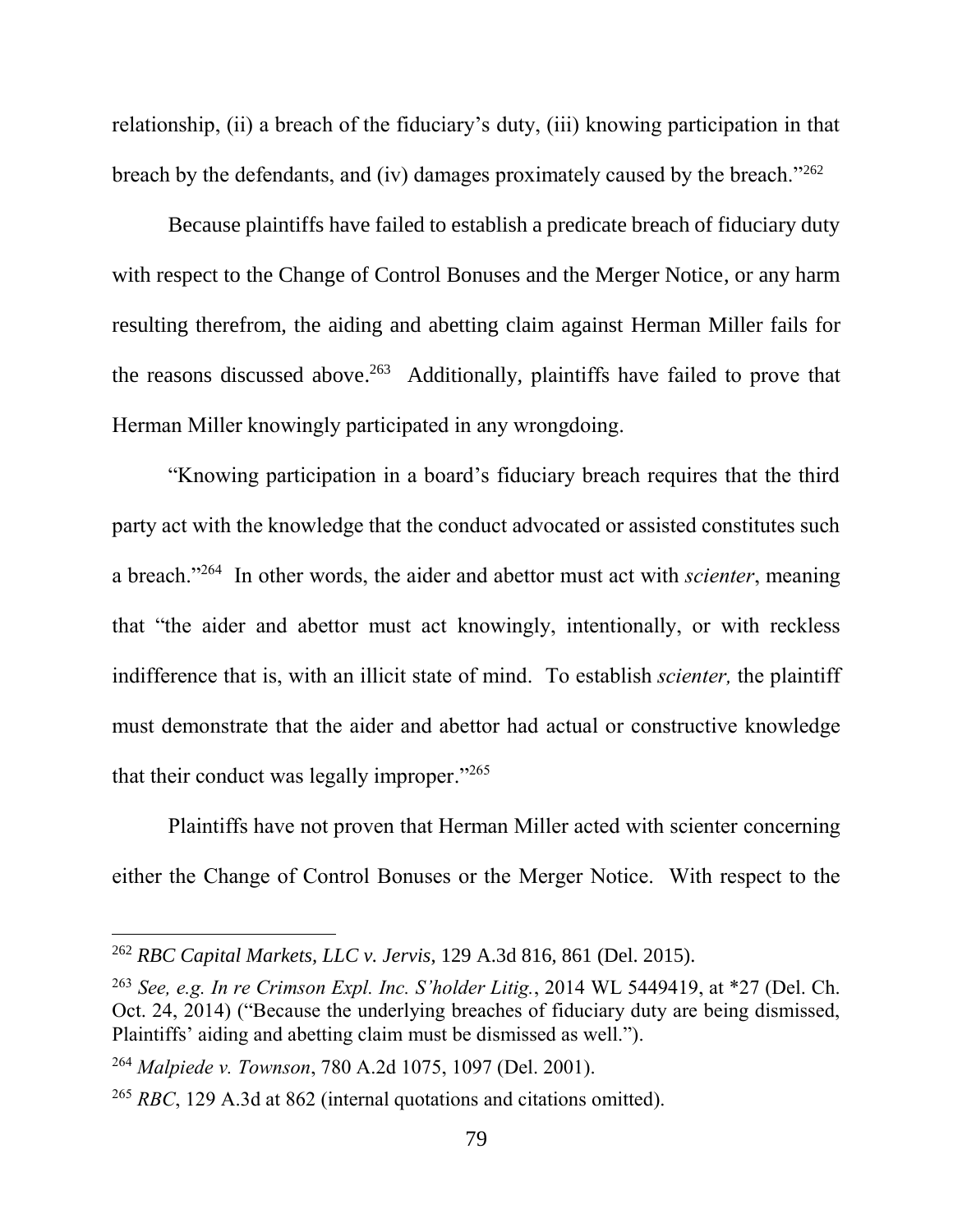Change of Control Bonuses, plaintiffs have not presented any evidence suggesting that anyone at Herman Miller knew that its conduct was "legally improper." It is unsurprising that such evidence does not exist, given that having the Company—as the counterparty to the employees' option agreements—pay the Change of Control Bonuses was an objectively reasonable solution. With respect to the Merger Notice, plaintiffs have not identified any evidence suggesting that Herman Miller actually knew that the Merger Notice contained any of the alleged false or misleading statements or omissions.

# **D. Rescissory Damages**

 $\overline{a}$ 

Finally, plaintiffs contend in Count I that they are entitled to rescissory damages on the theory that the Merger was tainted by defendants' breaches of fiduciary duty with respect to the Change of Control Bonuses and the Merger Notice, and Herman Miller's aiding and abetting of the same.<sup>266</sup>

Rescissory damages are "the monetary equivalent of rescission"<sup>267</sup> and are "an exception to the normal out-of-pocket measure" of compensatory damages.<sup>268</sup> "An

<sup>&</sup>lt;sup>266</sup> Plaintiffs also argue they are entitled to rescissory damages because the Merger was not lawfully effected as a short-form merger under 8 *Del. C.* § 253, on the theory that Herman Miller held fewer than 90% of DWR's shares at the time of the Merger due to the defective corporate acts identified in the Ratification Resolutions. This argument fails given the court's validation of those acts under Section 205.

<sup>267</sup> *Lynch v. Vickers Energy Corp.,* 429 A.2d 497, 501 (Del.1981), *overruled in part on other grounds, Weinberger v. UOP, Inc.,* 457 A.2d 701, 714 (Del. 1983).

<sup>268</sup> *Strassburger v. Earley*, 752 A.2d 557, 579 (Del. Ch. 2000), *as revised* (Jan. 27, 2000).